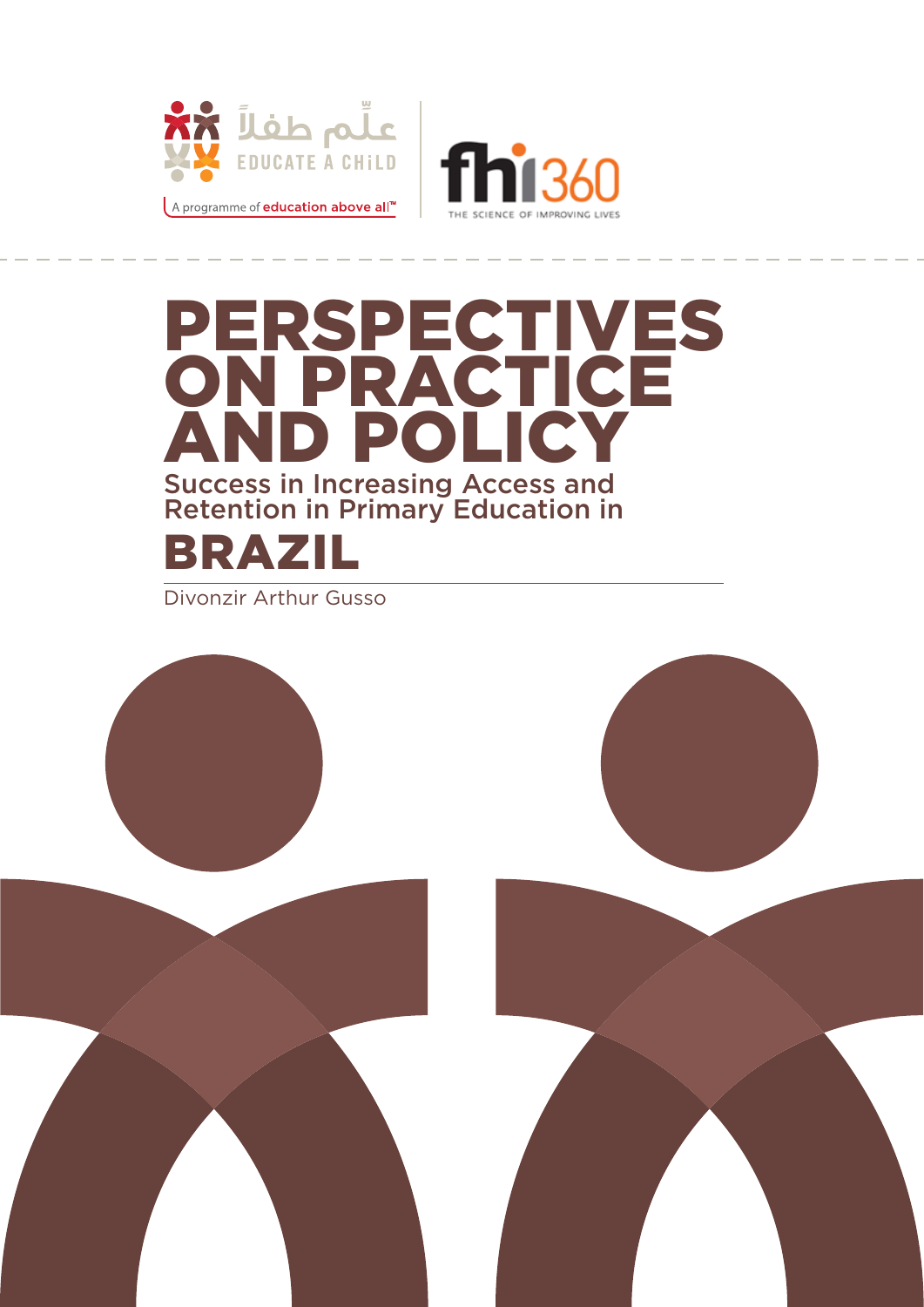

### Acknowledgements

This case study is one of a series of four. Any product like this is the result of a range of contributions and actions. EAC expresses its gratitude to the Global Learning Group of FHI 360, and Dr. Mark Ginsburg in particular, for leading the process of the completion of these detailed case studies. This included identifying the four authors, developing a consistent approach to the research, coordinating it, and finalizing, with the authors, the case studies. EAC also wants to thank the case study authors (Hana A. El-Ghali, Divonzir Arthur Gusso, Agreement Lathi Jotia, and Lorraine Pe Symaco) for their valuable scholarly work. The detailed case studies are available on the EAC website (www.educateachild.org.qa). Each case study contains a richness of detail, and we are grateful for the careful documentation of this important history of progress towards universal primary education for all. Educate A Child provided the original idea and outline, substantive feedback, funding, design and printing.

# **Disclaimer**

The opinions in this publication are those of the author and do not necessarily represent Educate A Child policy. The author and publisher have made every effort to ensure that the information in this publication was correct at press time. The author and publisher do not assume and hereby disclaim any liability to any party for any loss, damage, or disruption caused by errors or omissions, whether such errors or omissions result from negligence, accident, or any other cause.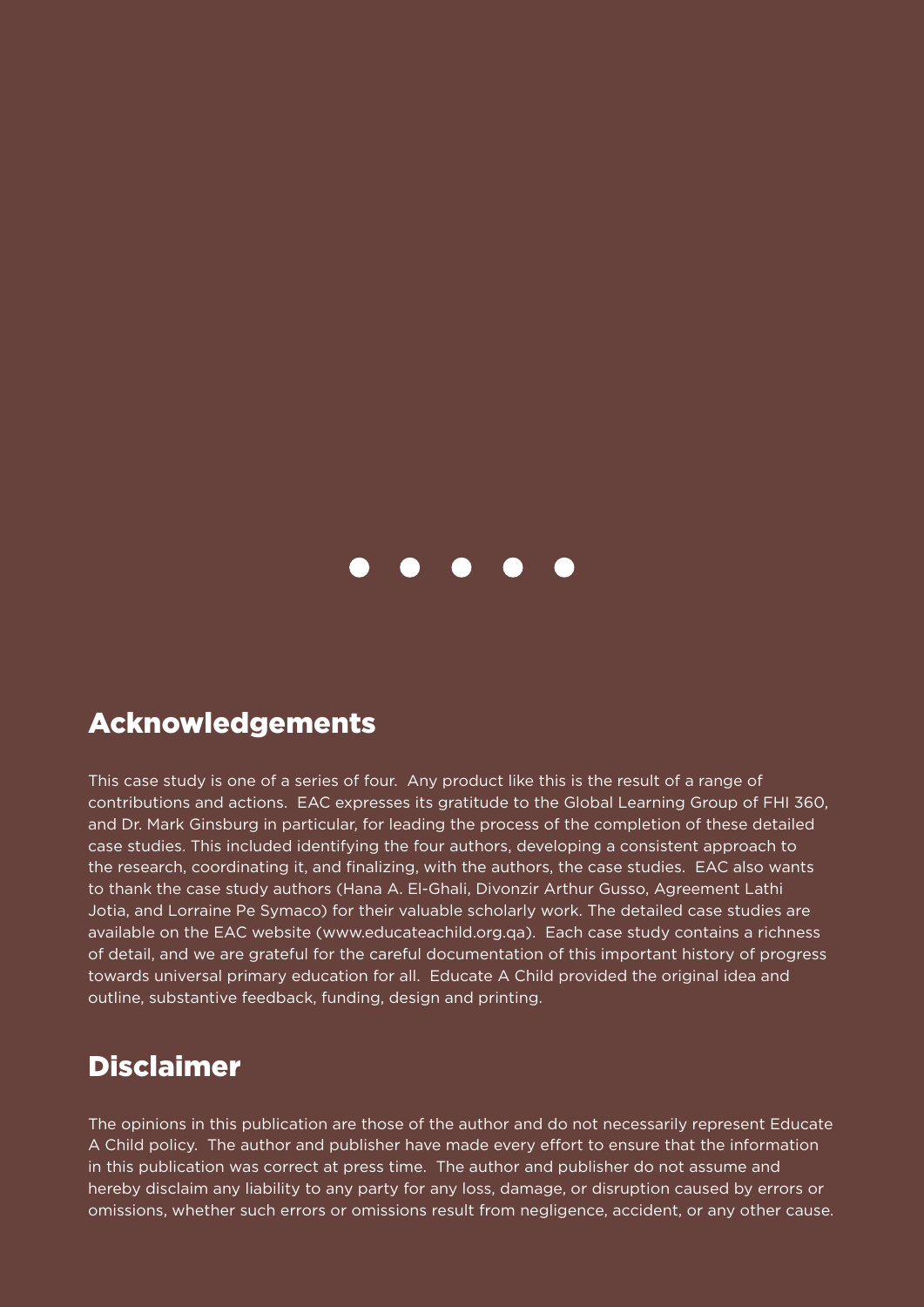#### Purpose

3

The world is approaching the 2015 deadline for achieving universal primary education—a target identified by both UNESCO in the World Declaration for All (2000) and the United Nations in the Millennium Development Goals (2000). Educate a Child commissioned four scholars to look at the successes and challenges faced by their respective countries that are close to achieving the goal—Botswana, Brazil, Lebanon, Malaysia.

#### About the Author

Dr. Divonzir Arthur Gusso is an economist, researcher, and program evaluator who has been affiliated with Brazil's Institute of Applied Economic Research (IPEA) for 40 years and currently serves as a senior researcher. For much of his career, he led the Department of Educational Research and Planning Coordination at IPEA. He has worked at the Ministry of Education as head of the National Institute for Educational Research.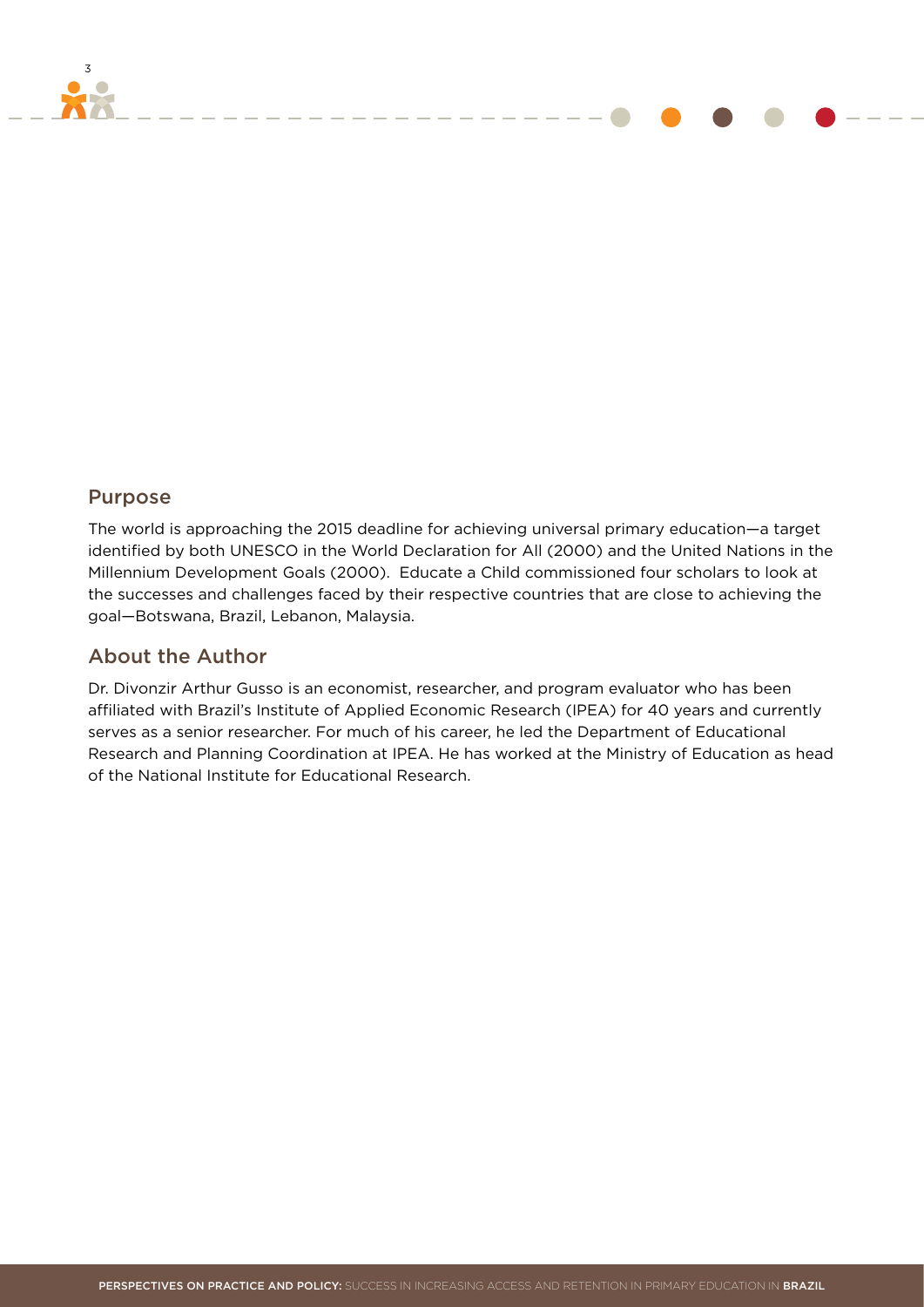

# **Contents**

| <b>List of Abbreviations</b>                               | 5  |
|------------------------------------------------------------|----|
| <b>Executive Summary</b>                                   | 6  |
| Introduction                                               | 8  |
| <b>Country Context</b>                                     | 9  |
| Key Aspects of Political Context                           | 9  |
| Key Aspects of Economic Context                            | 10 |
| Key Aspects of Education System History                    | 13 |
| <b>What Has Been Achieved?</b>                             | 18 |
| Patterns of Primary School Access and Retention, 1950-2010 | 18 |
| Equity of Access and Retention, 1960-2010                  | 22 |
| Race/Ethnicity Differences                                 | 23 |
| <b>Gender Differences</b>                                  | 24 |
| <b>Key Drivers and Impediments of Change</b>               | 31 |
| Policies Affecting Access and Retention                    | 31 |
| Programs Affecting Access and Retention                    | 34 |
| Conclusion                                                 | 38 |
| <b>References</b>                                          | 40 |

\_\_\_\_\_\_\_\_\_\_\_\_\_\_\_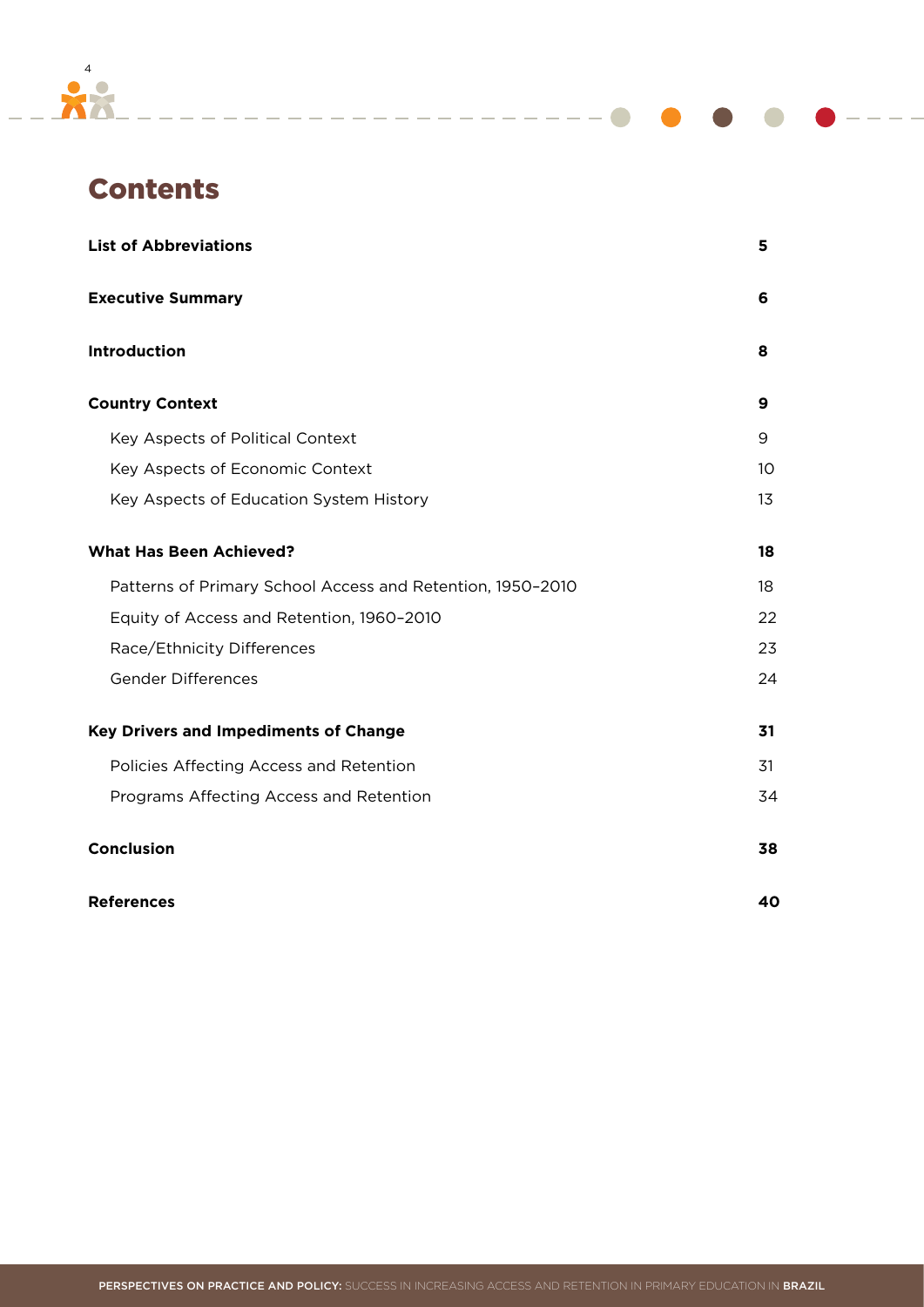<span id="page-4-0"></span>

# List of Abbreviations

| BB              | Banco do Brasil                                                                                                                                                                                         |
|-----------------|---------------------------------------------------------------------------------------------------------------------------------------------------------------------------------------------------------|
| <b>BNDE</b>     | National Bank for Social Economic Development (Banco Nacional de<br>Desenvolvimento Econômico)                                                                                                          |
| <b>EDURURAL</b> | Northeast Brazil Rural Education Project-World Bank (Programa de Apoio a<br>Educação Rural do Nordeste do Brasil)                                                                                       |
| <b>ENEM</b>     | National Secondary Education Exit Exam (Exame Nacional do Ensino Médio)                                                                                                                                 |
| <b>FUNDEB</b>   | Fund for the Development of Basic Education and Appreciation of Education<br>Professionals (Fundo de Manutenção e Desenvolvimento da Educação Básica e<br>de Valorização dos Profissionais da Educação) |
| <b>FUNDEF</b>   | Fund for the Development of Basic Education and Appreciation of Teachers<br>(Fundo de Desenvolvimento do Ensino Fundamental e de Valorização do<br>Magistério)                                          |
|                 | <b>FUNDESCOLA</b> Fund for School Strengthening and Development (Fundo de<br>Fortalecimento da Escola)                                                                                                  |
| <b>GDP</b>      | <b>Gross Domestic Product</b>                                                                                                                                                                           |
| <b>IBGE</b>     | Brazilian Institute for Geography and Statistics (Instituto Brasileiro de Geografia e<br>Estatísticas)                                                                                                  |
| <b>IPEA</b>     | Institute for Applied Economic Research (Instituto de Pesquisa Econômica<br>Aplicada)                                                                                                                   |
| <b>MDS</b>      | Ministry of Social Development                                                                                                                                                                          |
| <b>NER</b>      | <b>Net Enrollment Rate</b>                                                                                                                                                                              |
| <b>OECD</b>     | Organisation for Economic Co-operation and Development                                                                                                                                                  |
| <b>PISA</b>     | Program for International Student Assessment                                                                                                                                                            |
| <b>PNAD</b>     | National Household Survey-Brazil (Pesquisa Nacional por Amostragem de<br>Domicílios)                                                                                                                    |
| <b>PRODASEC</b> | Programa de Acao Socio-Educativo Cultural Para Areas Urbana Perifericas                                                                                                                                 |
| <b>PRONASEC</b> | Programa Nordeste de Acao Socio-Educativo Cultural Para Areas Rurales                                                                                                                                   |
| <b>SAEB</b>     | National System for Evaluation of Basic Education (Sistema de Avaliação da<br>Educação Básica)                                                                                                          |
| <b>TIMSS</b>    | Trends in International Mathematics and Science Study                                                                                                                                                   |
| <b>UNESCO</b>   | United Nation Educational, Scientific and Cultural Organization                                                                                                                                         |
| <b>UNICEF</b>   | United Nations Children's Fund                                                                                                                                                                          |

<u>المراجعة المساحية المساح</u>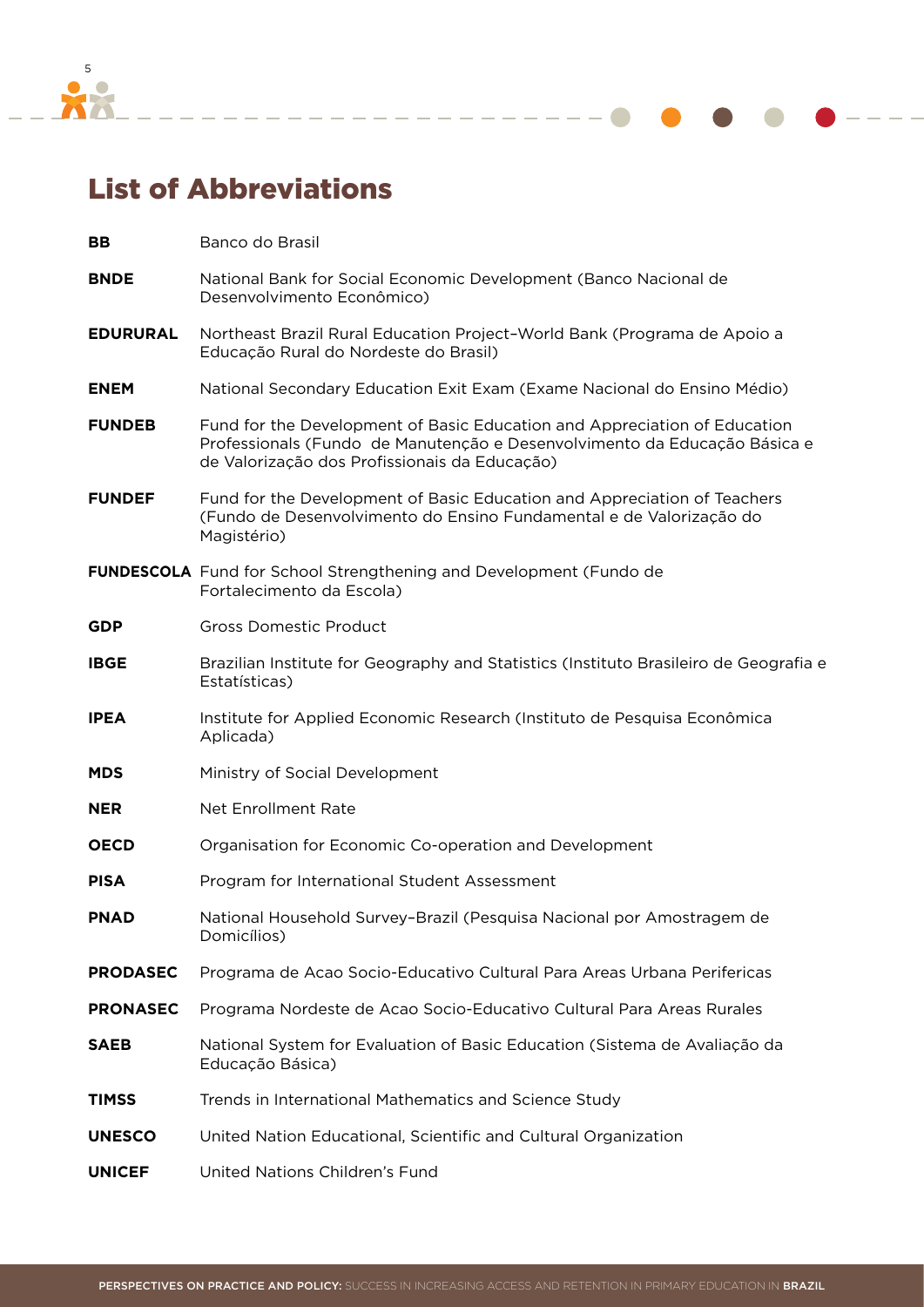<span id="page-5-0"></span>

### Executive Summary

Brazil, by far the largest, wealthiest, and most populous country in South America, has made significant progress toward achieving universal primary education, including gender parity, over the last 60 years. From 1950 to 1970, when primary and lower secondary schools were separate institutions, the net enrollment rate (NER) for 7- to 14-year-olds attending either institution moved up from 36.2 percent to 67.1 percent. Following reforms in 1971 that merged these institutions—extending compulsory education from four to eight grades—and launched a new wave of school expansion, the NER continued to rise, from 79.9 percent in 1980, to 86.4 percent in 1991, and to 98.6 percent in 2012.

One of the world's biggest democracies, Brazil has struggled to overcome a turbulent political past, promote development, and build an egalitarian and educated society. Since civilian rule was restored in 1985, intellectuals, political leaders, the growing urban population, and members of religious and civil society organizations have pressed for legislation, polices, and funding to expand and modernize the education system. As important, clientelism' motivated public authorities to expand school services in emergent neighborhoods, build new schools, and hire lots of potential voters as teachers and school officers. This remains a constraint on the effectiveness and efficiency of the school system.

Historically, schools were located mainly in urban centers—that is, state capitals and middle size hinterland cities—and access was concentrated in the more economically developed eastern and southern states. Despite an ambitious effort to build schools, hire and train teachers, and upgrade facilities, impediments associated with differences in rates of access and retention persist related to region, family socioeconomic status, race, and gender. To manage these challenges, Brazil developed student-based funding formulas to distribute funds fairly within states; used conditional cash transfers to lift poor families out of poverty through education; encouraged states and municipalities to take actions to improve education in individual schools, and established national and international assessment systems to measure progress.2

Improving education quality and outcomes also loom as challenges. Although some indicators of quality, such as student-teacher ratio,3 improved between 1999 and 2011, student performance on the national learning assessment Sistema de Avaliação da Educação Básica (National System for Evaluation of Basic Education or SAEB) stayed below the minimum desired achievement levels in Portuguese and mathematics, respectively.

<sup>&</sup>lt;sup>1</sup> Clientelism is the exchange of goods and services for political support, often involving an implicit or explicit quid-pro-quo (see Stokes, 2013). For further discussion of this concept, see footnote 28.

<sup>&</sup>lt;sup>2</sup> In 2000, President Fernando Henrique Cardoso entered Brazil in the Programme for International Student Assessment (PISA), an international assessment that measures the reading, mathematics, and science literacy of 15-year-old students of participating countries. Brazil's last-place ranking on the Organization for Economic Cooperation and Development (OECD) sponsored assessment prompted significant reforms. Student performance on the PISA is similar to that on the Prova Brasil and the Sistema de Avaliação da Educação Básica (National System for Evaluation of Basic Education or SAEB).

<sup>&</sup>lt;sup>3</sup> Between 1999 and 2011, class size decreased from approximately 35 to approximately 25 students per class.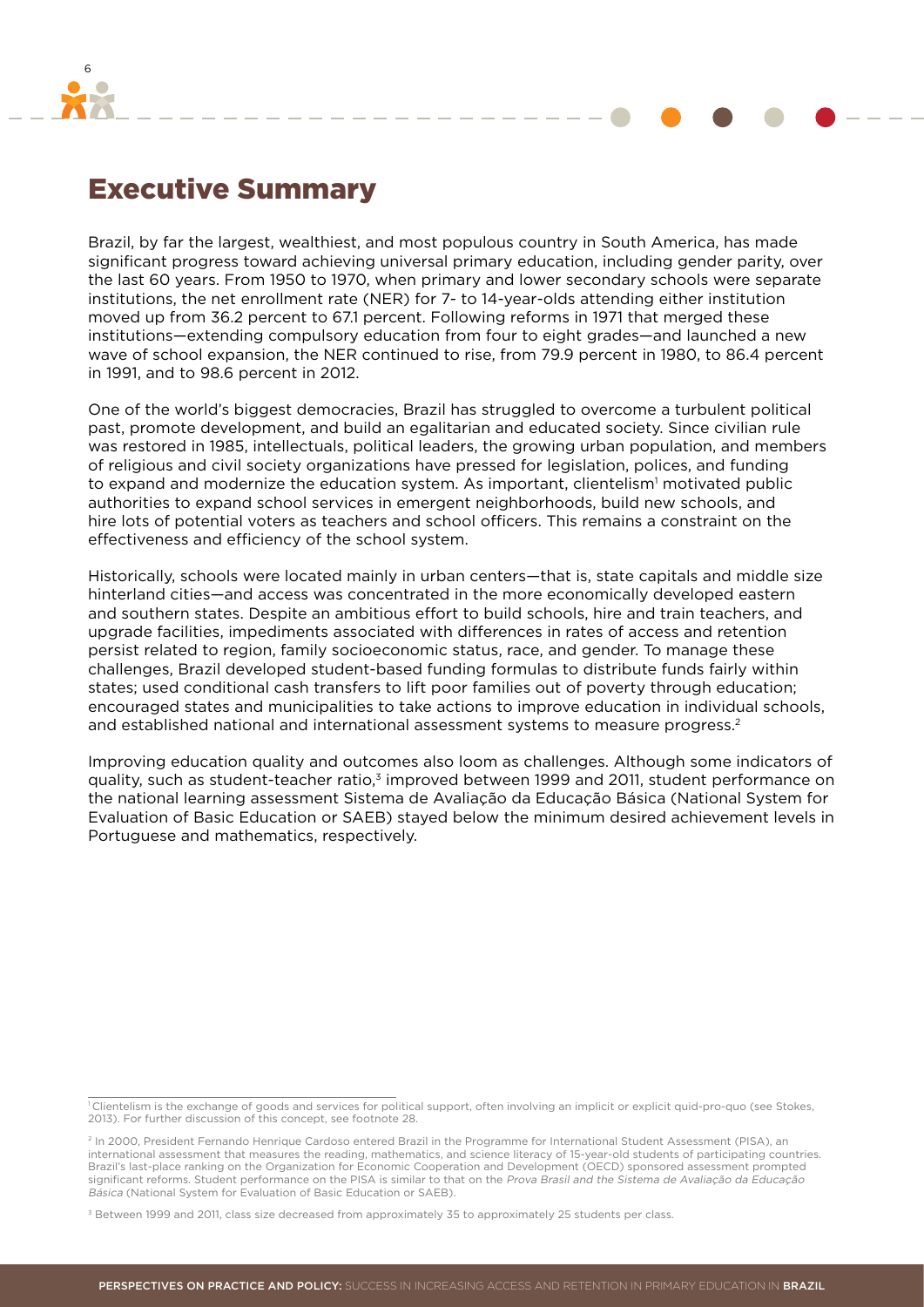



The last cycle of economic growth—and equally important—of political stability supplied sufficient resources to achieve near universal access and to increase retention and completion rates. Nevertheless, money is not enough to guarantee quality. Future efforts must address improving the competence and professionalism of teachers, ensuring the relevance of the curriculum, advancing methods of instruction to enhance learning and student engagement, and increasing the effectiveness and efficiency of school management, while also reducing social, ethnic and gender inequalities in access to quality and relevant education.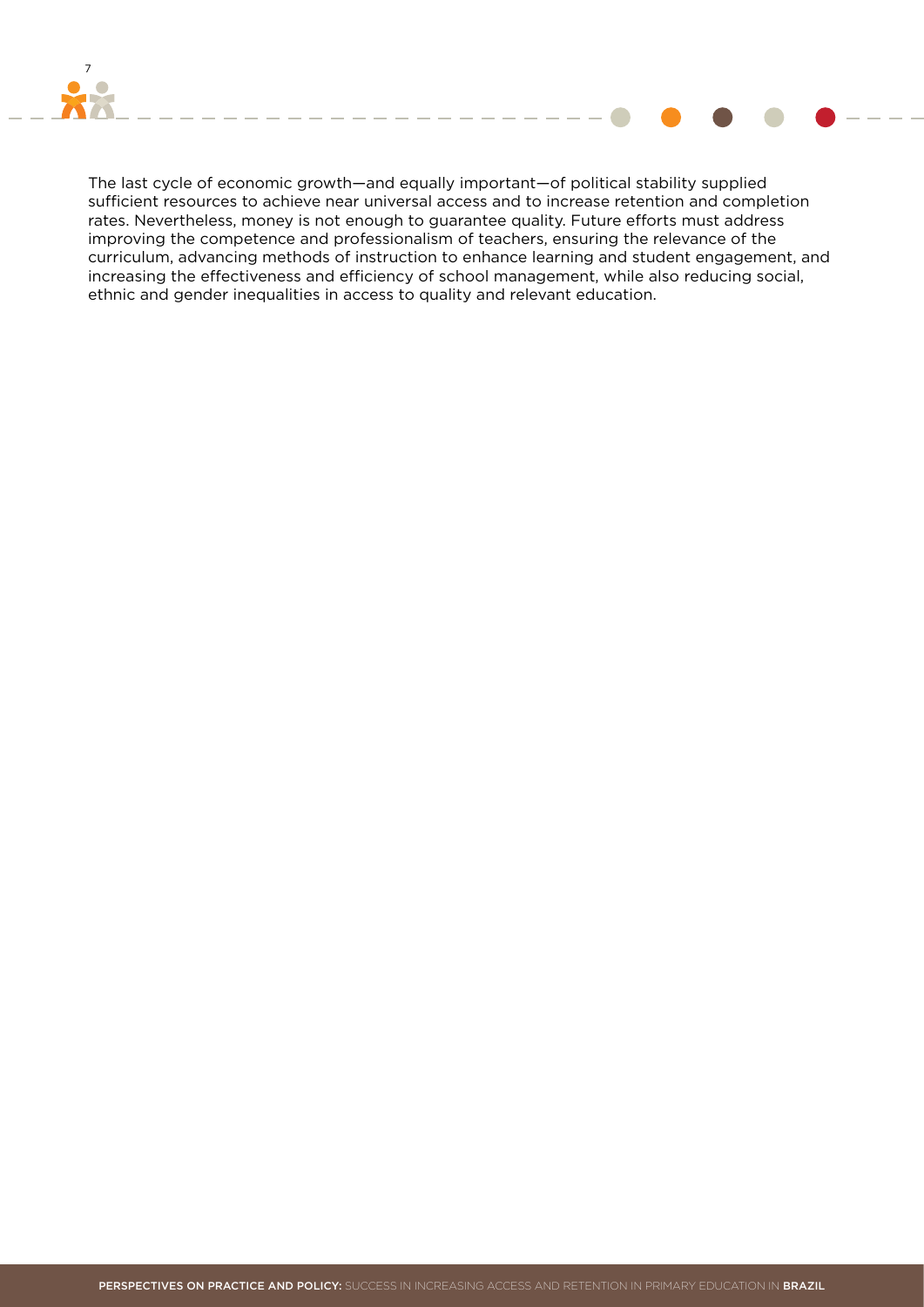<span id="page-7-0"></span>

## Introduction

Brazil was a latecomer to the cluster of countries with broad and open access education systems. The country worked hard and fast to incorporate the growing population of children and youth into the school system.

From 1960–2010, the government was able to develop the education system by taking advantage of several periods of vigorous economic growth, audacious willingness to invest, and a high tax rate. Despite traditional and less efficient administrative structures, Brazil began to expand school provision, trying to deal with the demand for education from a hundred new cities being created in the hinterland of south and southwest regions and a rapid influx of new migrants in its major cities.

Intense political mobilization of intellectuals, political leaders, and members of religious and civil society associations created pressure for democratic and modernizing legislation to overcome the country's socio-cultural and educational backwardness. At the same time, clientelism mobilized public authorities to expand school services in emerging neighborhoods, building new school facilities, and hiring potential voters as teachers and school officers.

In this context some sound efforts—supported by innovative public funding—led to increased enrollments. In 1971, a reform, extending compulsory education from four to eight grades, launched a new wave of schooling expansion. Despite the expected constraints of an authoritarian regime, this expansion of elementary education contributed to democratizing schooling access to the children of the growing urban population, whose families were searching for employment and improved living standards.

Even economic instabilities and the dramatic transition back to democracy during the 1980s did not limit the process. Indeed, innovative strategies undertaken during the 1990s enabled the school system to address the challenges of quality and equity, while near-universal access was achieved and inefficiency was reduced.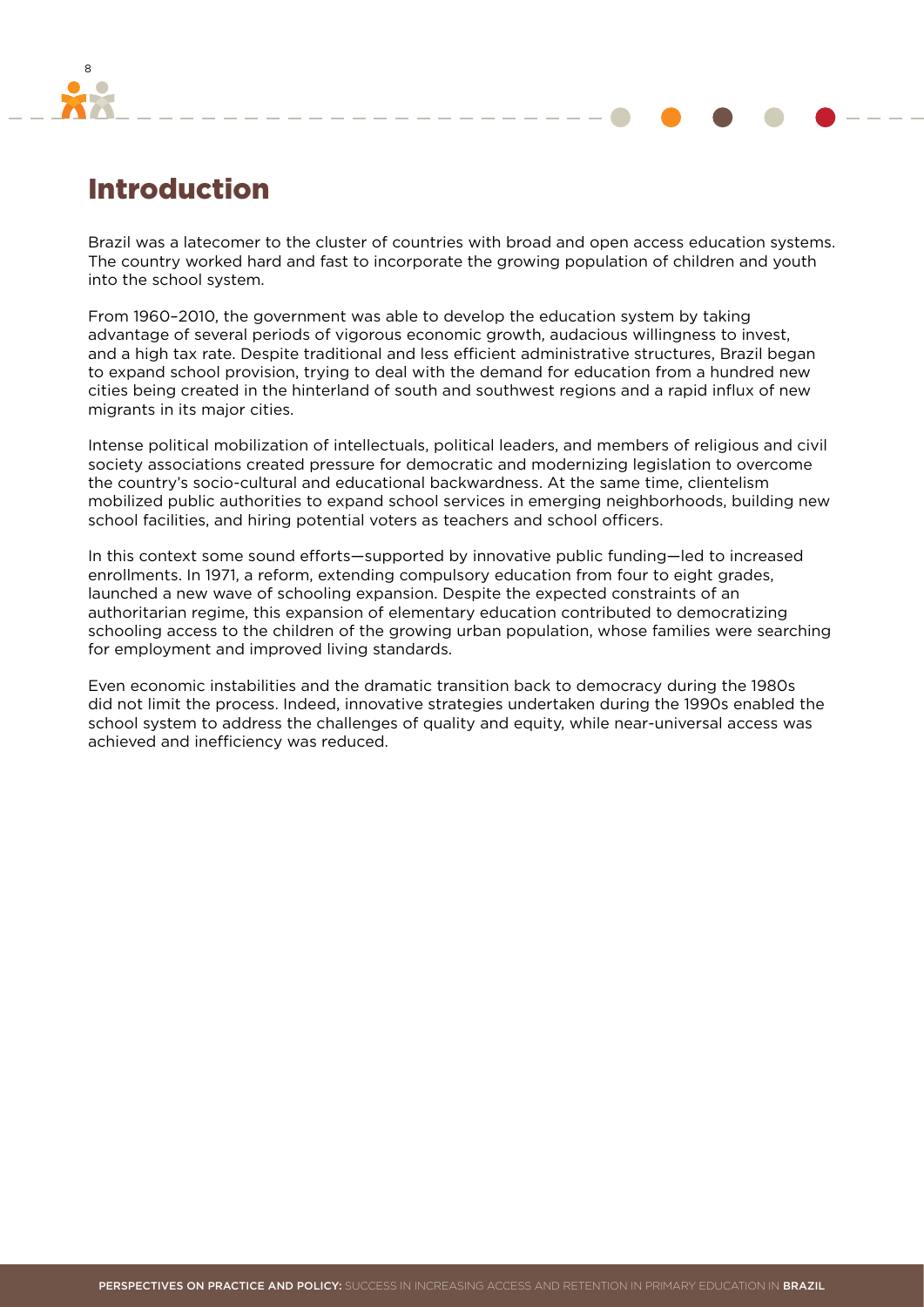<span id="page-8-0"></span>

# Country Context

#### Key Aspects of Political Context

According to the Federal Constitution of 1988, Brazil is a presidential federal republic, with executive power residing in the president, who serves as head of state and head of government. Legislative power is vested in two chambers of the National Congress–a Senate, composed of three representatives from each of the 26 states and from the Federal District, and a Chamber of Deputies, who are elected on the basis of (multi-party) proportional representation. The judicial system is composed of the Federal Supreme Court—primarily aimed at the Constitutional Jurisdiction—and Supreme Courts (Justice, Electoral, and Labor) complemented by federal regional courts.

Each federated unit (a state or the Federal District) is limited in political, administrative and fiscal authority. There is tripartite power: a governor, supported by secretaries (including one for education); legislative assemblies, composed of deputies who are elected by the state's voters; and by state justice courts.

After 15 years of an authoritarian regime of the New State (from 1930s to 1945) the country experienced another two decades (1945–1964) of full democratic liberties and regular shifts of government leaders. However, the competitive political dispute processes continued to be hindered by patronage and corporate practices, which were inherited from the 19th century political formation of the power of rural oligarchy and urban elites bound to the primary exporting economy. This political framework persisted even after a new political-institutional crisis of 1961–1964, resulting in the deposition of the elected president and the establishment of a bureaucratic-authoritarian regime (an alliance between the military and center-right politicians) which lasted until the mid-1980s.

Although initially achieving success in its economic development strategies, particularly in the late 1970s, the regime lost legitimacy, especially in the view of the urban middle and working classes. This was a result of dramatically increasing external debt, accelerating inflation, deepening recession, rising unemployment, and declining household incomes. This led to major demonstrations to restore democracy. And in 1985 congressional elections resulted in the victory by a "presidentialist coalition" of forces that opposed the previous regime and various factions from the former alliance in the military regime. This coalition continues hold political power to the present day.

As an essential part of that process, a new Constitution was created in 1988, re-establishing basic democratic institutions, broad social and human rights guarantees, and equitable educational goals. However, the governing coalition was not successful in its various attempts to strengthen Brazil's economy within the globalized context.

After the first president under the new Constitution, Fernando Collor de Mello, was impeached by Congress in 1992, Itamar Franco, who had been vice president, assumed the presidency. Franco initiated broad economic reforms that would pave the way for new and comprehensive structural changes in the economy through 2002.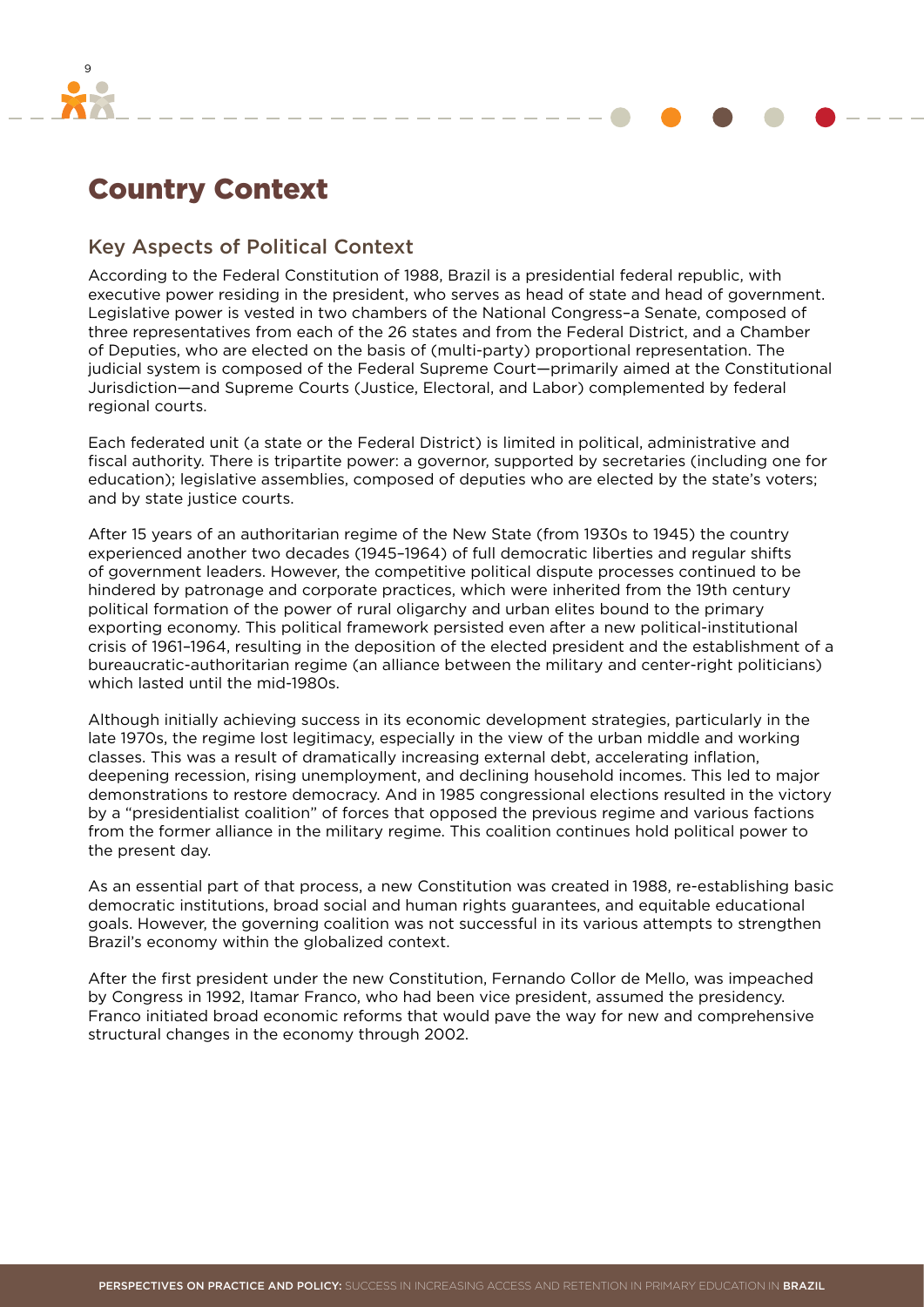<span id="page-9-0"></span>

### Key Aspects of Economic Context

To understand the peculiarities of more recent Brazilian economic development, one needs to take into account the country's dynamics in the late 19th and early 20th centuries. Brazil, throughout the monarchy until the beginning of the Republic (1898), was integrated into the international division of labor and production. It was a major exporter of raw materials—sugar, cotton, rubber, and coffee, and also an important importer of manufactured goods. Brazil's productive structure was based on a system of plantations, which depended on slave labor until its complete abolition in 1888. The society was characterized by profound social and economic inequalities.

In the early 20th century, while Brazil basically remained an exporter of raw materials, industrial development also occurred. This was accompanied by an increase in European immigrants, who settled in the larger cities of the south and southeast. Some of these immigrants formed an expanded middle class and, thus, created a burgeoning consumer market. These two dynamics industrial development and urban consumer market expansion—accelerated significantly during and after World War II.

There was a long and consistent improvement in knowledge and political-institutional practices that endowed Brazil with a solid planning apparatus and social-economic coordination. In many international studies, Brazil is taken as an important case of a "developmental" state. This means that the federal government was active in creating and implementing economic policies—as well as those such as education, urban development, science and technology, and health—through plans and programs for the medium and long term (Skidmore, 1967; Baer, 2001; Evans, 2011).

In spite of the political-institutional crisis of 1961–1964, the Brazilian economy became catalyzed by manufacturing sectors, through an import substitution process that continued through the 1960s. Consumers had been increasingly supplied with domestically produced durable goods, and enterprises were equipped and supplied with national capital and intermediate goods (steel, energy, minerals, and so on).

Beginning in the late 1960s, agriculture was also modernized, with coffee losing primacy to mechanized and technologically innovative production of soybeans, corn, cotton and meat. Brazil even managed to overcome the dramatic external shock caused by the global oil crisis in 1974–1975. Industrial development also included more complex sectors such as petrochemical and metallurgy and the consolidation of large logistics, energy, and telecommunications infrastructure.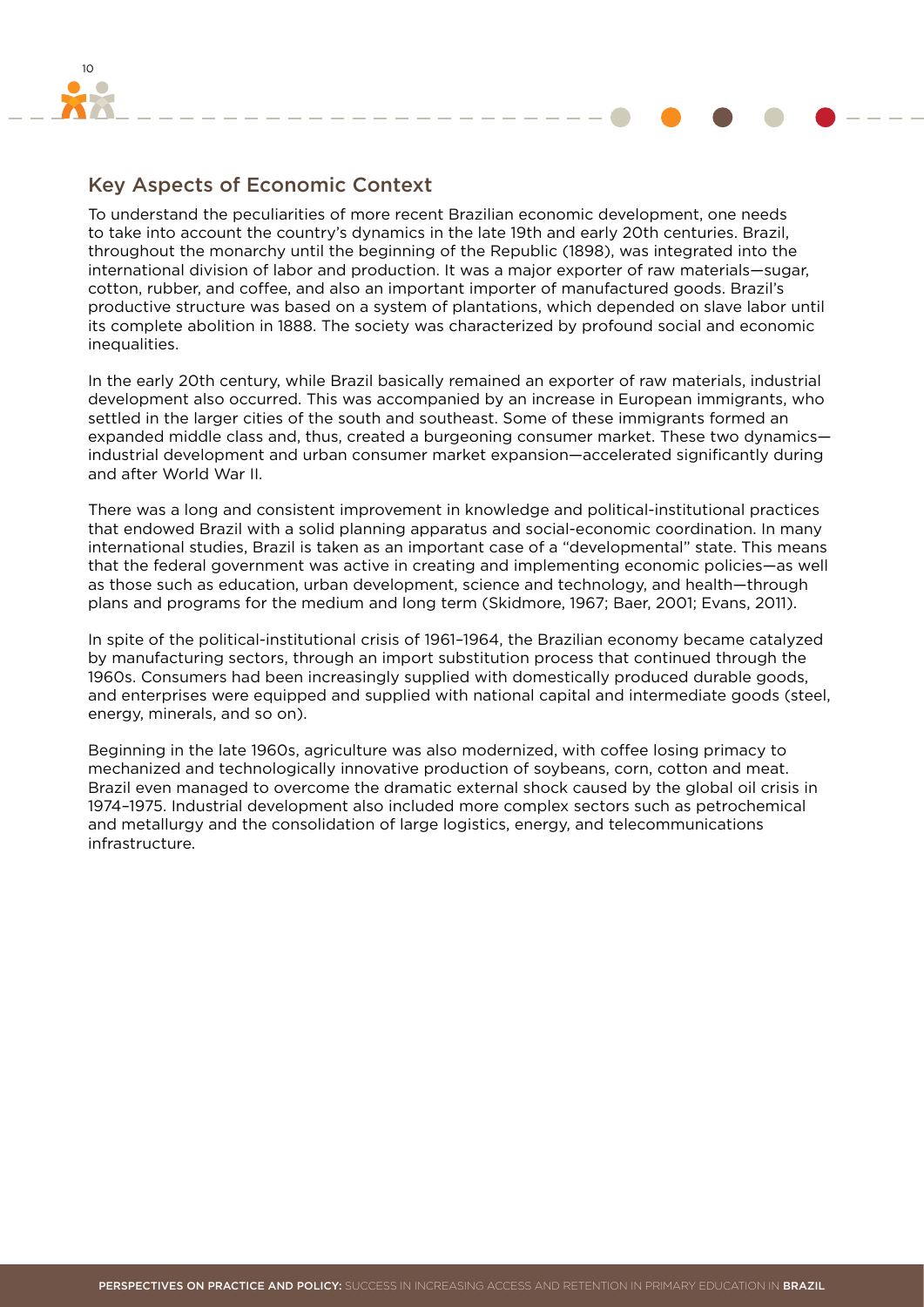

Another important dimension of the Brazilian development process is its peculiar demographic trajectory. From 1940–1970 the country experienced a persistent population growth—almost 3 percent a year for three decades—starting from an already substantial base of 43 million inhabitants in 1940 (see Figure 1). It means that child birth rate was very high requiring a huge effort to feed, care for, and educate children. This trend changed in the late 1970s, when the birth rate declined precipitously. This "demographic transition" lasted two decades, after which the annual demographic growth rate stabilized near the 1.2 percent each year and a new cycle of population ageing began.



#### **Figure 1: Brazil – Population: Annual Geometrical Rates of Growth 1940–2010**

For three decades, sound economic and social changes transformed the country from a traditional agrarian exporter structure with most of its population living in rural areas, to a relatively modern industrial and urban one. During the 1960s and 1970s Brazil's gross domestic product (GDP) grew at an average rate of 6.4 percent per year, then making Brazil the fifth largest economy in the world by the early 1990s (see Figure 2). After a critical lapse in the 1980s, Brazil's economy experienced a slow recovery in the 1990s to achieve a new cycle with the international market expansion during the first decade of the 21st century.



This growth was also aided by a successful economic stabilization program, initiated with the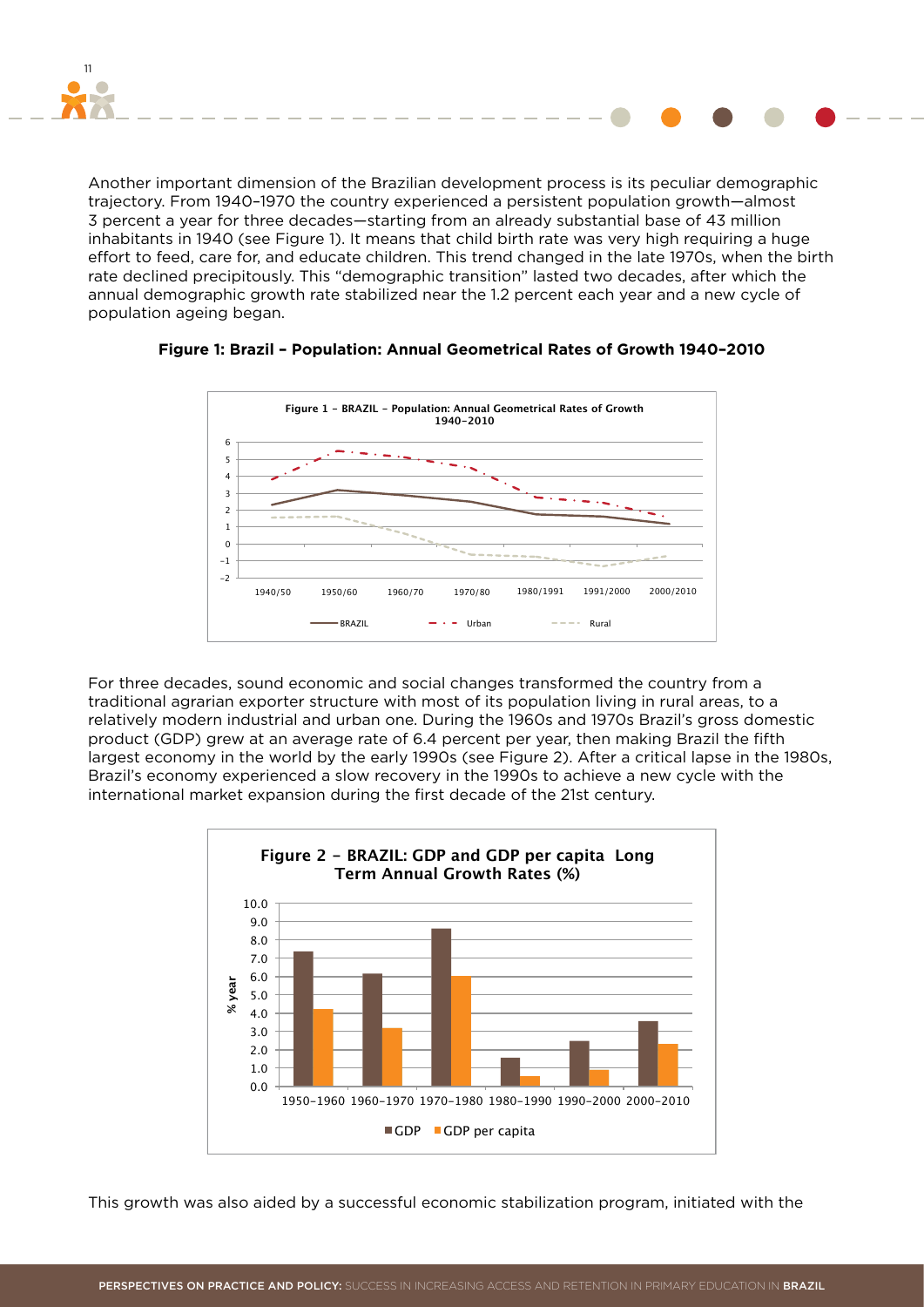

Real Plan (1994), which included changes the monetary system, deep fiscal adjustment, trade liberalization, and privatization of state companies. Between 2003 and 2009, the structural effects of these reforms allowed Brazil to put the economy again on solid footing. In turn, these actions led to further economic expansion, ensuring an average annual GDP growth rate around 4 percent.

The most important effect of economic recovery was that it enabled the federal government to implement policies to reduce poverty and social inequalities and to enlarge the internal market in particular by adding 30 million new consumers to domestic markets. These policies involved the re-distribution of income and expansion of social protection systems, leading to significant reduction of poverty and inequality. For example, the percentage of the population classified as poor, who tended to reside in rural and less developed regions of the north and northeast, declined from 65.6 percent in 1970, to 34.7 percent in 1980, 28.6 percent in 1990, 21.0 percent in 2001, and 9.8 percent in 2011 (see Table 1).<sup>4</sup> In addition, the Gini index, which measures inequality in per capital income, increased from .54 in 1960 to .61 in 1990, and then declined, reaching .53 in 2011 (IPEA, 2012, p.7).<sup>5</sup> These structural changes also affected the dimensions of poverty and social exclusion by color/race and region, as the proportion of blacks among the poorest groups declined and the proportion among the wealthiest groups increased (Silva & Goes, 2013).

| Table 1 - Poor population by residence areas, 1970-2011 |             |              |             |        |        |                |  |  |
|---------------------------------------------------------|-------------|--------------|-------------|--------|--------|----------------|--|--|
|                                                         |             |              | Poors/Total |        |        |                |  |  |
| <b>YEARS</b>                                            | (units)     | Metropolitan | Urban       | Rural  | TOTAL  | Population (%) |  |  |
| 1970                                                    | (Thousands) | 11,478       | 18,179      | 31,481 | 61,138 |                |  |  |
|                                                         | (%)         | 18.8         | 29.7        | 51.5   | 100.0  | 65.6           |  |  |
| 1980                                                    | (Thousands) | 9,069        | 14,830      | 17,397 | 41,296 |                |  |  |
|                                                         | (%)         | 22.0         | 35.9        | 42.1   | 100.0  | 34.7           |  |  |
| 1990                                                    | (Thousands) | 13,724       | 18,257      | 9,989  | 41,970 |                |  |  |
| (%)                                                     |             | 32.7         | 43.5        | 23.8   | 100.0  | 28.6           |  |  |
| 2001<br>(Thousands)                                     |             | 11,982       | 17,356      | 6,483  | 35,730 |                |  |  |
| $(\%)$                                                  |             | 33.3         | 48.6        | 18.1   | 100.0  | 21.0           |  |  |
| 2011                                                    | (Thousands) | 6,704        | 9,099       | 2,908  | 18,724 |                |  |  |
|                                                         | $(\%)$      | 35.8         | 48.6        | 15.5   | 100.0  | 9.8            |  |  |
| Source: IBGE, PNAD apud Rocha, 2013                     |             |              |             |        |        |                |  |  |

<sup>4</sup> Please note that the use of commas and decimals in some instances in this document are the reverse of American usage; that is, the American 1,552.60 would could represented here as 1.552,60.

<sup>&</sup>lt;sup>5</sup> A Gini coefficient of 1.0 represents perfect equality within the population.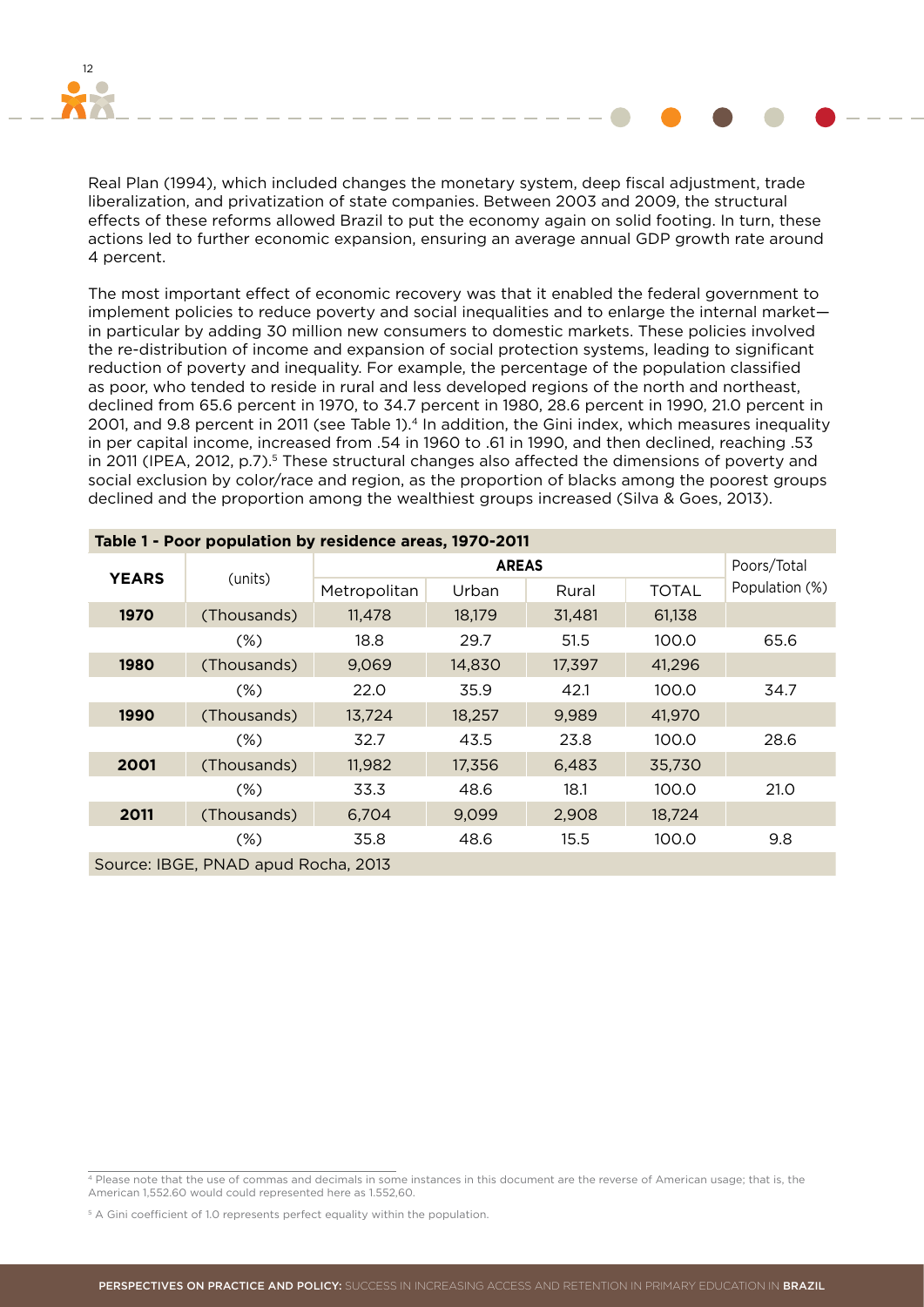<span id="page-12-0"></span>

### Key Aspects of Education System History

In the early 1930s a group of educators, intellectuals, and scientists created the Brazilian Association of Education, which organized several national conferences on education, leading to the development of a manifesto: The Reconstruction of Education in Brazil: The People and the Government. This was aimed at putting the topic of education on the agenda of the National Constituent Assembly of 1934. Activists in this Association contributed to developing a chapter with 10 articles, which were inserted in the Federal Constitution of 1946. Until then, there had only been a disjointed set of legislation reflecting the weak and limited demand for education, restricted to certain segments of society, especially the urban middle and upper classes of that time.

The 1946 Constitution stipulated that a) primary school attendance would be compulsory<sup>6</sup> as well as that companies with more than one hundred employees would be required to b) provide their workers' children with primary schooling and c) provide vocational education for workers under the age of 18.7 The Constitution also outlined the conditions for organizing secondary and higher education and specified that 10 percent of tax revenues should be devoted to funding education. However, the Constitution did not clarify the distribution of responsibilities for management and maintenance of primary and secondary schools among federal, state, and municipal governments.

In 1948, the Executive sent to Congress a Bill of Guidelines and Bases of National Education that delineated standards for the organization and functioning of all levels and types of education as well as spelled out the rules for the financing and management of the education system. However, this Bill was controversial and was not enacted.<sup>8</sup> Finally, in 1961, after several changes, Law No. 4024 of Guidelines and Bases of National Education was passed. Some provisions of this law, which have been adapted in later versions,<sup>9</sup> should be highlighted:

- Primary education was compulsory for four years (and possibly extending two more years) and would be taught in by teachers who were graduates of the normal branch of secondary school.
- Secondary school would be taught in two levels: lower secondary (where students were supposed to be at least 11 years old and have passed an entrance exam) and higher secondary, sub-divided into branches: secondary (with an academic character and able to provide access to higher education) and vocational (commercial, normal, industrial, and agricultural).<sup>10</sup>
- Basic standards were established for vocational education, which was mostly provided by specialized institutions maintained by industrial and commercial businesses.

<sup>&</sup>lt;sup>6</sup> Although families could be penalized for failing to honor this obligation, such penalties could be avoided if they proved that schooling was unavailable or if the families' level of poverty precluded the children's attendance.

<sup>&</sup>lt;sup>7</sup> These norms had little effect, since there were few companies with over one hundred employees. Only years later, did it become the basis of a large semi-public system of vocational education.

<sup>&</sup>lt;sup>8</sup> One controversy surrounding the proposed expansion of free public lower secondary schooling was that this was seen as a threat to private confessional schools, which were run by Catholic religious orders (such as, Jesuits, Silesians, Marist, Franciscans) and served middle class families. Another controversy was the concern, especially of ultra-liberalist factions, that government funding of schools might give the state the power to define goals for values education.

<sup>9</sup> Generally speaking, the framework of this law (class of subjects, formats) was repeated in subsequent laws.

<sup>&</sup>lt;sup>10</sup> All secondary programs followed a curriculum consisting of various common subjects as well as subjects specific to each branch. All secondary school teachers were supposed to have higher education degrees.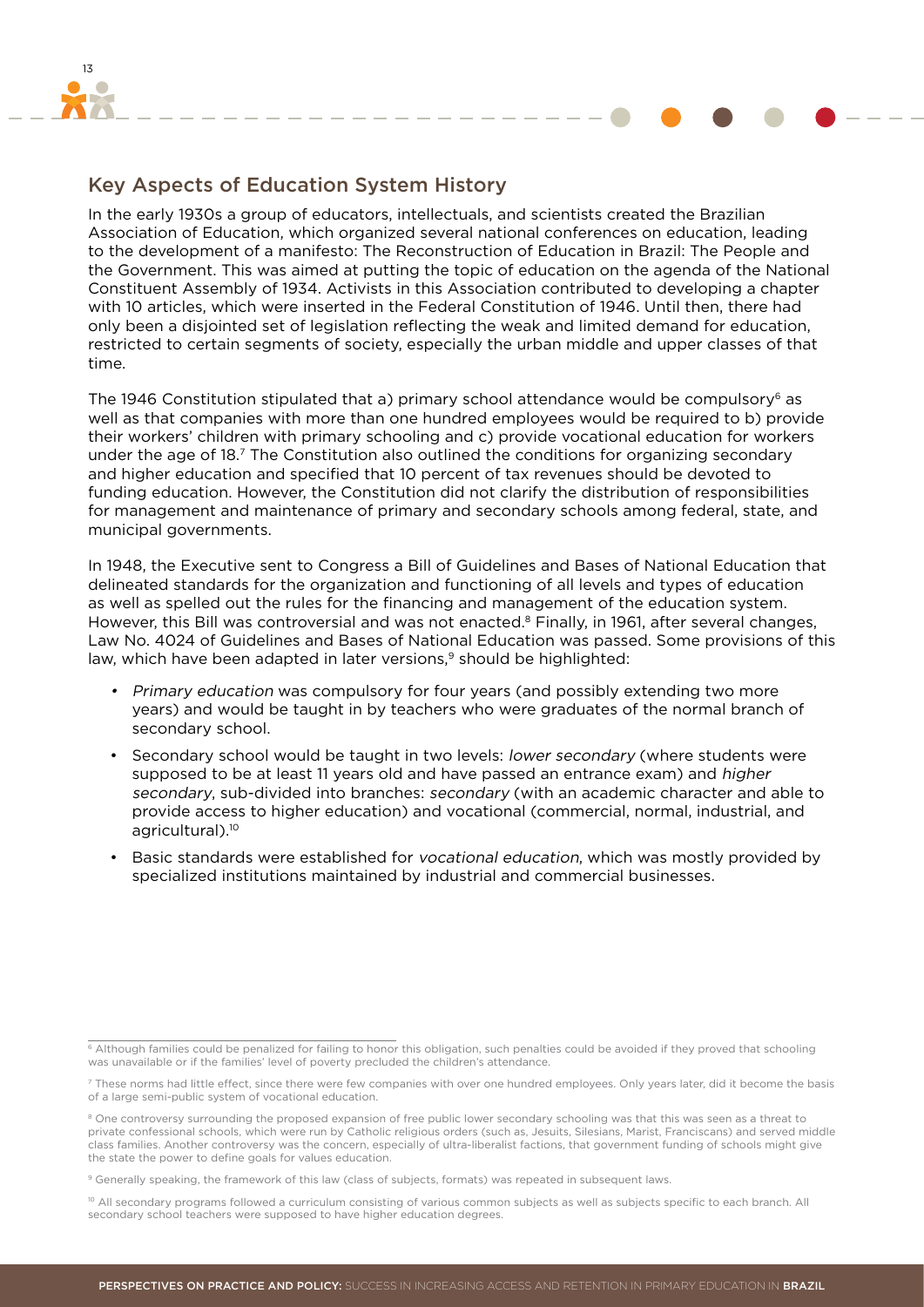

- Higher education—mostly government institutions at the time—composed of schools oriented toward professional careers—which could eventually become universities.
- • Primary and secondary education would be predominantly the responsibility of the states and the Federal District, while higher education would be predominantly a responsibility of the federal government.<sup>11</sup>
- • The education systems would be regulated by the Education Council composed of representatives of various social sectors.
- • The percentages of tax revenues to be allocated for education from the national government (12 percent) and from the states, Federal District, and municipalities (20 percent) were specified.
- • Three-tenths of federal government funds would be allocated to each of three national funds (for primary school, secondary, and higher education), which would operate according to an education plan (setting targets for institutions and establishing policy and administrative measures to achieve them).

The perceived deficiencies that stemmed from the rapid expansion of elementary education (such as, high proportion of unqualified teachers, excessive repetition and dropout, low rate of continuation in lower secondary school) led the government to undertake education reforms in the late 1960s that focus on "basic education" (pre-schools, elementary, and secondary education) as well as higher education, through the University Reform of 1968.<sup>12</sup> In the first case, the federal government created a commission to reform primary and secondary education, which informed the bill that the Congress passed in 1971 (Law No. 5692), providing some key changes that included:

- Primary and lower secondary schools were integrated, creating an elementary school of eight grades, intended to universalize the provision of compulsory education for 7-to 14-year-olds.
- • Secondary education was unified and renamed high school, incorporating general (academic) and vocational or professional education.
- • Kindergartens were regulated with greater closely.
- • Alternative (that is, non-school) forms of education for youth and adults were enabled.

<sup>11</sup> One exception to this is in the State of São Paulo, which developed its own institutions of higher education and research in the 1930s and 1950s, with the University of São Paulo today being one of the most reputable in the country. A few other states have come to govern their higher education institutions as well.

<sup>&</sup>lt;sup>12</sup> Among other issues, the University Reform of 1968 opened the way to expanding and improving teacher education, which until then was concentrated in a branch of secondary education (the "escolas normais," following the French model).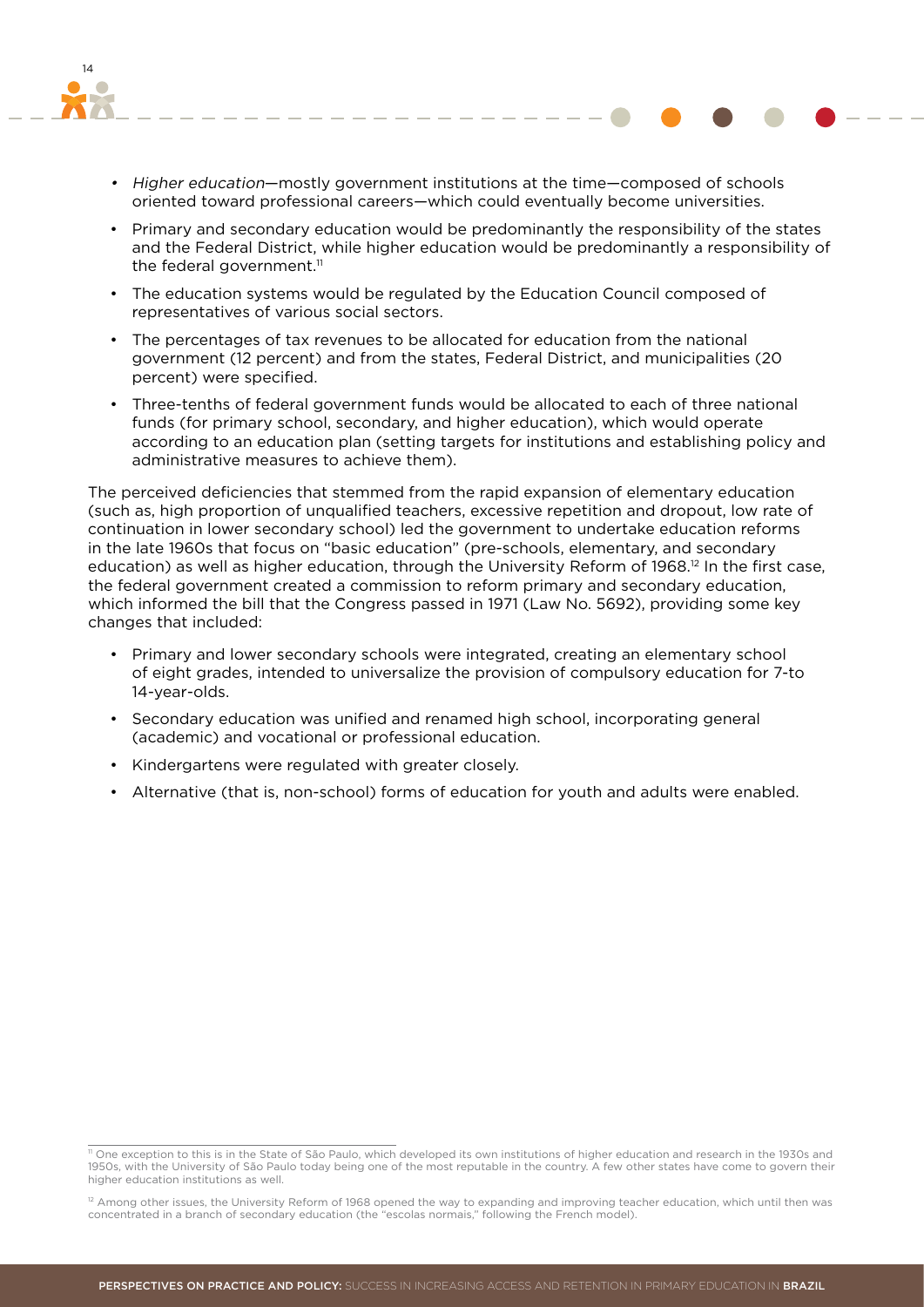

The federal government was assigned responsibility for determining mechanisms to finance education. This responsibility was strengthened by tax law changes at the end of the 1960s. Thus, federal agencies were in a stronger position to gain compliance of the state and municipal systems in relation to the 1st Sector Plan for Educational Development 1972–1974. This plan involved three main lines of action:<sup>13</sup>

- 1. Operation-School, which would support state and municipal systems to a) expand schooling provision to achieve 80 percent coverage of the 7- to 14-year-olds; b) complete the unification of elementary (primary and lower secondary) education at least in state capitals and in the Federal District; and c) increase retention in rural schools.
- 2. Implementation of polytechnic schools that, with assistance and funding from USAID, aimed initially at generating enrollments of 240,000 students via 276 ginasios (lower secondary schools) and eight *colégios* (schools offering upper secondary courses) in four states.14
- 3. Training about 100,000 primary education teachers, who complete the normal program in secondary school to replace more than a half of non-qualified teachers, and to prepare teacher trainers to support the increased number of training courses for new teachers (with an investment from federal and state governments of about US\$17.5 million).15

Soon after developing this plan, Brazil was buffeted by a severe economic instability – due to the global oil crisis in 1973. This led to creating the 2nd National Development Plan, 1975–1979. The new plan involved reducing public expenditures, but educational expenditures were preserved to allow the implementation of the 2nd Education and Culture Sector Plan, 1975–1979. This plan emphasized reforms of higher education, but also focused on expanding access and reducing repetition and dropout in elementary schooling.

The Plan proposed re-structuring incentives to the states and in articulating the new guidelines. Despite the current support to the expansion of schools, demanding greater local efforts from state and municipalities in logistical matters, the Plan also opened new fronts:

- • Development of innovative teaching methodologies
- • Reformulation of curricula, development of education processes adjusted to the socialeconomic needs and peculiarities of the different rural regions of the country; and adoption of effective learning procedures for students with learning disabilities;
- Production and development of textbooks and material for the subject of science and mathematics; research teams at universities were awarded grants to design, test, and disseminate innovative books and teaching "kits" to help elementary school teachers to improve learning achievements

<sup>13</sup> The National Plans of Development included sectoral programming, expressed in education in this 2nd Education and Culture Sector Plan.

<sup>&</sup>lt;sup>14</sup> The project was reformulated to complement the target plan of implementing elementary school in another four states, and it counted on investments of about US\$57.8 million, including US\$30.7 million in U.S. government loans. The former school models were replaced by integrated primary schools.

<sup>&</sup>lt;sup>15</sup> Such projects were financed mainly by federal government (which made federal funds available and paid the loans) combined with state funds. These efforts would be complemented by other programs aimed at reducing costs of access to schools, through the distribution of books, teaching materials and school meals.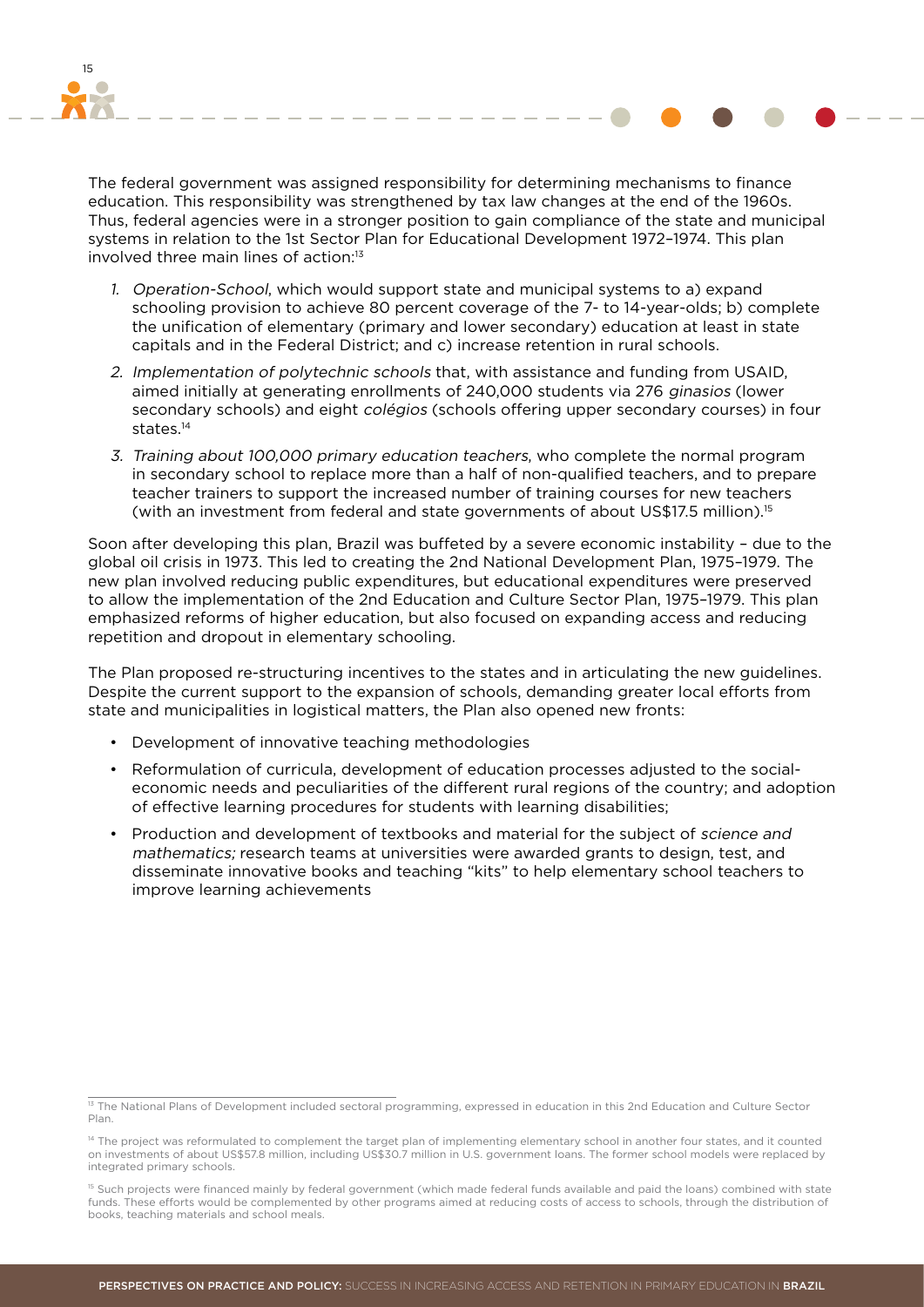

- Development of the standards of teacher performance, via training and qualification, development of the technical and administrative staff, development of the curricula planning and learning supervision team16
- Reinforcement of programs for student assistance, widespread coverage of school meals, increase of school books being given out to around 1.8 million units

Brazil's 3rd Education, Culture, and Sport Sector Plan, 1980–1985 highlighted the need to address social inequalities of educational opportunities. This involved changes in curriculum, teaching/learning strategies, and vocational education. These initiatives were directed to: a) the poor population living in the urban outskirts (resulting in a program called PRODASEC) and b) children living in rural zones (now the responsibility of PRONASEC). The plan also promoted decentralized policy discussions to incorporate regional insights into separate regional policy and program instruments (Brasil, 1980).

The implementation of this 3rd Plan suffered not only from several changes in leadership in the Ministry of Education, but also from the political transition from military to civilian leadership in 1985. However, the plan led to implementing two important programs affecting the last barriers to access: the Northeast Brazil Rural Education Project (EDURURAL, 1981–1987) focused on 218 municipalities in the northeastern states (see Harbison & Hanushek, 1992) and the Monhangara program (1984–1992), which focused on 25 municipalities in the north and mid-west regions. Both programs, supported by World Bank loans (Scaff, 2007), were aimed at municipalities with greater socioeconomic and educational needs. The programs provided financial assistance in a) building schools; b) training teachers, supervisors, and administrative support staff; c) developing curricula and distributing books and learning materials; d) providing school meals; e) supporting municipal education management agencies; and f) implementing monitoring and evaluation systems.

In 1988 Brazil adopted a new Constitution, in which education receives significant attention (in articles 205–214) as social right. The Constitution also specified detailed principles to guide new education legislation to correspond to the process of re-democratization. Discussions also ensued toward revising the Law of Guidelines and Norms of Education, but the debates reflected conflicting goals and values. Moreover, there was a period of political instability in the early 1990s. However, in the wake of Jomtiem World Congress on Education for All (see Inter-Agency Commission, 1990), in 1993–1994 the new federal government organized regional public discussions on education, followed by a national conference that identified guidelines and targets for a National Decennial Plan of Education for All.

<sup>16</sup> In several of these measures, the Ministry of Education began to stimulate partnerships between state education administrations and federal universities, which were multiplying and developing. It is around this time that master's and doctoral degree programs in education were initiated.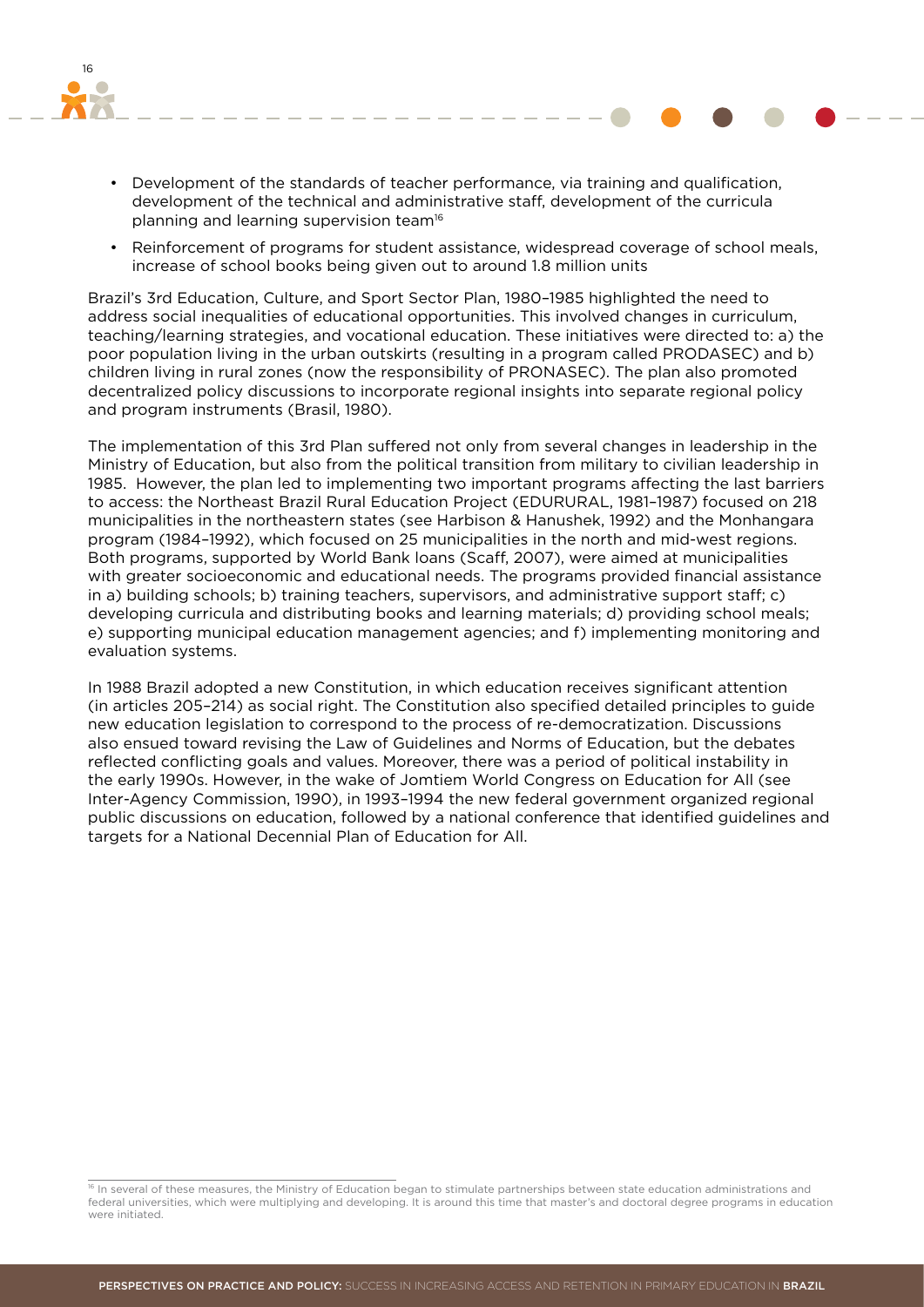

In 1996, after a concentrated effort by the federal government and with the support of several state governments, a new law was formulated that changed the basic education system only slightly as it was framed in the 1971 legislation.<sup>17</sup> The most striking change was in management: a) decentralizing to municipalities the responsibilities for educational and logistics management of elementary and early childhood education and b) redefining the roles of state governments to support and coordinate local policies in these areas and to expand and manage secondary school.

Even before the approval and adoption of this law, a Constitutional Amendment (1997) and supplementary regulations established the Fund for Development and Maintenance of Basic Education and Teaching Values (FUNDEF). These measures introduced a system of statistical information and budget control to enforce the Fund. They also stipulated that elementary education would receive the majority share (that is, two-thirds) of resources allocated to the sector (implying around 15 percent of net taxes from states and municipalities). In addition, these measures specified that the Federal Government should allocate its resources to federated units so as to equalize expenditure per student across states and the federal district.

<sup>17</sup> Another structural change was implemented beginning in 2006–2007 to extend basic education from 8 to 9 years; by 2013 this change has been almost completely implemented.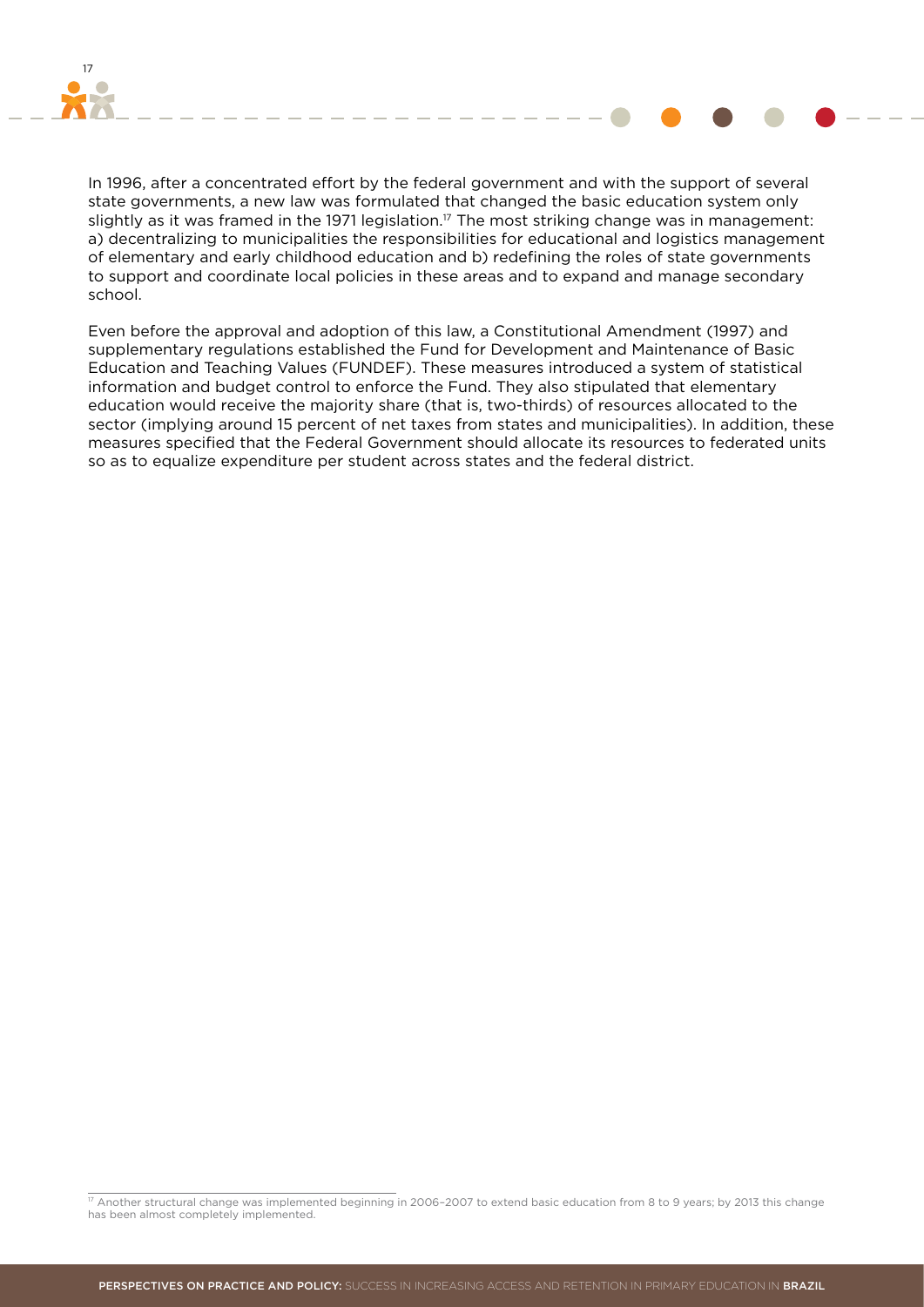<span id="page-17-0"></span>

### What Has Been Achieved?

#### Patterns of Primary School Access and Retention, 1950–2010

Brazil is a latecomer to the cluster of countries with broad and open access education systems. The country had, in these earlier years, one of the lower rates of school coverage in Latin America (see Figure 3).



Its net enrollment rate (NER) for 7- to 14-year-olds in a nine-grade compulsory school system hit near universal levels in 2000. But, until the 1950s, most of the basic supply was limited to a few main urban centers—state capitals and middle-sized hinterland cities. Also, access was concentrated in the more economically developed regions, comprising the eastern and southern states of the country.

Primary education offered in four grades was targeted to reach school-age population of 7- to 14-year-olds, according to the terms of the National Plan of Education in 1961.<sup>18</sup> Lower secondary education was also offered to 11- to 14-year-olds, but pupils had to pass a selective examination to enter lower secondary school. Thus, even in 1960 the basic education NER was less than 50 percent of 7- to 14-year-olds, with less than 3 percent of the age group enrolled in lower secondary schools (see Figure 4). By 1970, however, the basic education NER had risen to 67.1 percent, with 14 percent of the age group enrolled in lower secondary schools.<sup>19</sup>

<sup>18</sup> The four grades had to be targeted to cover eight age groups because there were no schools in many areas. So, when a unit was opened, it would attract children who were 7 years old or older. Also, promotion rates were very low in the first and third grades, causing an accumulation of repeaters (that is, over-age students).

<sup>19</sup> Data from the same source indicate that basic school enrollment increased substantially between 1945 and 1955 and again between 1955 and 1960, but the latter increase is not reflected in the enrollment rates because of the high growth rate (more than 3 percent a year) in the age group of 7- to 14-year-olds.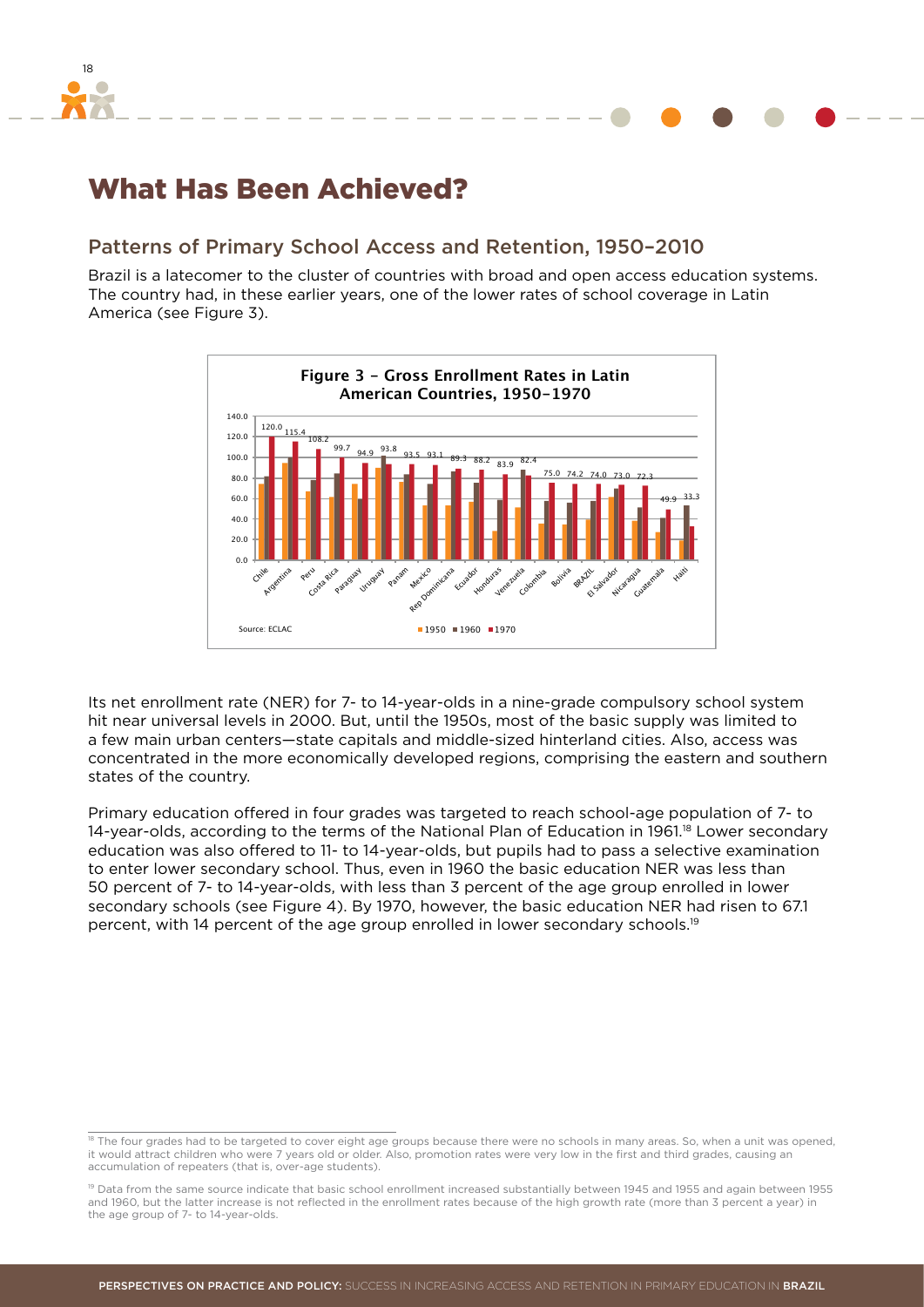

As noted above, in 1971 the primary and lower secondary schools were merged, thus enlarging the compulsory education pattern to eight grades, though still targeting the 7- to 14-year-old population. In line with that reform, federal programs drove forward state and local efforts to expand school supply, which led to an increase in the NER. So, by 1980 the net enrollment rate had increased to 79.9 percent and remained above 80 percent even during the "lost decade" of the 1980s, when economy suffered critical instability and erratic growth. We also note that in 1995 the NER was 94.2 percent, further increasing to almost 100 percent (98.4 percent) by 2000, a level it basically retained in 2005 (99.2 percent) and 2010 (97.9 percent) (see Figure 4).<sup>20</sup>



Two main influencing factors must now be mentioned. First, beginning in mid-1970s, there was a significant reduction in birth and population growth rates in rural as well as urban areas, reducing the overall number of basic school-age children in the country. Second, in the context of a second wave of industrial growth and agricultural modernization, there was a more intense migration flow from northeast to southern regions and simultaneously an increase in migrations from rural to urban areas (where more schools existed). In combination, the birth rate decline and rural–urban migration contributed to a growing percentage of children at least entering basic education (Plank 1996; Sposito, 2002).

Though the progress in access was evident, efficiency—in terms of promotion and (non) repetition—was very low during the 1970s and early 1980s. Promotion rates in first grades remained very low during the decades of 1960s, 1970s, and 1980s; the main difficulties were a) to improve teaching performance in basic literacy and numeracy, and b) to break school practices of evaluation and progression. Another problem had been, during the 1960s, transition from primary to lower secondary; no more than one-third of pupils completing primary fourth grade entered the initial grade in "ginasios," although almost 80 percent of the entrants in this cycle had chance to complete lower secondary.

<sup>&</sup>lt;sup>20</sup> In 2007, compulsory education was extended to include 6 year olds in the first grade of a nine-year cycle. This explains the slight decrease in the NER (from 99.2 percent to 97.9 percent) between 2005 and 2010.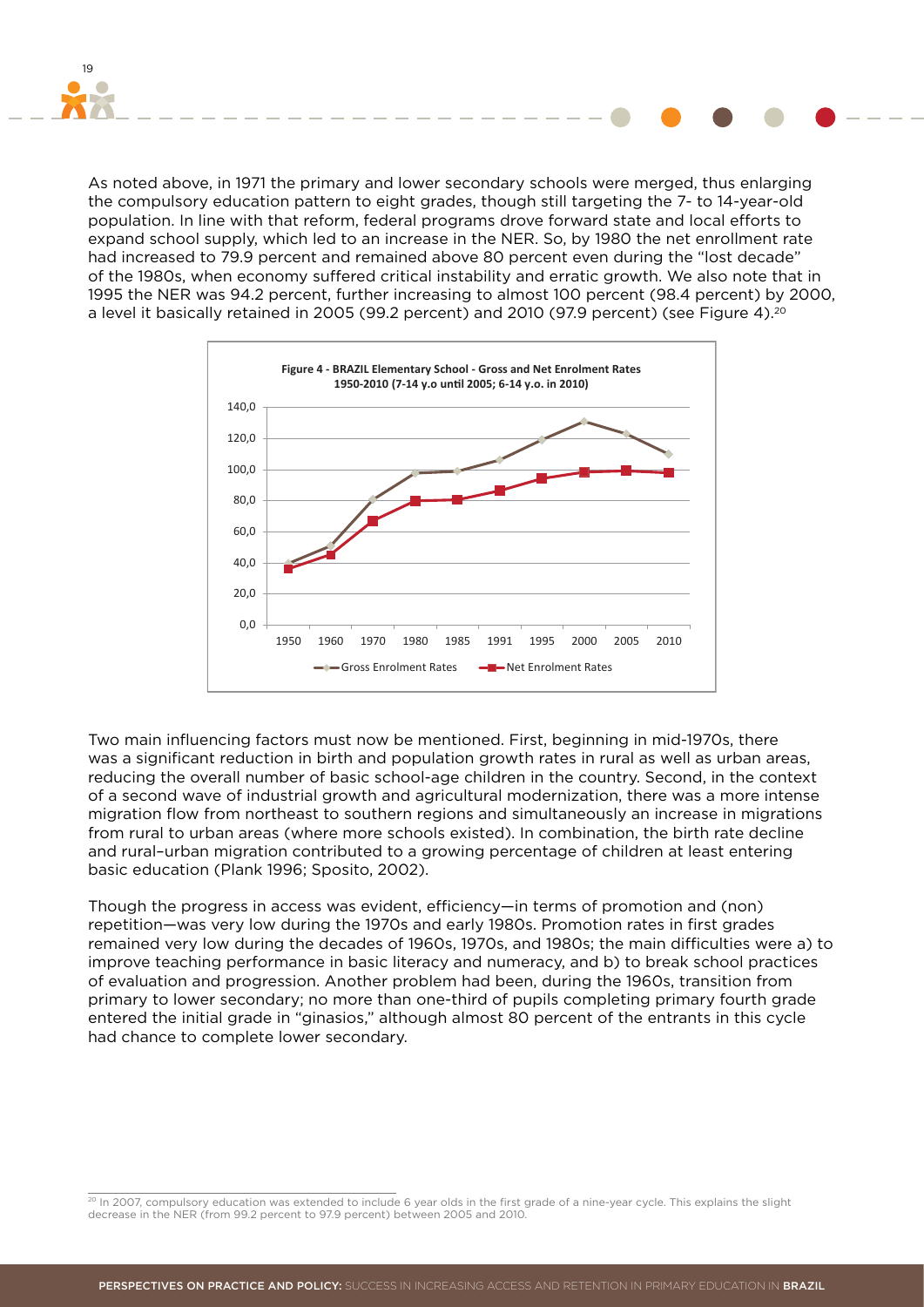

After the 1971 reform was implemented, combining primary and lower secondary schools this second problem was surmounted. Although enrollments in first grade grew at 1.2 percent yearly, enrollments in fifth grade—formerly the initial grade of lower secondary—grew three times as fast (3.4 percent each year). This resulted in increased numbers of students completing elementary school. Nevertheless, since the progress in changing the promotion rates in the four initial grades was modest, the broad proportion of entrants who completed elementary school had increased more slowly until the end of 1980. These rates are around 20 percent of entrants to the first grade who reached the fifth grade without repeating; this reached near 30 percent at the end of this period. Thus, a large proportion of students left the system with less than eight years of schooling.

For years administrative statistics showed a high level of dropout in the first grades, despite evidence from the demographic data that show an incongruent level of schooling completion or an average schooling higher than three or four years. This contradiction began to be cleared in late 1980s and led to another diagnosis and policies.21 Instead of higher dropout rates, the system was accumulating large numbers of repeaters who progressed very slowly through eight grades of compulsory schooling and a lesser proportion of dropouts, especially in first grades (see Table 2)

|                        | <b>AREAS</b>            |                       |                           |                       |  |  |  |  |  |
|------------------------|-------------------------|-----------------------|---------------------------|-----------------------|--|--|--|--|--|
| <b>Indicators</b>      | <b>Wrong Measure</b>    |                       | <b>Corrected Meassure</b> |                       |  |  |  |  |  |
| <b>Promotion rates</b> |                         |                       |                           |                       |  |  |  |  |  |
|                        | $1st$ grade             | 5 <sup>th</sup> grade | $1st$ grade               | 5 <sup>th</sup> grade |  |  |  |  |  |
| 1981                   | 67.4                    | 71.1                  | 58.6                      | 71.1                  |  |  |  |  |  |
| 1991                   | 74.3                    | 72.1                  | 61.5                      | 72.1                  |  |  |  |  |  |
| 2001                   | 82.1                    | 85.8                  | 72.6                      | 85.8                  |  |  |  |  |  |
| 2005                   | 82.6                    | 81.6                  | 75.2<br>71.8              |                       |  |  |  |  |  |
|                        | <b>Repetition rates</b> |                       |                           |                       |  |  |  |  |  |
| 1981                   | 29.6                    | 22.7                  | 58.0                      | 32.6                  |  |  |  |  |  |
| 1991                   | 22.6                    | 22.4                  | 47.9                      | 37.8                  |  |  |  |  |  |
| 2001                   | 16.3                    | 12.9                  | 31.9                      | 24.6                  |  |  |  |  |  |
| 2005                   | 13.4                    | 14.3                  | 29.4                      | 24.8                  |  |  |  |  |  |
|                        |                         | <b>Dropout rates</b>  |                           |                       |  |  |  |  |  |
| 1981                   | 25.5                    | 13.9                  | 2.0                       | 12.4                  |  |  |  |  |  |
| 1991                   | 10.9                    | 14.4                  | 1.0                       | 10.0                  |  |  |  |  |  |
| 2001                   | 10.2                    | 12.3                  | 1.0                       | 6.7                   |  |  |  |  |  |
| 2005                   | 8.7                     | 10.0                  | 1.0                       | 8.5                   |  |  |  |  |  |

#### **Table 2 - BRAZIL - Elementary Schools Retention Indicators at 1st and 5th grades 1981 - 2005**

Source: IBGE and Ministry of Education, apud Klein&Fontanive, 2009

Note: "Wrong" direct reading of administrative records; "Correct" estimates with demographic data base from IBGE/PNAD

In the next period, under more autonomous decision-making arrangements, state and local education systems gradually adopted several measures for coping with retention and dropout. In a few instances they sought to improve teacher qualifications and teaching methods; in others

<sup>&</sup>lt;sup>21</sup> Some researchers proposed a new methodology to measure school trajectories by means of microdata from National Household Surveys instead of data from administrative records of schools, obtaining more precise and accurate observations. It was verified that dropout was significantly lower than was believed; and pupils remained longer in schools, as repeaters (Klein, 2003, p. 109; Klein & Fontanive, 2009, pp.24–26).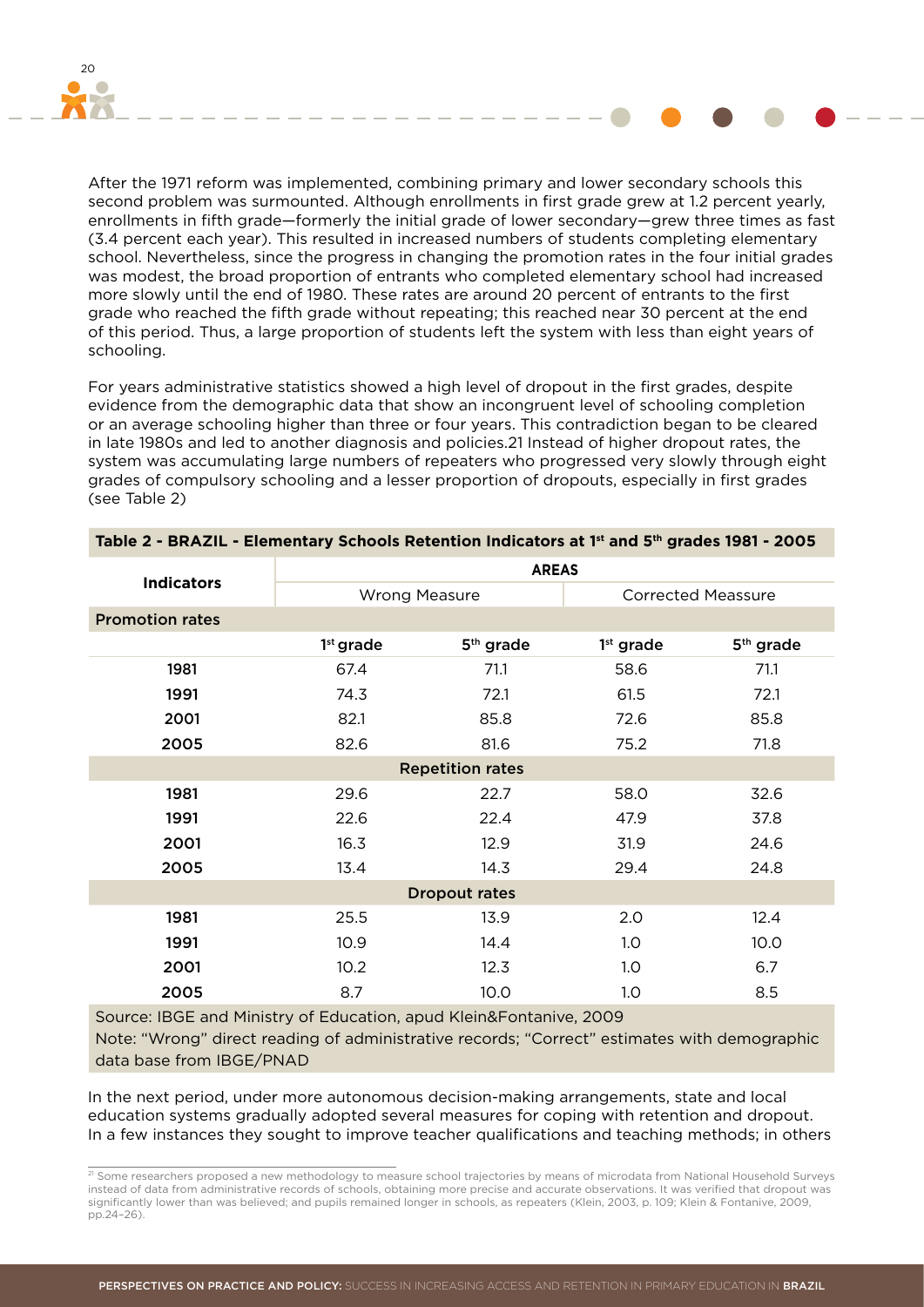

they implemented a policy of automatic promotion. As a result, transition rates increased from an average around 30 percent to 40 percent in first four grades in 2000 to near 70 percent in 2011, with the transitions rates somewhat greater from fourth to eighth grades. The conventional measure of completion rate—proportion of promoted in the last grade in year t=9 of enrolled in grade 1 in year t=1—had increased in the last decade from 42 percent to 62 percent (see Figure 5). However, it was less than 30 percent in the 1970s and 1980s.<sup>22</sup>



#### **Figure 5: Elementary School Completion Rates, 2000–2011**

"Physical" exclusion, in terms of lack of intake or lack of school attainment, has been reduced again in recent years to near 2 percent of the school-age population, even when the compulsory grades and ages were expanded, from four to eight grades and from 7 to 14 to 6 to 14 years old.23 This translates into fewer than 731,000 out-of-school children of the almost 30 million of compulsory school age. There remains another kind of exclusion, as almost 10 percent of each cohort drops out before completing eight grades, and 14 year-old students—approximately 22 percent of age group 15- to 19-year-olds—are still enrolled in basic grades instead of in upper

<sup>&</sup>lt;sup>22</sup> Measures of completion rates in Brazilian elementary schools were always controversial because of the relatively low quality of data from administrative records provided by schools and the difficulties in coping with the dynamics of school flows.

<sup>&</sup>lt;sup>23</sup> Discussions about the extension of elementary education to nine grades (including 6-year-olds) were started in 2005, and the policy was implemented in 2007 to be completed by the year of 2010.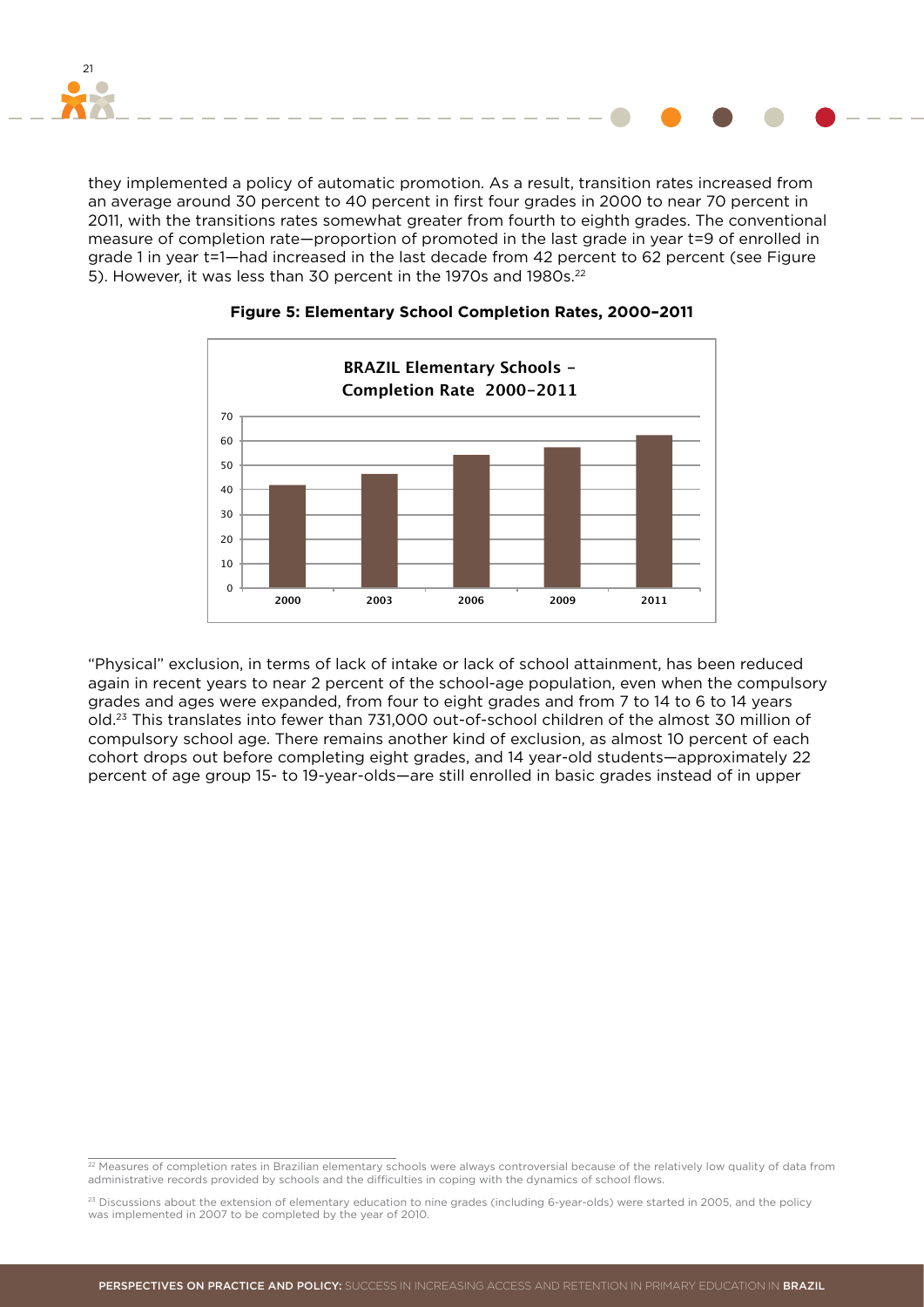<span id="page-21-0"></span>

### Equity of Access and Retention, 1960–2010

The overall pattern of access and retention in basic education presented above hides some important subpopulation differences. Here we discuss differences by region, family socioeconomic status, race/ethnicity, and gender.

#### **Regional Differences**

Figure 6 presents regional gross enrollment rates (GERs) relative to the national average GER. One observes that in the 1960s and early 1970s regional differences were quite large, but gradually decline, so that in 2010 regional differences are not very noticeable. For instance, in 1960 the relative GER's ranged from a high of 1.39 in the urbanized southeast to lows of 0.70 in the northeast and 0.62 in the center-west, which historically contained more rural areas. However, in 2010 the relative GERs ranged from highs of 1.05 in the north and 1.01 in the southeast to lows of 0.98 in the southeast and 0.99 in both the northeast and center-west. It is important to note that the low inter-regional differences in relative GER in 2010 was obtained despite their different levels of economic development and fiscal resources.

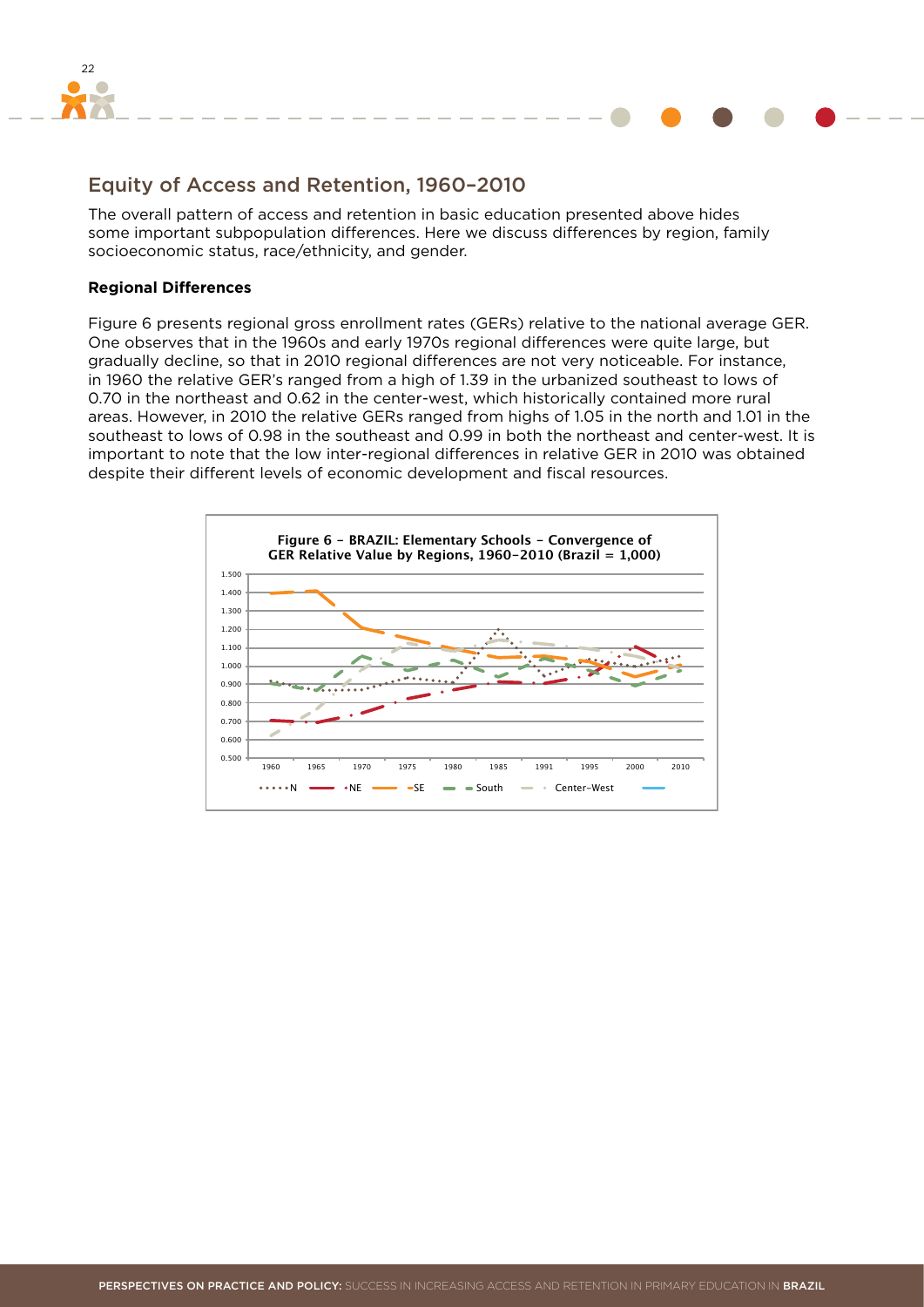<span id="page-22-0"></span>

#### **Family Socioeconomic Status Differences**

Although the percentage of out-of-school children has been small since 1995, children who are not in school are disproportionately from the poorest families. As shown in Figure 7, the vast majority of out-of-school children (ages 7 to 14 years) are from households with a per capita income of less than the minimum wage, and only very small percentage of out-of-school children were from households with per capital income greater than 2.0 times the wage.



#### Race/Ethnicity Differences

It is difficult to distinguish net effects of race/ethnicity and income, because they are historically and structurally linked. In addition, research focusing on these kinds of inequalities in Brazil emerged only in the late1980s. However, official data indicate that, if compared, inequalities have been significantly reduced from 1992 to 2011 (see Figure 8). And, moreover, the present NER of white students is not to much higher than that of black students, at national level, as well as in each region (see Figure 9).



Source: IBGE/PNAD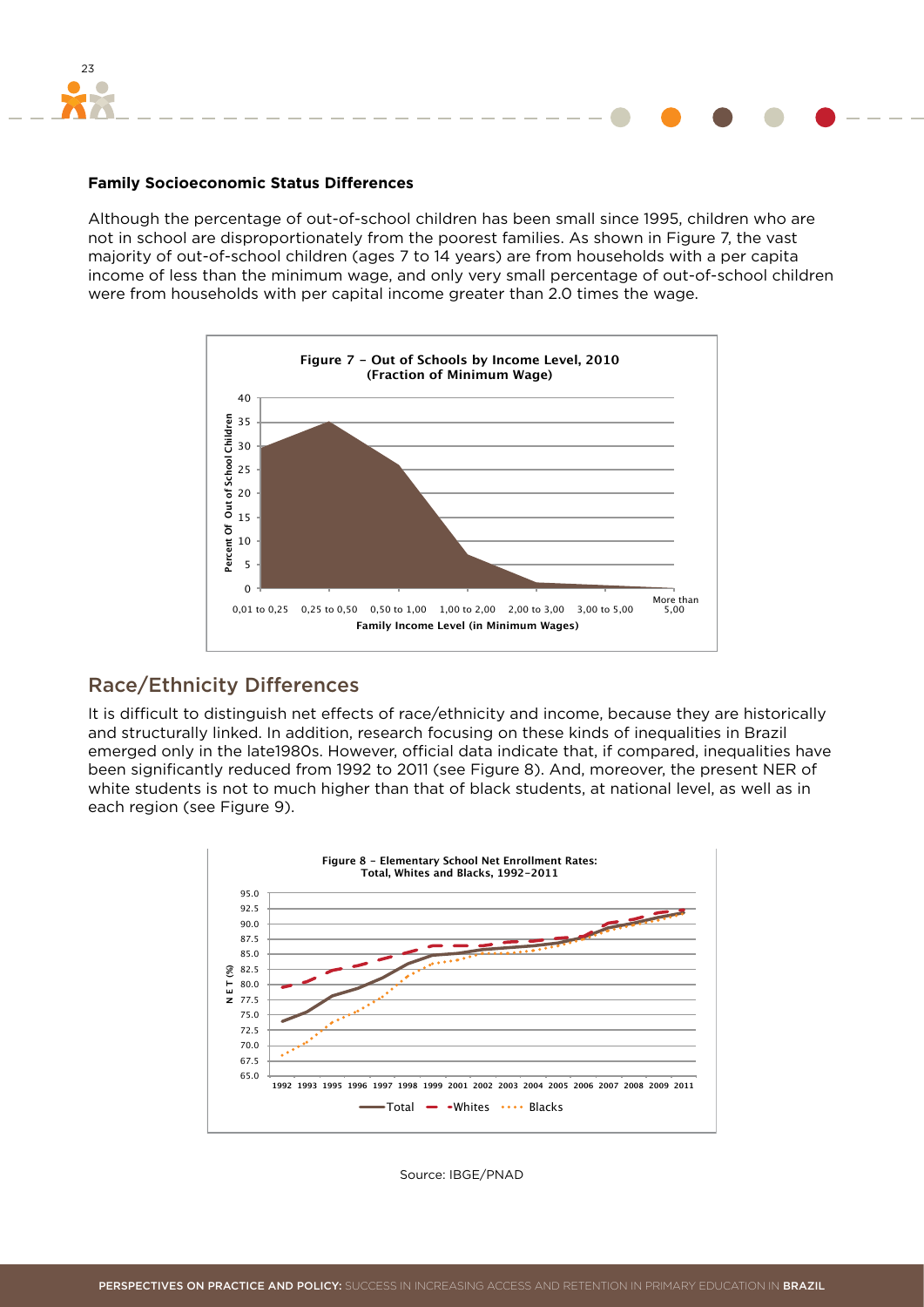

Source: IBGE/PNAD

### Gender Differences

<span id="page-23-0"></span>24

Unlike some other developing countries, Brazilian female students have had slightly higher enrollment rates than their male peers, at least for the years 1970 to 1990 (see Table 3). This trend appears to have continued in that the average number of years of schooling attained by adult females was higher than adult males for 2001, 2005, and 2011 (see Figure 10).

| Table 3 - BRAZIL: Elementary Schooling Net Enrollment Rates by Gender (%) 1970-2010 |                          |                    |        |                          |             |        |  |  |  |
|-------------------------------------------------------------------------------------|--------------------------|--------------------|--------|--------------------------|-------------|--------|--|--|--|
|                                                                                     |                          | <b>Women</b>       |        | Man                      |             |        |  |  |  |
| <b>YEARS</b>                                                                        | School Age<br>Population | <b>Enrollments</b> | NER(8) | School Age<br>Population | Enrollments | NER(8) |  |  |  |
|                                                                                     |                          | (Thousands)        |        |                          | (Thousands) |        |  |  |  |
| 1970                                                                                | 9.767.7                  | 6,619.7            | 67.8   | 9,925.3                  | 6.590.3     | 66.4   |  |  |  |
| 1980                                                                                | 11,401.3                 | 9,201.5            | 80.7   | 12,580.7                 | 9,275.5     | 73.7   |  |  |  |
| 1991                                                                                | 13,670.9                 | 11,483.6           | 84.0   | 13,940.6                 | 11,445.2    | 82.1   |  |  |  |
| 2000                                                                                | 13,409.6                 | 12,719.5           | 94.9   | 13,781.3                 | 12,975.8    | 94.2   |  |  |  |
| 2010                                                                                | 12,926.1                 | 12,552.2           | 97.1   | 13,383.5                 | 12,936.2    | 96.7   |  |  |  |
| Sources: IBGE Demographic Census; Ministry of Education                             |                          |                    |        |                          |             |        |  |  |  |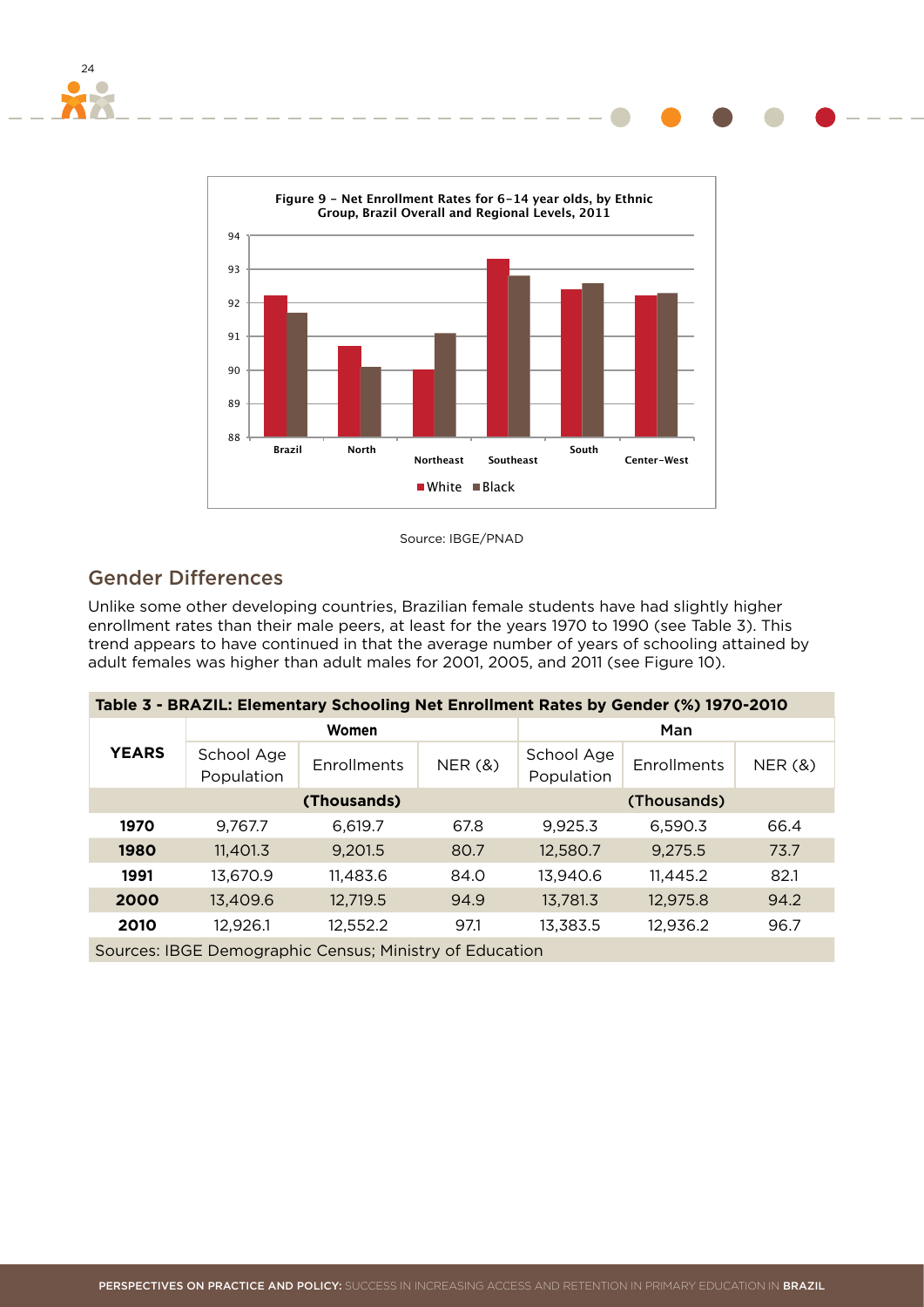

### Pattern of Education Quality

25

One (input) measure of education quality is the student-teacher ratio. Some view this as a measure of educational quality based on the assumption that smaller class sizes provide better learning opportunities for students. This is despite research suggesting a weak effect of class size on learning outcomes (Wossmann & West, 2006; Fuchs & Wossmann, 2007; Felício & Fernandes, 2005; Ireland et al., 2007). From the 1950s through the 1970s, as new schools were built to accommodate growing demand, there were shortages of qualified teachers. Regions demanded an expansion of pedagogical secondary schools to increase the teacher supply. In the 1980s, however, debates ensued regarding whether secondary education was sufficient preparation for becoming an elementary school teacher. This led to the growth of teacher preparation courses in higher education institutions in all regions of the country, especially as the federal government implemented its higher education reform beginning in 1968, centered in the development of federal research universities.

In any case, we note that the student-teacher ratio improved, at least between 1999 and 2011. As shown in Figure 11, the average class size in public elementary schools decreased during this period from approximately 35 to approximately 25 students per class.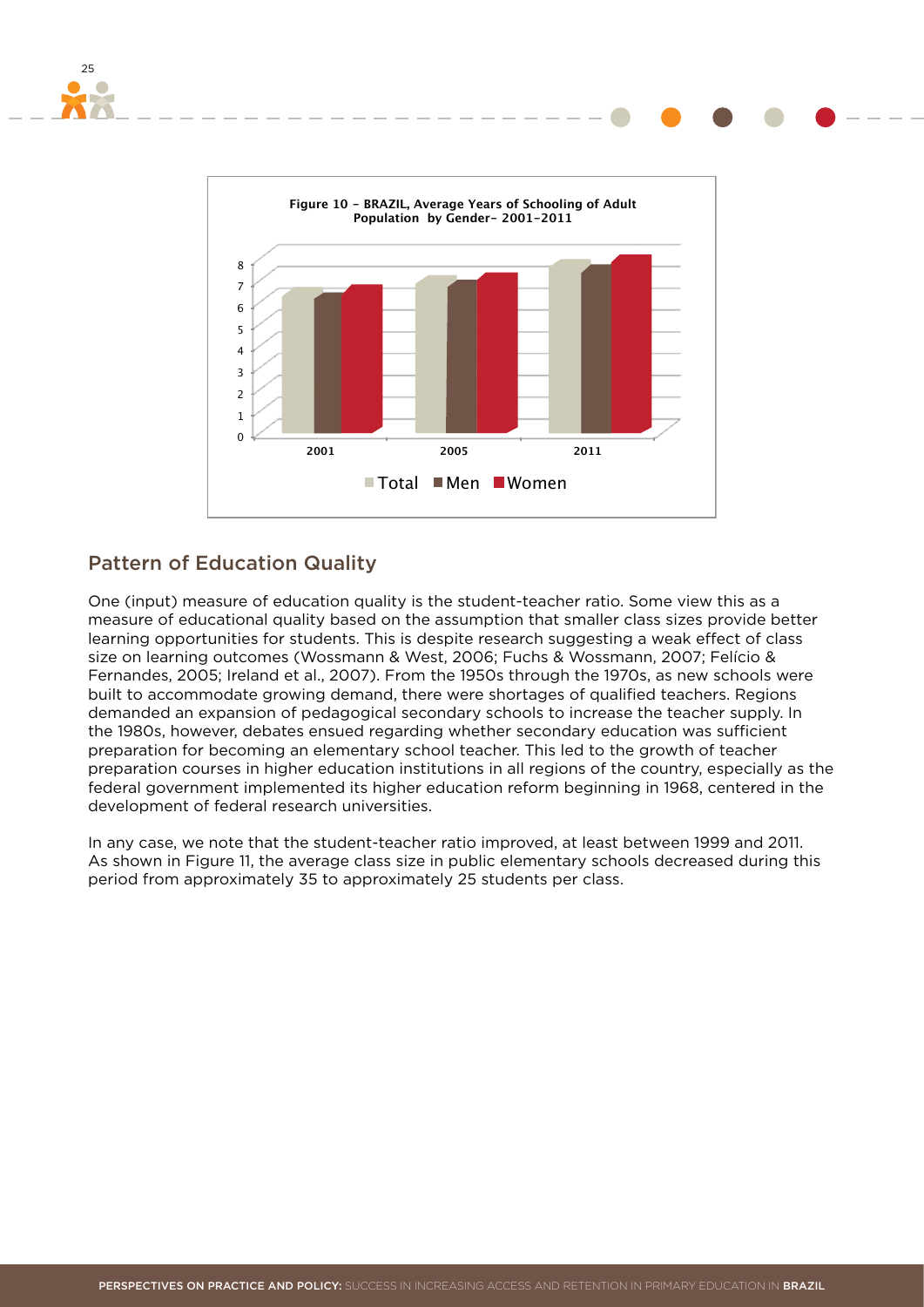



However, there is some question as to whether the increased length of preparation of elementary teachers constitutes an improvement in teaching quality (Carnoy et al., 2008). In addition, Gatti and Barreto (2009) argue that the rapid expansion of teacher preparation at the postsecondary level devalued the former source of elementary school teachers from specialized upper secondary schools—the *curso normal colegial*. This means that, in a decade, new teachers became more formally "scholarized" (the average years of study tend to reach near 15 instead of the previous 11) but less qualified to teach children, especially in the initial years of elementary school. As shown in Table 4, between 1991 and 2010 the percentage of teachers of initial grades (first to fifth) of elementary school who were prepared at the higher education level increased from 19.2 percent and  $62.4$  percent.<sup>24</sup>

This question is closely tied to the unconcluded reform of elementary education. As a matter of fact there had not been a deeper "fusion" between primary and lower secondary schools, but a juxtaposition of them. So, the "new" university-educated teacher of the initial grades – this usual terms expresses the nature of pedagogical "differences" – could not have the same "ethos" (and skills) of the former primary teacher. And it may be one the main factors contributing to lower learning outcomes in elementary schools (for example, retention and completion rates, achievement test scores) (Luzano et al., 2010; Namo de Melo, 2000).

<sup>24</sup> Note that during this period (1991-2010) the percentage of teachers in the final grades (grade 6 to 8) of elementary school who had been prepared at the post-secondary level increased only slightly from 73.0 percent to 79.2 percent, because such teachers were already fairly likely to have been university graduates in 1991 – and since the years 60's.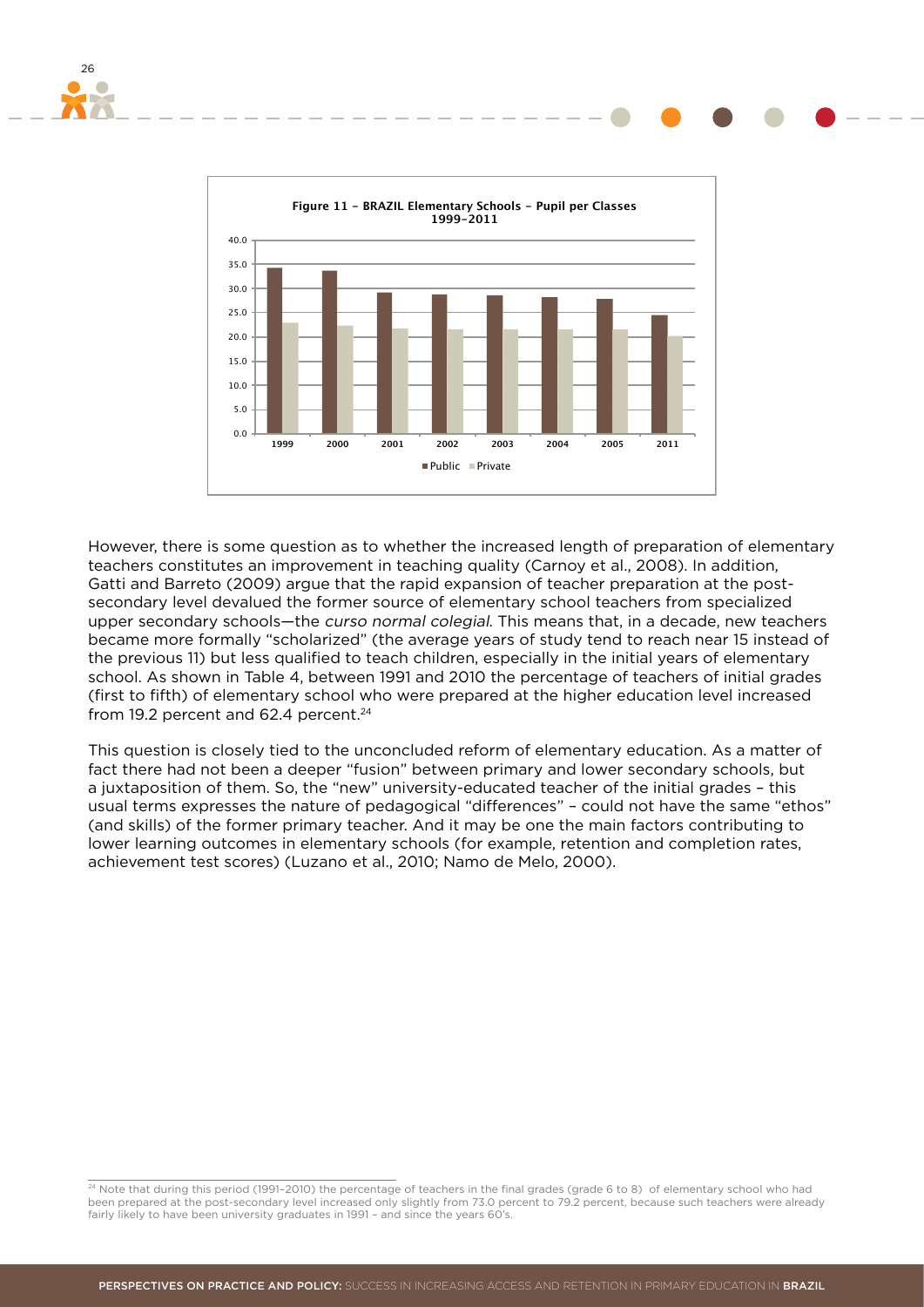| Table 4 - BRAZIL Elementary Schools Educational Level of Teacher Training (%) by Grades They Teach |                               |                                           |                                           |        |  |  |  |  |
|----------------------------------------------------------------------------------------------------|-------------------------------|-------------------------------------------|-------------------------------------------|--------|--|--|--|--|
| <b>YEARS</b>                                                                                       |                               | 1 <sup>st</sup> to 5 <sup>th</sup> grades | 6 <sup>th</sup> to 9 <sup>th</sup> grades |        |  |  |  |  |
|                                                                                                    | Secondary                     | Higher                                    | Secondary                                 | Higher |  |  |  |  |
| 1991                                                                                               | 63.4                          | 19.2                                      | 25.5                                      | 73.0   |  |  |  |  |
| 1996                                                                                               | 64.4                          | 20.3                                      | 25.3                                      | 73.7   |  |  |  |  |
| 2002                                                                                               | 66.9                          | 30.3                                      | 24.5                                      | 75.2   |  |  |  |  |
| 2005                                                                                               | 51.1                          | 47.8                                      | 16.8                                      | 83.2   |  |  |  |  |
| 2010                                                                                               | 37.0                          | 62.4                                      | 20.3                                      | 79.2   |  |  |  |  |
|                                                                                                    | Source: Ministry of Education |                                           |                                           |        |  |  |  |  |

Another (input) indicator of education quality is the availability of facilities, such as libraries or reading environments, and computers and Internet access. There is a basic threshold below which students' academic performance can be severely affected; many schools are located in very poor areas and less developed regions, and serve students from poorer families—a critical situation (Alves & Soares, 2013).

Table 5 presents findings from data of the Ministry's School Census of 2011, evaluating the infrastructure (building, equipment) of around 195,000 schools (public and private, rural and urban). This table shows the frequencies and percentages of schools ranked on a scale of quality of infrastructure, categorized as elementary (that is, 20 to 50 points), basic (that is, 50 to 60 points), adequate (60 to 70 points), and advanced (that is, 70 to 80 points). Looking at this this table, overall in Brazil 44.5 percent of the schools are categorized as below "basic" (that is, elementary), and that this percentage varies from 17.6 percent in the center-east region to 65.1 percent and 71.0 percent in the northeast and north regions, respectively (see also Soares Neto, 2013, p. 92).

| Table 5 - Brazil Level of Quality of Schools Infrastructure - 2011                     |            |      |              |      |           |      |          |     |         |
|----------------------------------------------------------------------------------------|------------|------|--------------|------|-----------|------|----------|-----|---------|
| <b>Regions</b>                                                                         | Elementary |      | <b>Basic</b> |      | Adequated |      | Advanced |     |         |
|                                                                                        | Number     | %    | Number       | %    | Number    | %    | Number   | %   | TOTAL   |
| <b>BRAZIL</b>                                                                          | 86,739     | 44.5 | 78,047       | 40.0 | 29,026    | 14.9 | 1,120    | 0.6 | 194,932 |
| <b>Norte</b>                                                                           | 17,090     | 71.0 | 5,353        | 22.2 | 1,565     | 6.5  | 71       | 0.3 | 24,079  |
| <b>Nordeste</b>                                                                        | 49,338     | 65.1 | 20,912       | 27.6 | 5,376     | 7.1  | 205      | 0.3 | 75,831  |
| <b>Sudeste</b>                                                                         | 13,478     | 22.7 | 33,826       | 57.0 | 11,738    | 19.8 | 322      | 0.5 | 59,364  |
| Sul                                                                                    | 5,078      | 19.8 | 12,819       | 49.9 | 7,393     | 28.8 | 420      | 1.6 | 25,710  |
| <b>Centrooeste</b>                                                                     | 1,755      | 17.6 | 5,137        | 51.6 | 2,954     | 29.7 | 102      | 1.0 | 9,948   |
| Source: basic data from Ministry of Education, apud Joaquim J. Soares Neto et al, 2013 |            |      |              |      |           |      |          |     |         |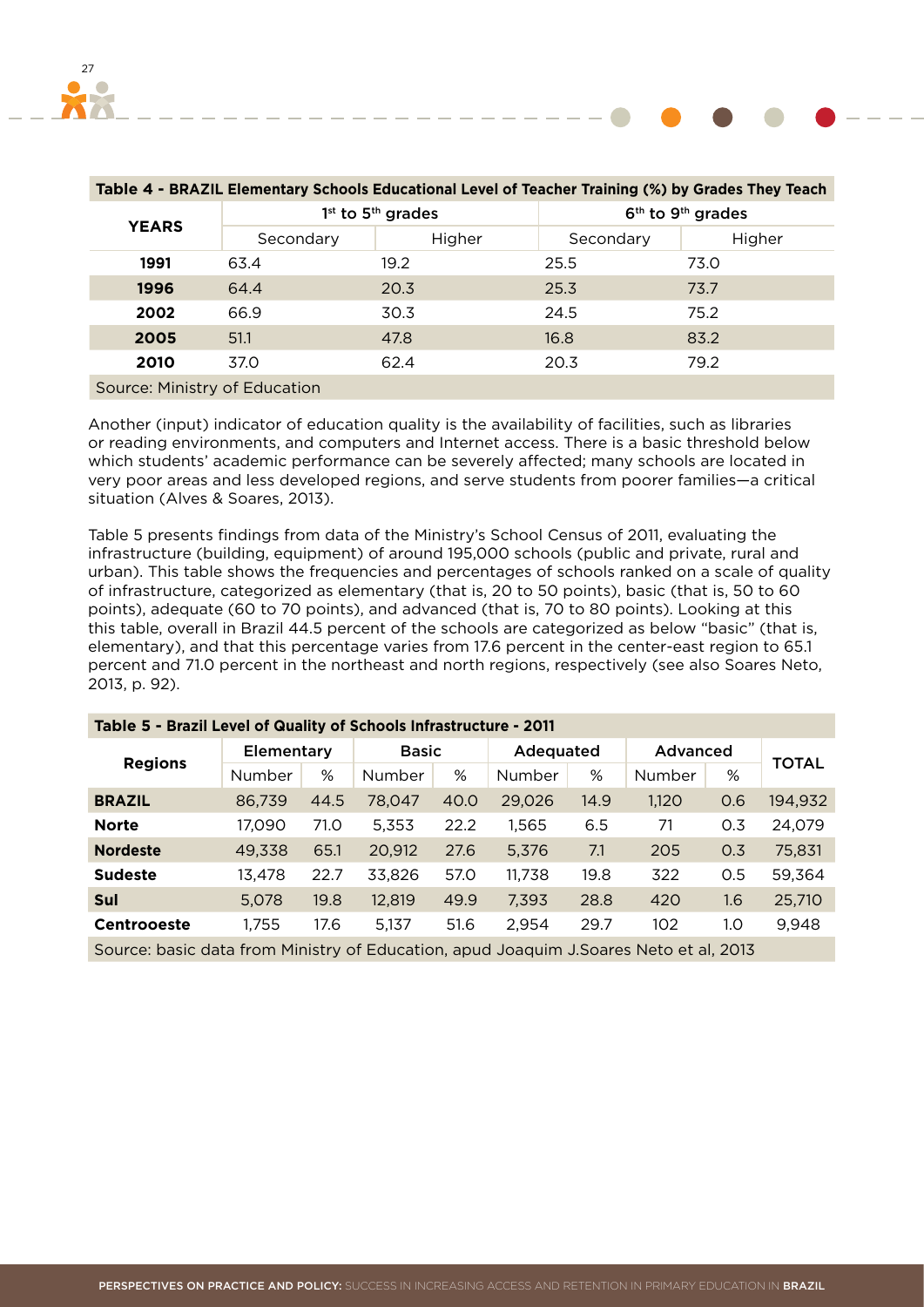

In the late 1980s, discussions about education quality increasing included a focus on student learning outcomes. Brazil developed an assessment system, testing national samples of students in the Portuguese (mother language) and mathematics at the end of first phase (grade 4) and at end of elementary education (grade 8) every other year. The Sistema de Avaliação da Educação Básica (National System for Evaluation of Basic Education or SAEB) was first administered in 1993 and then was expanded by incorporating into SAEB the Prova Brasil (Brazil Test), which is administered to all students in grades 5 and 9 in schools that have at least 20 students, measuring learning outcomes in Portuguese and mathematics.25

Comparable measurements on the SAEB for the decade 1995–2005 show declining results (see Figure 12). Moreover, in 2005 only a quarter of students scored above what are considered the minimum desirable levels of achievement: a) 200 and 225 in Portuguese grades 4 and 8, respectively, and b) 275 and 300 in mathematics in grades 4 and 8, respectively.<sup>26</sup>



Source – Ministry of Education

<sup>&</sup>lt;sup>25</sup> Beginning in 1993 the Ministry of Education, in coordination with the state education secretariats, worked to implement the (SAEB). Since 1995 that system adopted more sophisticated methods and procedures recommended by international agencies (such as, Item Response Theory (IRT) and solid information technology support), which has allowed SAEB results to be used in international and inter-temporal comparisons. In 2005, this system was expanded by integrating the SAEB with the Prova Brasil (Brazil Test), which is administered to all students in basic education.

<sup>&</sup>lt;sup>26</sup> These values were proposed by Todos pela Educação, an NGO that manages the monitoring system for the National Plan of Education.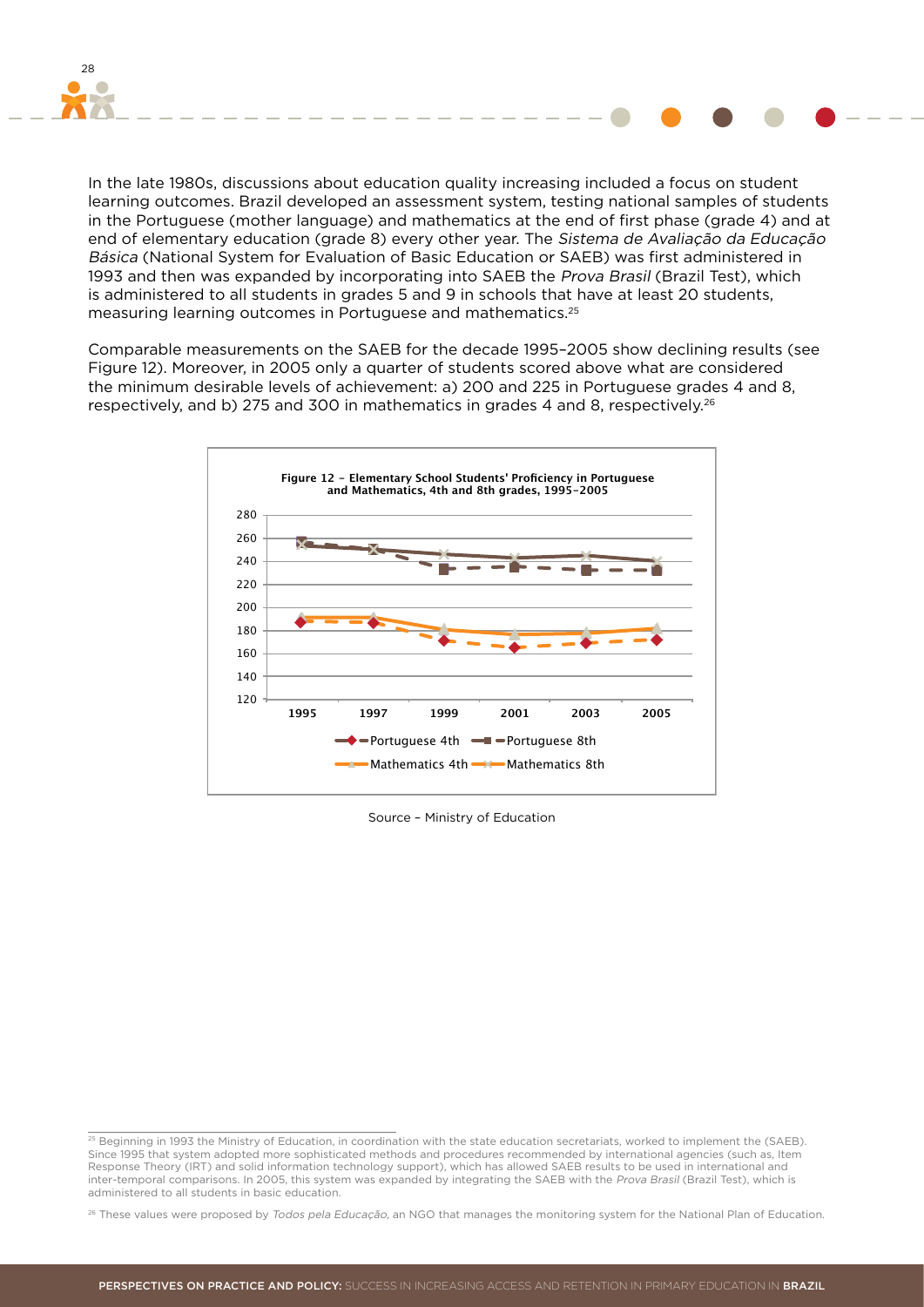

However, between 2005 and 2011, one observes a trend of improving performance in Portuguese and mathematics, based on data from the new examination which integrated the Prova Brasil and the SAEB and was administered to fifth and ninth graders (see Figure 13). Despite this improvement, the results in 2011 still show that 60 percent and 79 percent of the fifth grade students and 55 percent and 68 percent of the ninth grade students scored below the minimum desired achievement levels in Portuguese and mathematics.27



**Figure 13: Student Performance in Mathematics and Portuguese, 2005-2011**

 $\frac{27}{27}$  The scenario of student performance on the Programme of International Student Assessment (PISA) is similar to that for the results of the SAEB and Provo Brasil. That is, the performance of 15 year olds showed gradual improvement across the assessments in reading, mathematics, and sciences conducted in 2000, 2003, 2006, and 2009. As Soares and Nascimento (2012, p. 83) observe, "Brazil achieved greater gains in mathematics [compared to reading] partly because it managed to reduce inequality in scores in that subject. … [Nevertheless,] Brazil's positive evolution in the PISA has not yet been enough to promote significant leaps upwards in its ranking vis-à-vis other countries. Generally speaking, the basic education of our young people remains low quality."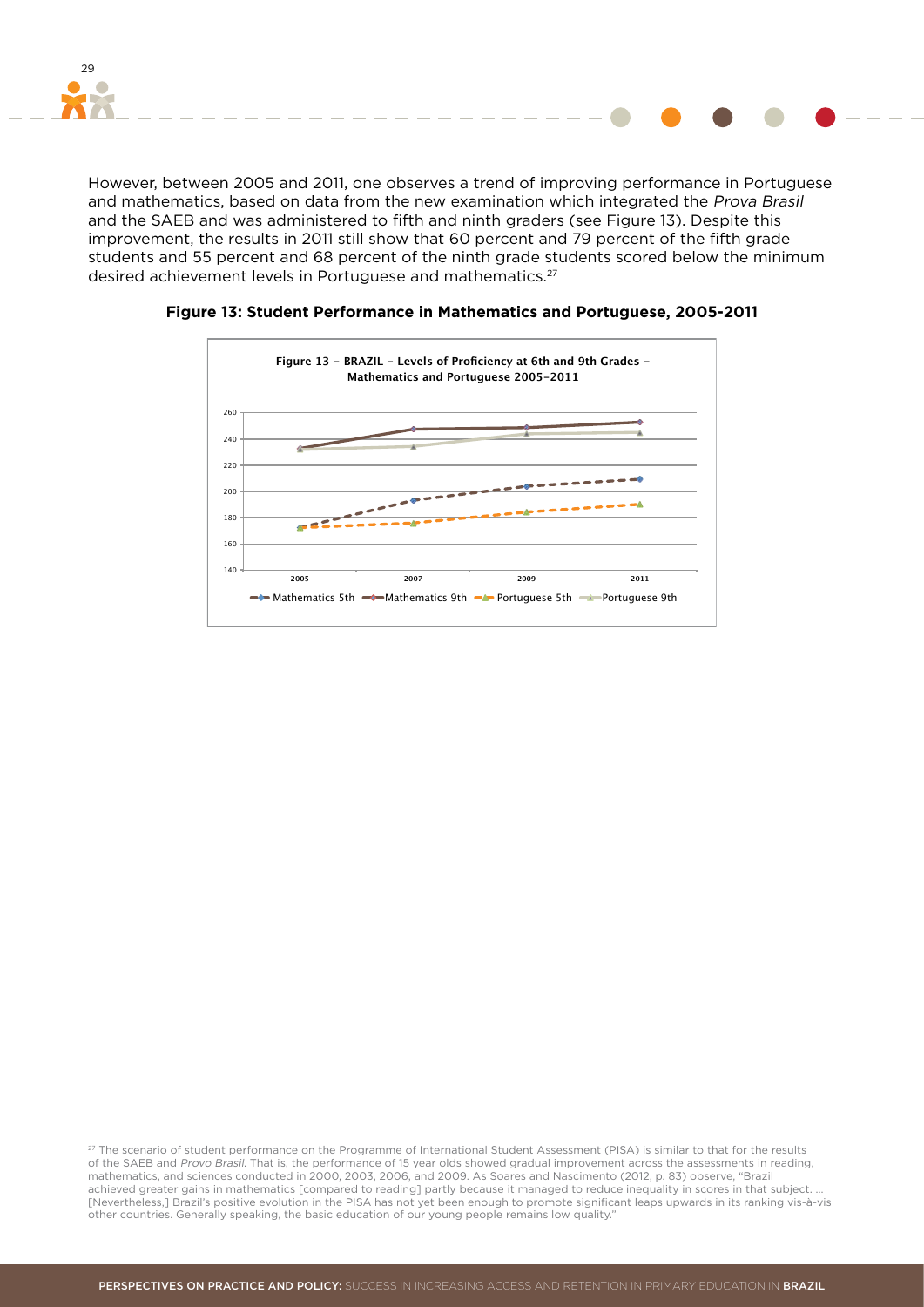

It is also important to note that there are critical regional inequalities in student performance. As shown in Table 6, the average scores on the Portuguese and mathematics tests in 2011 in the north and northeast regions are substantially below those of other regions.

#### **Table 6: Regional Differences in Student Performance in Portuguese and Mathematics in 5th and 9th Grades in 2011**

| Table 6 - Regional Differences in Student Performance in Portuguese and Mathematics in 5 <sup>th</sup> and 9 <sup>th</sup> |
|----------------------------------------------------------------------------------------------------------------------------|
| Grades in 2011 Levels of Proficiency at 5 <sup>th</sup> and 9 <sup>th</sup> grades Portuguese and Mathematics - 2011       |

| <b>Regions</b>                | Portuguese      |       | <b>Mathematics</b> |                 |  |  |  |
|-------------------------------|-----------------|-------|--------------------|-----------------|--|--|--|
|                               | 5 <sup>th</sup> | gth   | 5 <sup>th</sup>    | 9 <sup>th</sup> |  |  |  |
| <b>BRAZIL</b>                 | 190.6           | 243.0 | 209.6              | 250.6           |  |  |  |
| <b>North</b>                  | 176.7           | 233.1 | 191.5              | 237.2           |  |  |  |
| <b>Northeast</b>              | 174.6           | 229.4 | 190.6              | 235.9           |  |  |  |
| <b>Southeast</b>              | 201.6           | 251.1 | 223.2              | 259.1           |  |  |  |
| <b>South</b>                  | 199.4           | 249.3 | 221.1              | 260.3           |  |  |  |
| <b>Center-West</b>            | 197.8           | 245.7 | 215.9              | 253.3           |  |  |  |
| Source: Ministry of Education |                 |       |                    |                 |  |  |  |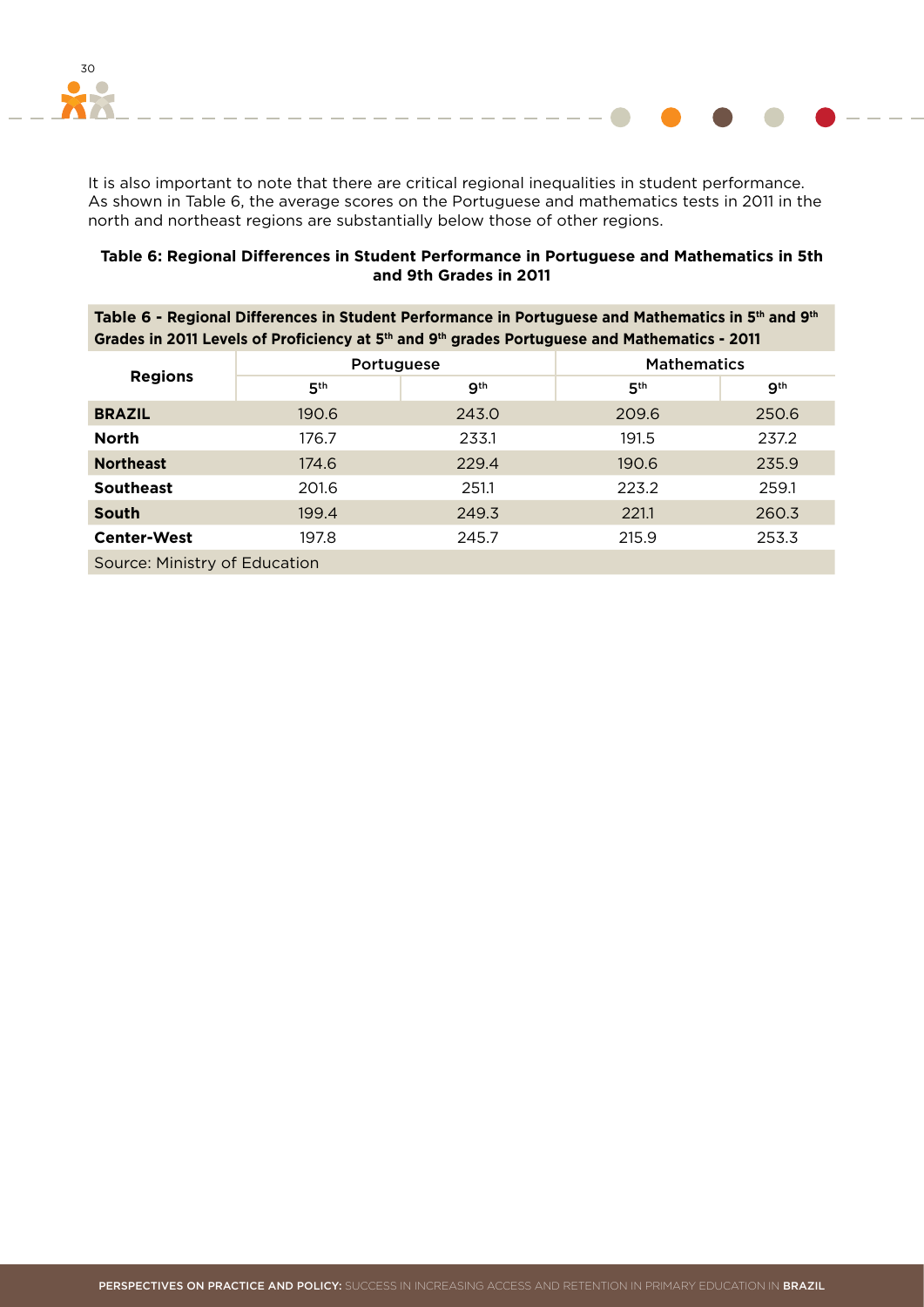<span id="page-30-0"></span>

Key Drivers and Impediments of Change

In this section are factors that contributed to the historical patterns of access, retention, and quality in Brazil, overall and for various subgroups. Attention is given to policy, program, and project initiatives that shaped the patterns across different time periods.

#### Policies Affecting Access and Retention

The political will of federal government officials, in the context of a federated state, should be mentioned first. Federal actions were motivated by goals of industrialization and economic modernization as well as concerns to maintain social cohesion during the accompanying process of urbanization. Federal officials managed political and fiscal resources to induce state and local government agencies and actors to meet the social demands of the middle class of medium and large cities as well as residents of the more modest new neighborhoods that had multiplied in the outskirts of these urban centers.<sup>28</sup>

The political will of federal government officials was not only signaled by the declaration in the 1946 Constitution that education should be compulsory. It was also evidenced by the Constitution's mandate that a specified portion of tax revenues be devoted to funding education services (reinforced in the 1961 Guidelines and Bases of Education Law). Similarly, federal law enacted in 1968 stipulated that at least 20 percent of the intergovernmental transfers from federal government to states and municipalities should be allocated to education<sup>29</sup> by means, respectively, of the Municipal Participation Fund (FPM) and the State Participation Fund (FPE), which are derived from shares of federal taxes.

That federal government officials were committed to expanding education provision, moreover, is shown in Figure 13, which presents public expenditures in education as a percentage of GDP between 1940 and 1980. A pattern of increase occurs in this statistic from 1945 to 1970, and a particularly sharp increase from 1960 to 1970. Although between 1970 and 1980 the statistic remains relatively constant (between 2.5 percent and 3.0 percent) during this entire period GDP was also increasing.

<sup>&</sup>lt;sup>28</sup> The influence-patronage relationship was indirect. For example, a city councilor communicates the demand for primary schools to the town mayors or state education officials. When the demands were met, the city councilor would be supported by the families in the following election as well as support the mayor in various political projects (see Plank, 1996). In turn, the mayors or state education officials also give support to federal officials in exchange for fiscal resources transferred from federal budgets to support their policies, especially that of education. Lacking a consolidated civic history, Brazil emulates the Italian south described by Putnam (1993) when writing about clientelist traditions. In such political environments, those in power use their access to state resources to provide personal favors to a broad-based clientele network to mobilize votes and influence. In Brazil, the clientelist tradition is reinforced through the federative regimen, making room for vast political machines supporting complex favor exchange practices. In the cities, for instance, neighborhood associations play a critical role in these linkages, operated by cabos eleitorais" (ward bosses), and are used to mobilize votes for their party's candidates by conveying promises of favors to local residents.

<sup>&</sup>lt;sup>29</sup> These funds were financed by two classes of taxes (on incomes and on industrial goods), which, combined constituted almost two thirds of federal revenues.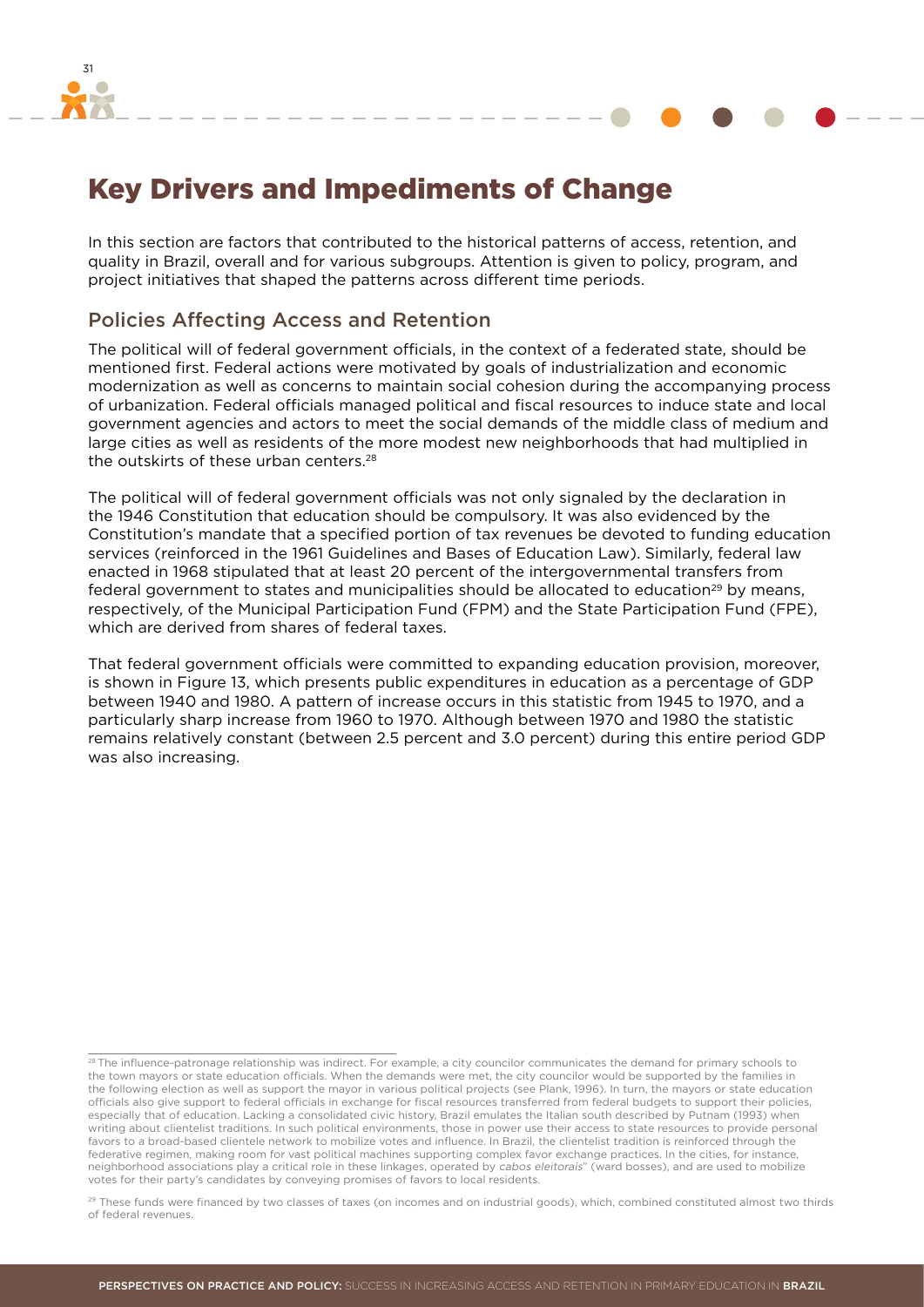

32

The political will of federal government officials was further documented in 1996, when it established via Constitutional Amendment the Fund for Development and Maintenance of Basic Education and Teaching Values (FUNDEF). This amendment made enforceable a national minimum level of expenditure per pupil in basic education. It also established a rule by which state and municipal schools partake, according to their respective enrollment loads, a fund compounded by 25 percent of all the state and local net tax revenues of the respective federated unit. And, in the cases where this fund does not suffice to achieve this minimum, federal resources were to be added to equalize it. Finally, from the funds available, 60 percent was to be allocated to improving teachers' salaries and professional development, while 40 percent was directed to cover school direct costs.

This fund was expanded in 2006, by means of Constitutional Amendment no 53, giving way to The Fund for Maintenance and Development of Basic Education and the Appreciation of Professionals of Education (FUNDEB), which extends the mechanism to all levels of basic education (pre-school, elementary, secondary, and youth and adult education) and offers resources and benefits for the professionals of the system. From then, public expenditure at all levels reached a new threshold, above 3.5 percent of the GDP (see Figure 15).



PERSPECTIVES ON PRACTICE AND POLICY: SUCCESS IN INCREASING ACCESS AND RETENTION IN PRIMARY EDUCATION IN BRAZIL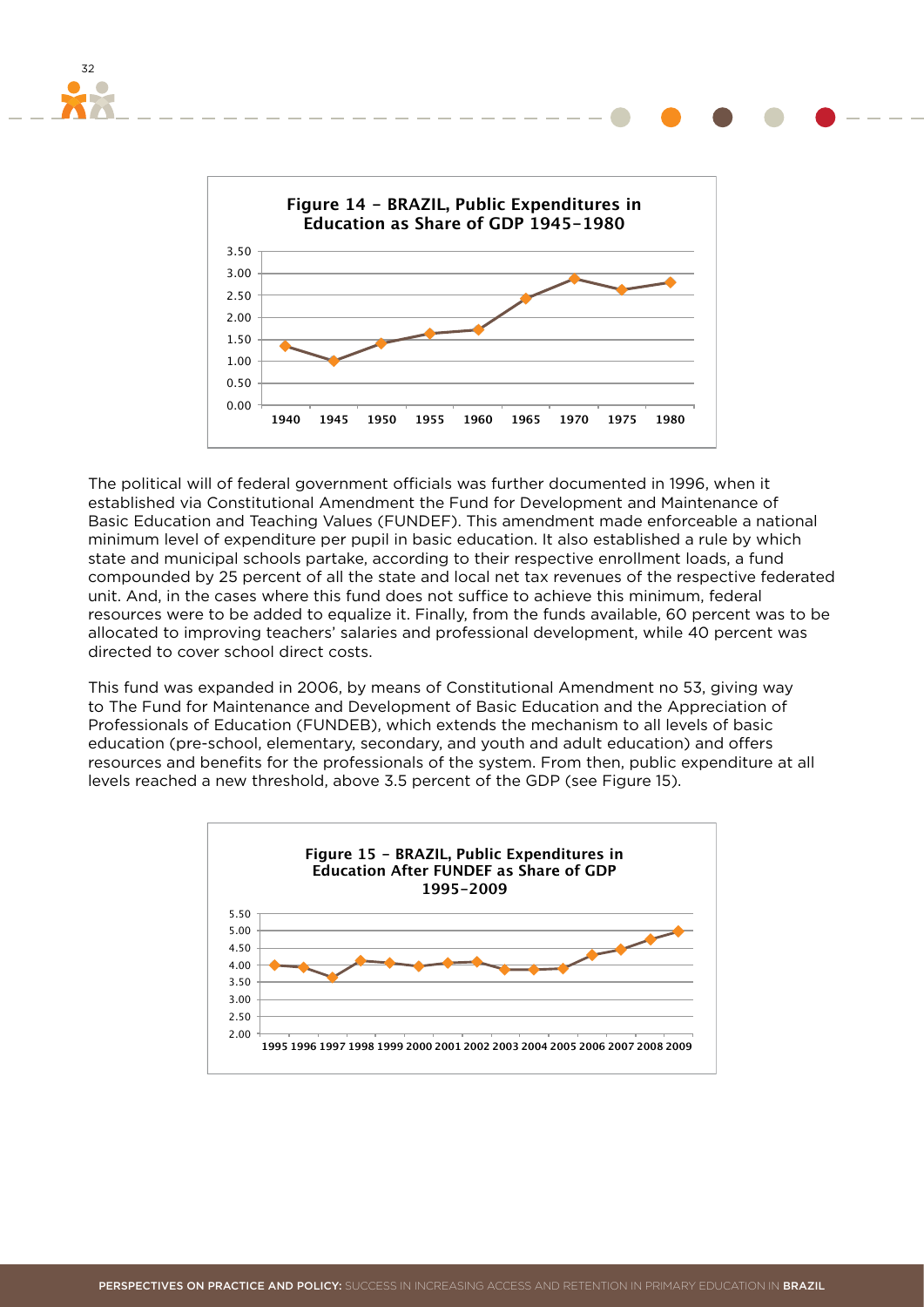

The active role of the federal government was made possible because Brazil has not only set relatively high tax rates, but also has been effective in collecting taxes. In 1964 the federal government enacted the Salário Educação Law, which required that companies contribute to the National Treasury the equivalent of 2.4 percent of their salary bill. Brazil had one of the highest tax rates as a percentage of GDP in Latin America during the 1970s (that is, 27 percent).

Even after decentralizing responsibility for the management of the education system, the federal government continued to play an important planning and catalyzing role. After passing the 1971 law reforming elementary education, the federal government planned state and local level operations to construct school buildings, hire and train teachers, and purchase furniture and teaching materials,<sup>30</sup> which enabled and encouraged access to—and, likely improved the quality of—elementary education. As a leading officer in the Ministry of Education at that time states, our main strategy "to improve schooling opportunities was almost exclusively to build new classrooms."

After the 1961 and particularly the 1971 laws were enacted, the states gradually formulated their own plans and developed capacity for implementing them. More developed states approved laws complementing the resources (20 percent of tax revenues) provided by the federal government with their own appropriations. By the end of the 1980s, with increased urbanization, it became much more difficult for states to manage centrally the increased number of localities. As Bruns et al. (2012, p. 4) report, the "national landscape was an administratively confused welter of state and municipal schools that were geographically proximate but had very different levels of per student resources and quality."

Furthermore, after re-democratization and the new Constitution in 1988, there was a stronger demand for local political and administrative autonomy. In this context the national government established the Fundo de Manutenção e Desenvolvimento da Educação Básica e de Valorização dos Profissionais da Educação (FUNDEF or Fund for the Development of Basic Education and Appreciation of Education Professionals) and, subsequently, the Fundo de Desenvolvimento do Ensino Fundamental e de Valorização do Magistério (FUNDEB or Fund for the Development of Basic Education and Appreciation of Teachers)<sup>31</sup> and sought to promote broad changes in the funding and managerial practices of education in states and municipalities. These funds compelled a) municipalities to assume greater responsibilities in the operation of basic education and b) states to assume roles formerly attributed to federal government, in coordinating and supporting local school systems.

<sup>30</sup> As the expansion of schooling gave increased access to children coming from low-middle and working class families, the supply of textbooks was not sufficient and their price increased. So, in the mid-1960s, a program was started by the federal government to purchase textbooks and give them to elementary school pupils. By the 1990s, nearly four billion books were being purchased each year from large commercial publishers, many of which developed because of the incentives of these programs.

<sup>31</sup> These were important tools in funding policies of basic education. First, in 1996, Congress passed the Law No. 9.424, creating the FUNDEF. Later, in 2007, it was expanded when Congress approved the Law No. 11.494, creating the FUNDEB, including rules and resources to finance pre-school, elementary, and middle level education and nonformal education for youth and adults.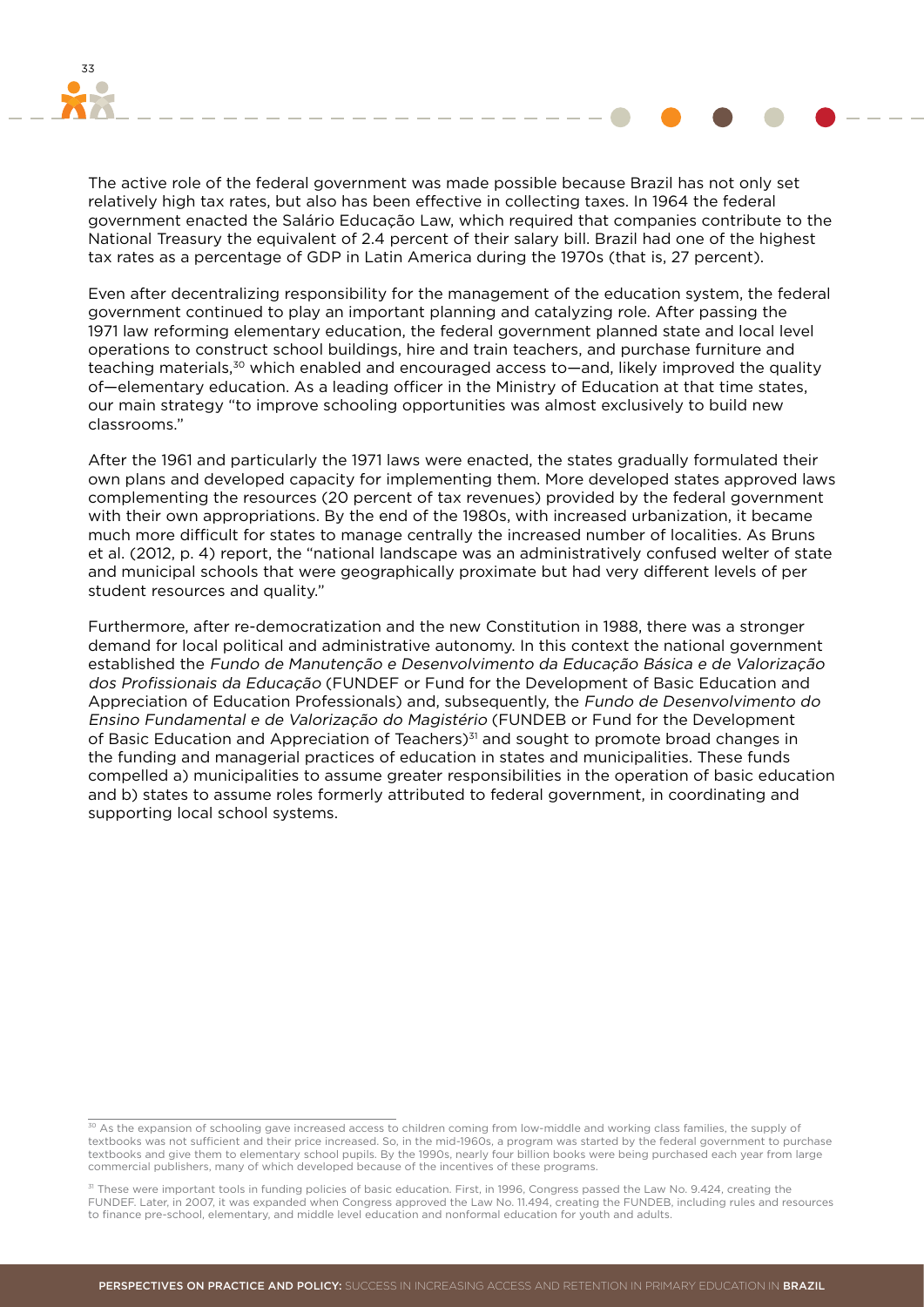<span id="page-33-0"></span>

### Programs Affecting Access and Retention

For three decades (1980–2010) all levels of government pursued two main policy initiatives to address problems of low efficiency—grade repetition and its impact on dropout. The first was termed "automatic promotion" and the second was labeled "cycling." The automatic progression initiative, which was pioneered in four states,<sup>32</sup> sought to reduce repetition by postponing promotion decisions from first to either third or fourth grades. Students were taught for two or four years without interruption, and evaluated at the end of this period, Furthermore, to support this policy initiative teachers and principals received additional training, schools were better equipped, and free textbooks and student materials were provided. There are no quantitative assessments of this initiative, but reports and qualitative studies suggest that there were varying degrees of success in reducing repetition and dropout.33 Various authors agree, however, that the initiatives have not been able to address the core issues: improving pupils' learning and promoting youths' literacy abilities (Barreto & Souza, 2004; Fernandes, 2005; Gomes, 2004; Neubauer & Davis, 1993).

A second policy initiative, cycling, was undertaken in the context of debate about the appropriateness and impact of automatic promotion. This initiative entails establishing learning targets for pupils to achieve in each sub-period (three months, for instance). Then after being evaluated, pupils are helped to overcome their weaknesses and be promoted to next step. This policy was implemented initially beginning in the late 1980s in São Paulo and Minas Gerais. In addition, the initiative included teacher training and wage incentives, innovative instructional materials, and improved facilities and school equipment. Although this initiative was criticized by the teacher unions, the academic community, and other citizens, a survey of studies concludes that "the mere enlargement of the time available to learn and avoid repetition, emphasis in learning assessment and superficial changes in curriculum, do not assure, by itself, learning improvements for every student, as expected of an effective school" (Mainardes & Gomes, 2008, p. 43; see also Beserra, 2006; Knoblauch, 2003; Petrenas, 2006; Souza, 2007).

Brazil pursued a number of internationally financed programs designed to increase access, retention, and quality of education, particularly in the less developed areas of the country. Instead of low-scale programs or specific projects, these new models of action (EDURURAL, Monhangara, Northeastern Basic Education, Bolsa Escola, and Bolsa Familiar projects) sought to reach identified education clients in determined localities. Specifically, they aimed at municipalities with greater socio-economic and education needs. At the same time, these programs adopted strategies integrating an array of components, such as: a) building schools with specific dimensions; b) qualifying and training of teachers, supervisors and administrative support staff; c) developing curriculum, distributing school books and individual student material kits; d) providing school meals; e) supporting the development of municipal education management agencies. In addition, these operations incorporated systems for monitoring and evaluating implementation and impact of the program.

<sup>32</sup> One of them, in southern region (State of Santa Catarina), had been the larger and more debated, lasted for almost 15 years (1970–1984) before being discontinued. Also in Pernambuco, São Paulo (1968–1972) and Rio de Janeiro (1979–1984) this kind of program of notable size was implemented.

<sup>33</sup> The assessment of such programs concludes: "annual grades regime and repetition cannot, alone, be assumed as cause of school failure. Otherwise, cycle and automatic promotion cannot be assumed as the great solution to these problems - as many policymakers believe (Fernandes, 2005, p.15).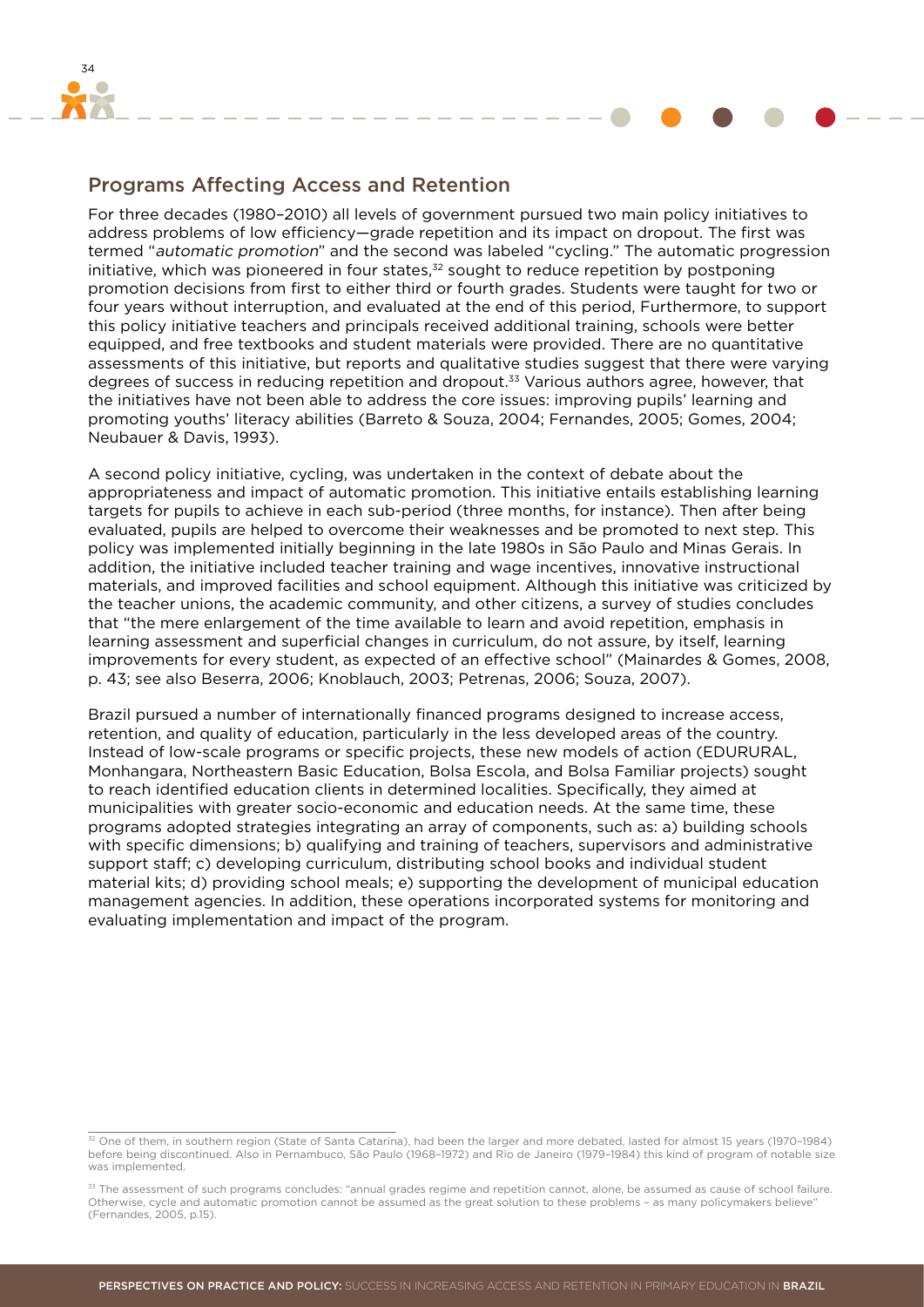

EDURURAL devoted US\$91 million—a third of which was financed by the World Bank—to expand the number of classrooms in rural areas in the 218 poorest municipalities in the states of the northeast region. During its seven years of execution (1981–1988), 3,690 classrooms were remodeled and equipped, 12,000 supervisors and thousands of staff members were qualified and trained, and 5.2 million books and 4 million student kits were distributed. As shown in Table 7, a greater percentage of the quality indicators improved between 1983 and 1985 in EDURURAL schools than was the case in other schools in the respective departments, with the difference being most apparent in the Piaui region (75 percent versus 38 percent).

**Table 7 - Edurural Outcomes in Three Northeastern States Distribution of 16 School Quality** 

|                                                                                          | Table 7 - Edurural Outcomes III Three Northeastern States Distribution of 10 School Quanty |               |       |       |               |       |            |               |       |         |
|------------------------------------------------------------------------------------------|--------------------------------------------------------------------------------------------|---------------|-------|-------|---------------|-------|------------|---------------|-------|---------|
| Indicators by direction of changes from 1983 to 1985 in Edurural and Non-Edurural Locals |                                                                                            |               |       |       |               |       |            |               |       |         |
| <b>Period</b>                                                                            | <b>Piaui</b>                                                                               |               |       | Ceará |               |       | Pernambuco |               |       | Overall |
|                                                                                          | Edural                                                                                     | <b>Others</b> | Total |       | Edural Others | Total |            | Edural Others | Total |         |
| 1985>1983                                                                                | 75.0                                                                                       | 38.0          | 50.0  | 88.0  | 69.0          | 69.0  | 81.O       | 75.O          | 81.0  | 75.0    |
| 1985-1983                                                                                | 0.0                                                                                        | 19.0          | 19.0  | 6.0   | 6.0           | 6.0   | 6.0        | 6.0           | 6.0   | 6.0     |
| 1985<1983                                                                                | 25.0                                                                                       | 44.O          | 31.O  | 6.0   | 25.0          | 25.0  | 13.0       | 19.0          | 13.0  | 19.0    |
|                                                                                          | Source: Harbison & Hanushek, 1992                                                          |               |       |       |               |       |            |               |       |         |

The Monhangara Project was smaller, reaching only 25 municipalities, but was embedded with a distinct element that was replicated in the following years: the technical domain and application of micro-planning methods to optimize location, program, and management of schools in each municipality.

Based on lessons learned from EDURURAL and Monhangara, the World Bank financed subsequently an even bigger initiative—the Northeastern Basic Education Project. It was prepared from 1992–1994, and was launched in 1995. The project was managed by a special planning and operational agency, called the Fund for School Strengthening and Development (FUNDESCOLA), which had been created with support of UNDP to deal with technical and administrative issues. There were two phases of this project, both supported by a series of World Bank loans, from1991–2004.

The first phase of the project (1991–1997), a "learning phase" named FUNDESCOLA I, targeted the north and center-west regions. FUNDESCOLA I was developed to test some innovative policies and operational program methods of planning and management. It was highly successful in improving basic equipment and the infrastructure in 11,000 schools in its Priority Attention Zones; providing opportunities to more than 558,000 pupils, and thus increasing net enrollment rates by almost 50 percent in targeted zones, by implementing school development plans, and improving mechanisms of coordination between municipal/state authorities through Microregion Action Programs.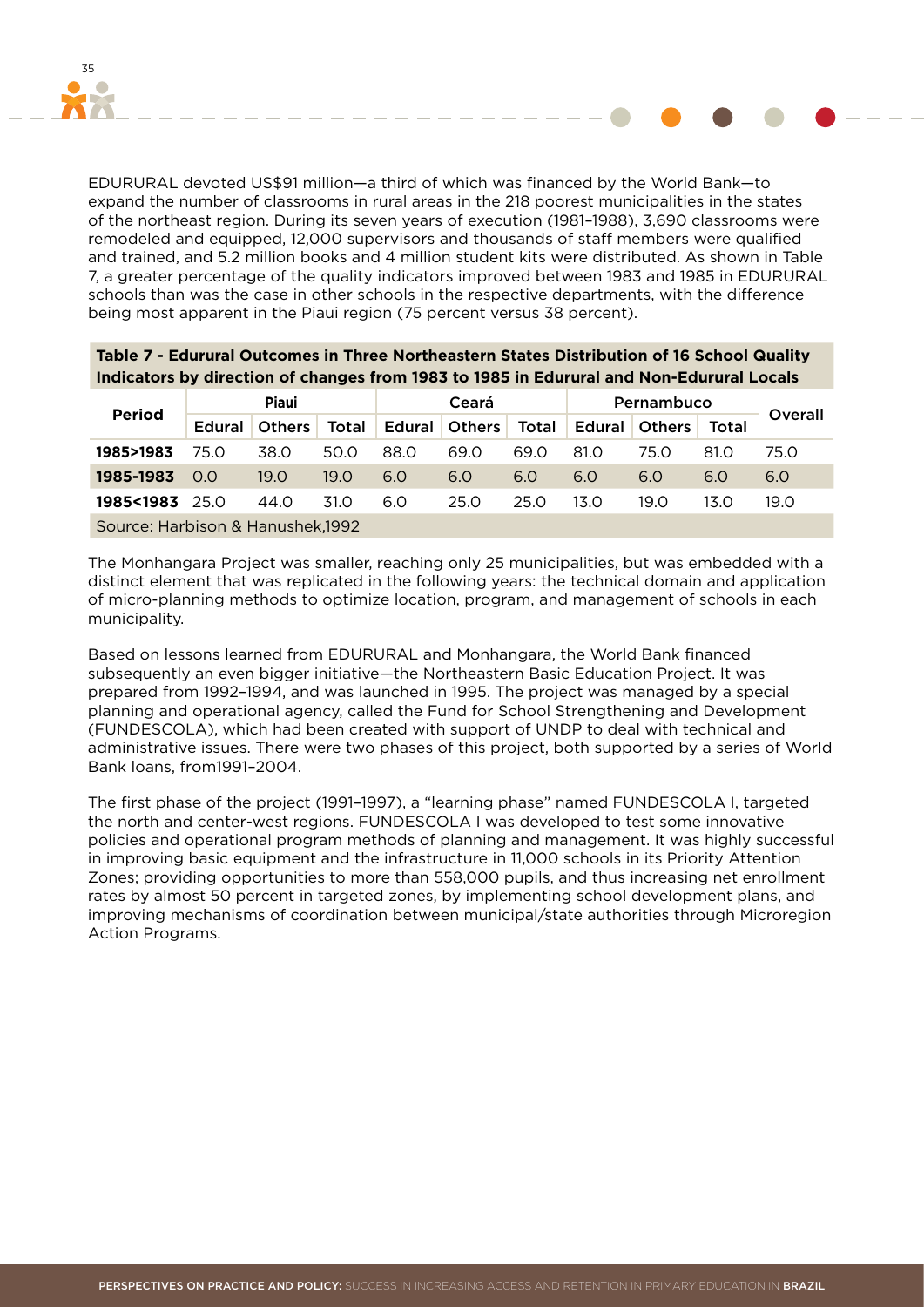

The second phase of the project (1997–2004) was designed to expand the achievements of FUNDESCOLA I reaching additional microregions (involving 10 to 20 municipalities) in the northeast as well as the north and center-west regions. The budget for FUNDESCOLA II was nearly US\$410 million, including the World Bank loan plus the government's contribution of US\$225 million. According to the World Bank (2002), the project helped targeted schools to reach "minimum operational standards" in their equipment, infrastructure and teaching resources. In addition, the project implemented a Model School Program in 1,150 schools. This initiative sought to strengthen control and responsibilities of municipal administration and communities over schools, reducing political patronage while empowering teachers and principals to create and implement school development plans, which were financially supported by FUNDEF.

In terms of the FUNDESCOLA II's impact on student learning outcomes, Horn (2002, p.3) reports that, "the project is having a positive impact on 4th grade student achievement in Portuguese in each of the three regions." It was observed that between 2001 and 2003 the percentage of fourth-graders performing at the "adequate" level in Portuguese language increased, while the percentage performing at the "very critical" level declined. Students from the center-west region had the greatest gains, followed by those from the northeast region.<sup>34</sup>

Another step forward was given when access and retention policies for children of poor families were linked to policies addressing poverty and income inequalities, made possible by economic stabilization and by the economic growth occurring after 2000. For instance, the local Federal District government initiated in 1995 a cash transfer program to poor families, which was conditional upon the children in these families attending school. This program, Bolsa Escola, was evaluated as very successful, in that it received a prize from the United Nations.

In 2001, the federal government decided to implement the program on a national scale, by means of the Bolsa Escola Federal Program. By 2002, almost all the municipalities in Brazil were participating in the program that cost approximate R\$2 billion per year and reached nearly 5 million children.

In 2004, the federal government developed this initiative further by creating the Bolsa Família Program, providing it with more robust elements under the command of the new Ministry of Social Development and Hunger Alleviation (MDS). This program targeted the entire population of poor (with minimal income per person of R\$60.01 to R\$120.00) and extremely poor (minimal income of less than R\$60.00) families.<sup>35</sup> Bolsa Família consists of three main components: a) direct distribution of income, promoting immediate relief of poverty through financial support given directly to families via a bank card; b) conditionality, reinforcing access to basic social rights in education, health, and social welfare; and c) complementary actions and programs, seeking to overcome other factors of social vulnerability in families.<sup>36</sup>

<sup>&</sup>lt;sup>34</sup> There are a few independent, empirical studies evaluating project implementation and results (for example, see Oliveira, Fonseca & Toschi, 2005; Horn, 2002) The main source of results are the World Bank assessment reports, as recorded in the Implementation Completion Report (World Bank, 2002). Some important insights here are also based on an interview with the former executive director of FUNDESCOLA.

<sup>&</sup>lt;sup>35</sup> At that moment, these families would have the monthly income per person of around US\$30.

<sup>36</sup> In association with educational secretaries from the states, the Federal District, and municipalities, since 2005 the Ministry of Education has been collecting permanent registration and information forms for students, schools, and teachers of the National Basic Education (kindergarten, elementary school and secondary school) from all the municipal, state, federal, and private units.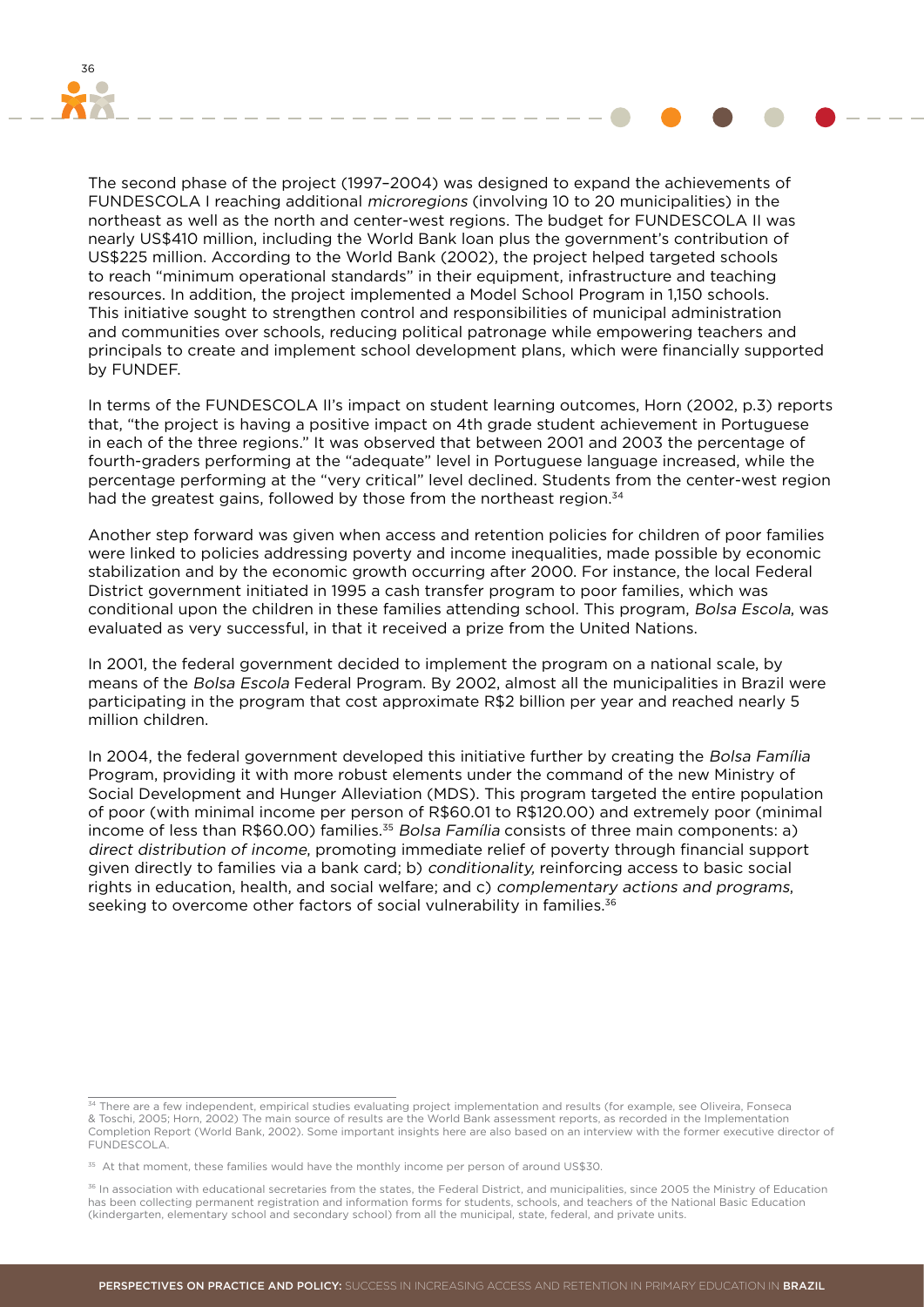

Other programs, developed jointly by the Ministries of Education and MDS, were operated by municipal educational administrations. They sought to develop the basic operational conditions of schools, especially equipment and availability of school material and books. However, an important role was given to the Sistema Presença, by which the Ministry of Education (beginning in 2005) was able to monitor access and attendance for each student in each school.

A recent evaluation, making use of such data, showed that promotion rates in elementary schools increased from 80.5 percent to 83.9 percent between 2008 and 2011. The dropout rates among pupils assisted by Bolsa Família fell to 2.9 percent (in 2011) compared to the national average of 3.2 percent of all students in elementary schools. In addition, a higher proportion of students are reaching secondary school. In part, this is due to the decrease of student absenteeism (Glewwe & Kassouf, 2008; Soares, 2012).

The Federal government created the Support to School Transport National Program in 2004 to enable children residing in rural areas to attend schools in cities. The states and municipalities receive financial resources to purchase vehicles and cover other expenses (such as, vehicle maintenance, fuel). After its creation in 2007, state and municipal school administrations could submit grant proposals to FUNDEB for such projects, proportional to the number of pupils to be assisted, mainly in rural areas. At the same time, the federal government authorized public banks (BNDES – Banco Nacional de Desenvolvimento Econômico/National Bank for Social Economic Development and BB – Banco do Brasil) to establish subsidized credit lines to state and municipalities to acquire the needed vehicles, through the Caminho da Escola program. In 2013, approximately two-thirds of municipalities participated in the grant program, serving nearly 4.7 million students at an annual cost of more than US\$300 million. A similar amount is provided by BNDES or BB to finance such projects in more than 1,800 municipalities.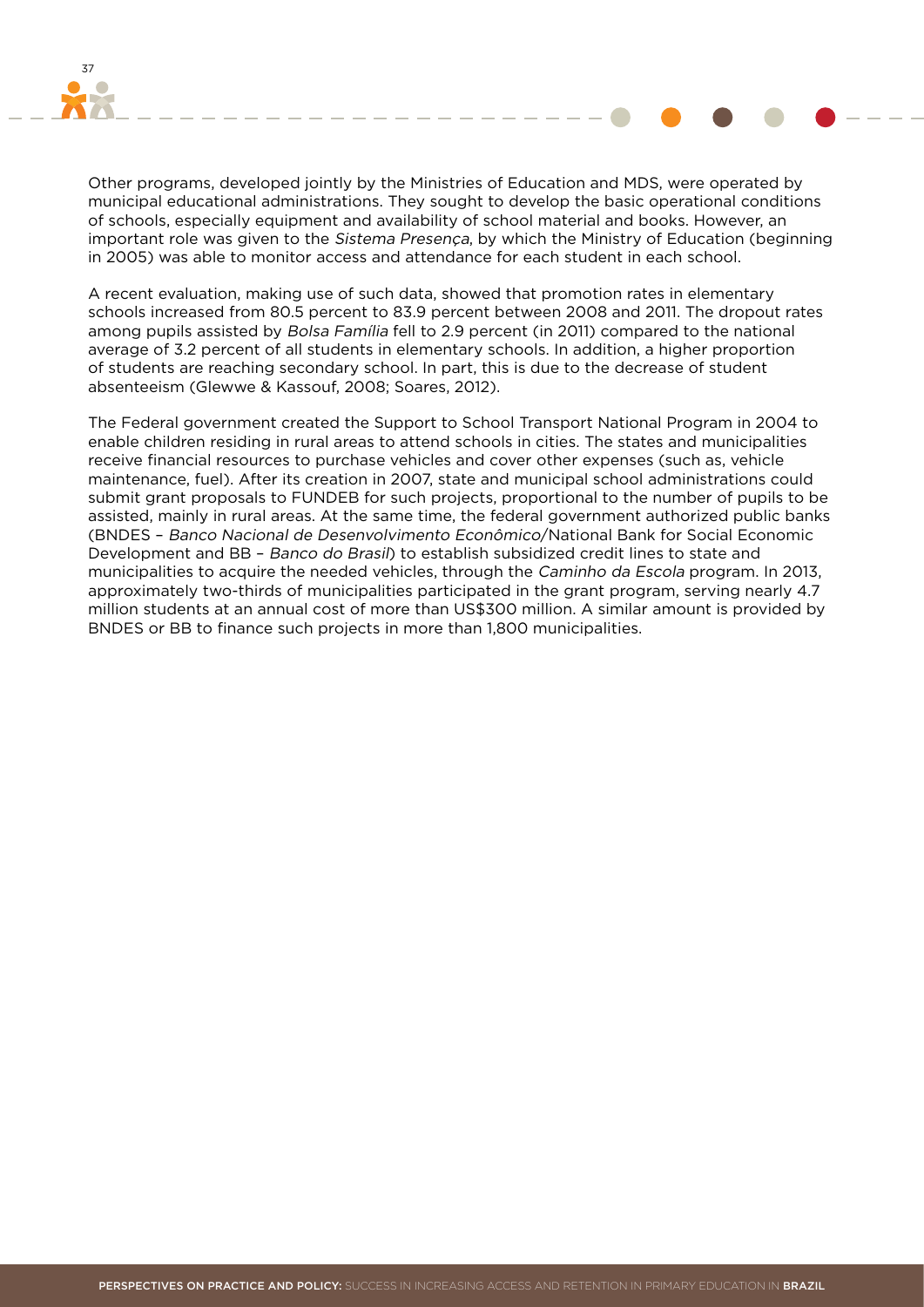<span id="page-37-0"></span>

# Conclusion

Brazil made noticeable progress in access and retention to elementary education opportunities. In 1950 Brazil had one of the lowest levels of access in South America and devoted only modest amounts to funding for educational resources (such as, facilities, teachers, and textbooks). By the end of the 1960s, however, state and local governments made use of innovative funding arrangements to increase primary schools enrollments. A second step, yet more important, was combining primary and lower secondary levels into a single elementary school, with the aim of universalizing attainment of eight grades of education. With improvements in institution building and a reduction of political bias in allocation and administrative capacities, Brazil was able to reach enrollment rates near to 80 percent.

At this point two major challenges remain: 1) reducing regional disparities, particularly by increasing access in less developed states (north, northeast, and, center-west) and 2) reducing inequalities based on socioeconomic status of families. The first challenge had been addressed mainly by implementing the Monhangara and EDURURAL programs, such that regional differences in access and retention rates had all but disappeared by the early 1990s. The remaining regional differences in enrollment rates were basically eliminated by the late 1990s through FUNDESCOLA initiatives.

Dealing with the second challenge required a huge effort. This entailed devoting financial resources to increasing provision in inner cities as well as other areas in which poor families resided. It also involved providing direct subsidies to poor families to help the meet basic needs and also to compensate them for the income lost when their children attended school instead of engaged in economic activities.

Nevertheless, there remains work to be done with respect to improving education quality, and this work is critical to Brazil's future social and economic development.

For example, curriculum and pedagogy reform are needed in the upper elementary (former lower secondary) school, grades 6 to 9. Given advances in human sciences, the rapid changes in information and communication technologies, and the new realities of youth (that is, changing their lifestyles, beliefs, ways to learn), Brazilian schools cannot continue to function as they have in past decades.

The quality of teaching remains a threat to students' learning. In recent years, however, some progress has been made in upgrading the level and quality of pre-service teacher education in universities and in improving mechanisms for continuous professional development of in-service teachers.

There is also a need for developing policymaking and management capacity within the education sector. The democratic prospects ushered in by the 1988 Constitution—decentralization and municipalization—has resulted in the emergence of thousands of little settlements established as municipalities, but that do not have the technical and managerial capabilities—and fiscal resources—to run school systems, even under the supervision of state governments.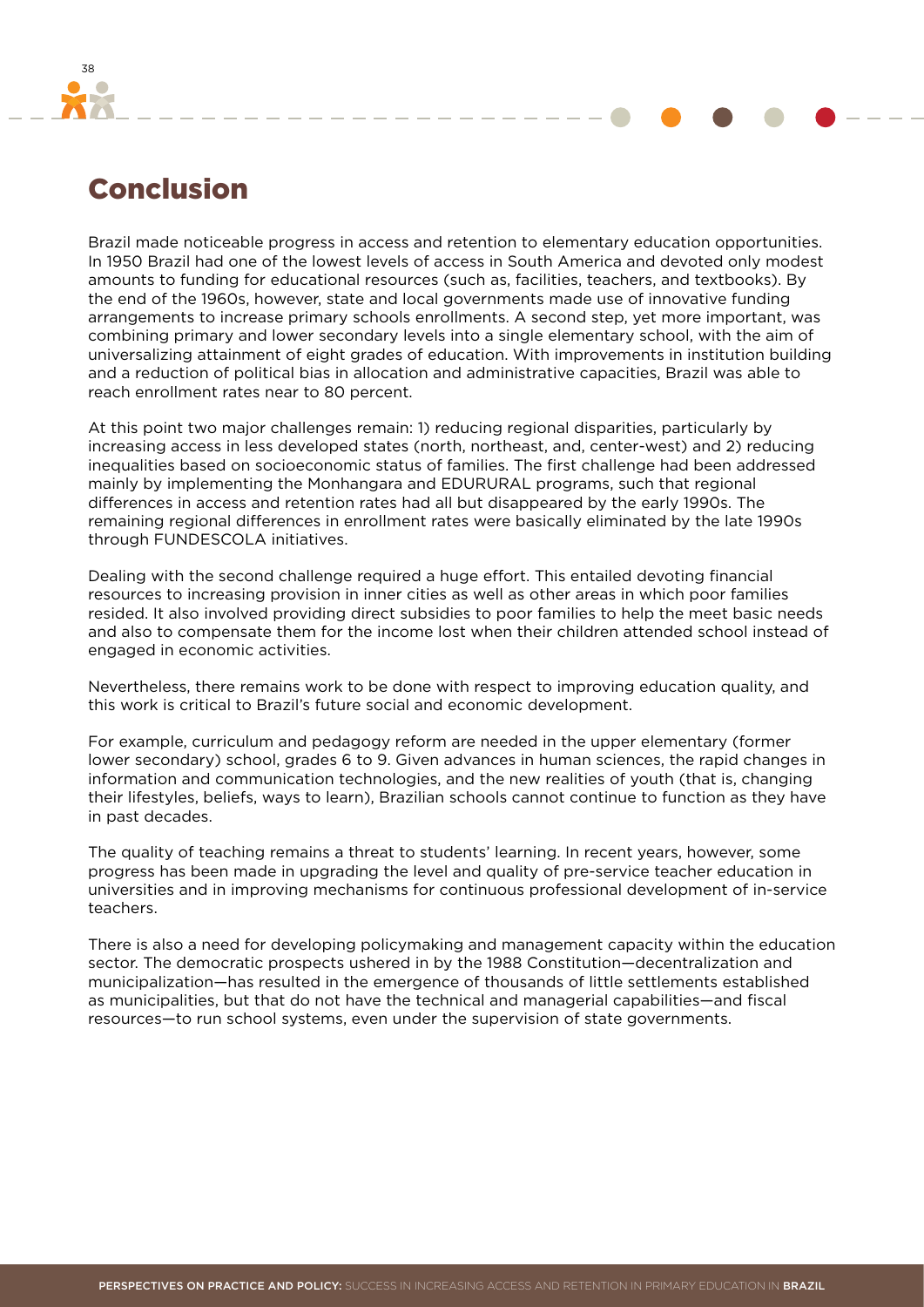

In addition, although political dynamics have changed, clientelism remains a factor in school systems. This constrains efficiency in resource allocation and adoption of more effective education policies. Fortunately, several NGOs are working to stimulate and to provide technical assistance to local authorities in developing innovative educational approaches and managerial strategies. Such efforts are also being supported by private sector companies pursuing social responsibility initiatives as well as by NGOs. In this context, the role of international or multilateral agencies in influencing education policies or in stimulating project management has been scaled back.

The last cycle of economic growth—and equally important, of political stability—supplied sufficient resources to achieve near universal access and increase retention and completion rates. Nevertheless, future efforts are needed to address issues of quality and relevance in education, while reducing social, ethnic, and gender inequalities in access to quality and relevant education.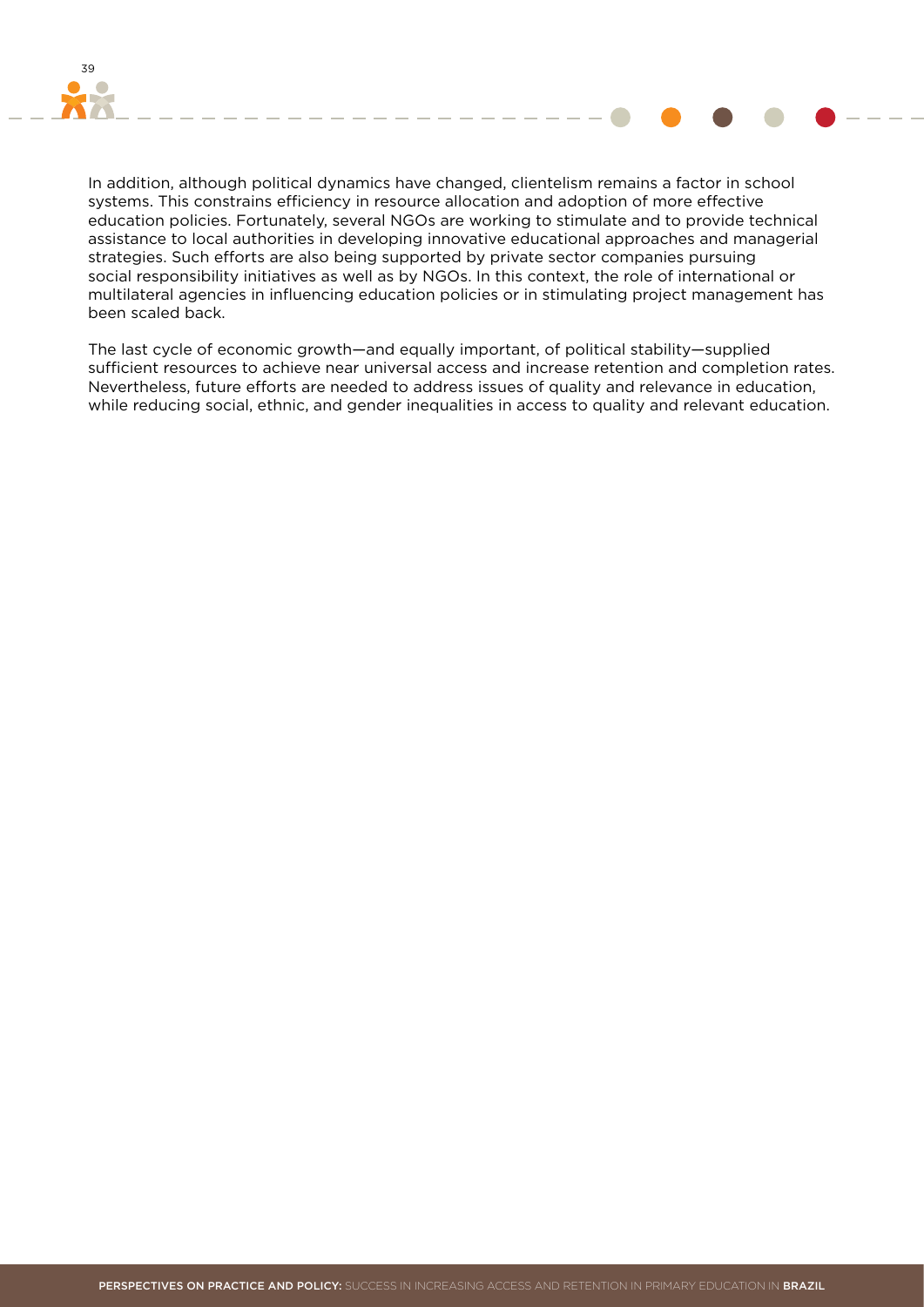<span id="page-39-0"></span>

### References

Baer, Werner (2001). The Brazilian Economy. Growth and Development, 5th Edition, Westport, CO: Praeger Publishers.

Barreto, Ângela, Codes, Ana, & Duarte, B. (2012). Alcançar os excluídos da educação básica: crianças e jovens fora da escola no Brasil (Série Debates ED nº 3). Brasília: UNESCO-Brasil.

Barreto, Elba & Souza, S. (2004). Estudos sobre ciclos e progressão escolar no Brasil: uma revisão. Educação e Pesquisa 30 (1): 11-30.

Bordignon, Genuíno (2011). O Planejamento Educacional no Brasil. Brasilia: Forum Nacional de Educação. Available at: www.fne.mec.gov.br/images/pdf/planejamento\_educacional\_brasil.pdf.

Brinkerhoff, Derick & Goldsmith, Arthur (2002). Clientelism, Patrimonialism and Democratic Governance: An Overview and Framework for Assessment and Programming. Washington, DC: U.S. Agency for International Development/Office of Democracy and Governance.

Brock, Colin & Schwartzman, Simon (eds.) (2004). The Challenges of Education in Brazil. Oxford: Symposium Books, Oxford Studies in Comparative Education.

Bruns, Barbara, Evans, David & Luque, Javier (2012). Achieving World-Class Education in Brazil: The Next Agenda. Washington, DC: World Bank.

Carnoy, Martin, Gove, Amber, Loeb, Loeb, Marshall, J., & Socias, Miguel (2008). How schools and students respond to school improvement programs: The case of Brazil's PDE. Economics of Education Review 27: 22–38.

de Cássia Petrenas, Rita & LIMA, Rita (2007). Ciclos de Aprendizagem e reprovação escolar: reflexões sobre representações sociais de professores. Práxis Educativa 2 (2): 161-168.

CNDE-UNICEF (2013). Fora da escola não pode!: o desafio da exclusão escolar. Brasília: UNICEF, Campanha Nacional pelo Direito à Educação.

Coatsworth, John (2007). Why is Brazil "Underdeveloped" and What Can Be Done About It? Overcoming Social Inequity. Harvard Review of Latin America (Spring). Available at: http://drclas. harvard.edu/publications/revistaonline/spring-2007/why-brazil-underdeveloped-and-what-canbe-done-about-it (accessed in 06-08-2013).

Evans, Peter (2011). The Capability Enhancing Developmental State: Concepts and National Trajectories. Paper Presented at the UNRISD-KOICA Conference Seoul, Korea. 13 October. Available at: http://www.proac.uff.br/cede/sites/default/files/TD63.pdf.

de Felicio, F. & Fernandes, Reynaldo (2005). O Efeito da Qualidade da Escola Sobre o Desempenho Escolar: uma avaliação do ensino fundamental no Estado de São Paulo. Anais do XXXIII Encontro Nacional de Economia [Proceedings of the 33th Brazilian Economics Meeting], Natal, Brasil.

Fernandes, Claudia (2010) . A necessária superação da dicotomia no debate séries-ciclos na escola obrigatória. Cadernos de Pesquisa 40 (141): 881-894.

Fernandes, Caludi (2003). A Escolaridade em Ciclos: práticas que conformam a escola dentro de uma nova lógica - a transição para a escola do século XXI. Rio de Janeiro: Pontifícia Universidade Católica do Rio de Janeiro/Programa de Pós-graduação em Educação.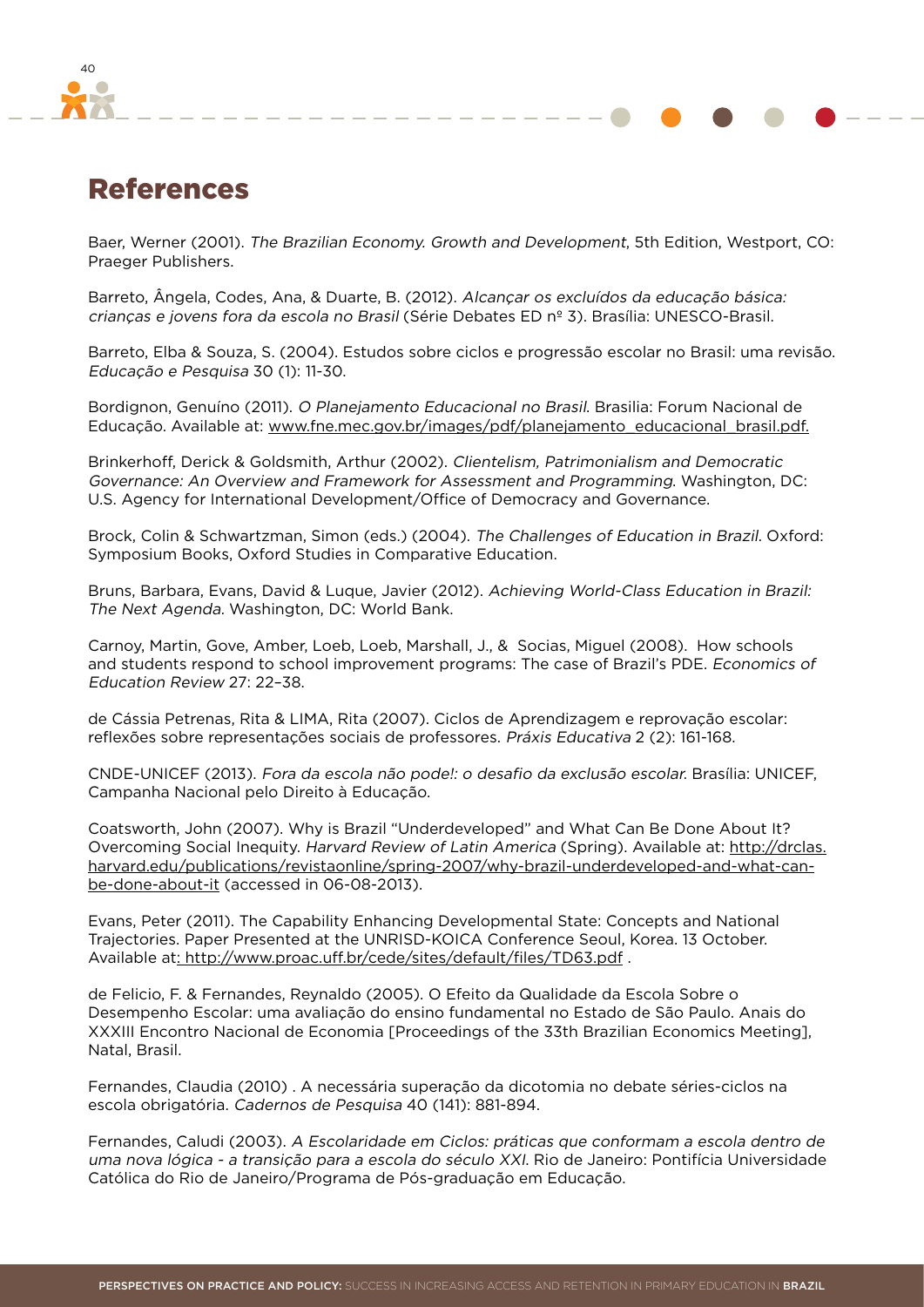

Fernandes, Claudia (2005). Fracasso escolar e escolas em ciclos - Tecendo relações históricas, políticas e sociais , Monograph, ANPEd, GT: Educação Fundamental / n.13. Available at: http://www.campinas.sp.gov.br/arquivos/fracassoescolareescolaemciclos.pdf.

Ferraro, Alceu (1999). Diagnóstico da escolarização no Brasil. Revista Brasileira de Educação 12: 22-47.

Ferraro, Alceu & Machado, Nádie Christina (2002). Da universalização do acesso à escola no Brasil. Educação & Sociedade XXIII (79). Available in http://www.scielo.br/pdf/es/v23n79/10855. pdf , accessed in 12/07/2013.

Fritz, V. & Rocha Menocal, A. (2006). (Re)building Developmental States: From Theory to Practice (Working Paper 274). London: Overseas Development Institute. Avalilable at: http://www.odi.org.uk/sites/odi.org.uk/files/odi-assets/publications-opinion-files/2328.pdf .

Fuchs, Thomas & Wössmann, Ludger (2007). What Accounts for International Differences in Student Performance? A Re-examination using PISA Data. Empirical Economics 32 (2-3): 433- 464.

Gatti, Bernardete & Barreto, Elba (Eds.) (2009). Professores no Brasil: impasses e Desafios. Brasília: UNESCO.

Gatti, Bernardette & Nunes, Marina (Eds.) (2009). Formação de professores para o ensino fundamental: estudo de currículos das licenciaturas em pedagogia, língua portuguesa, matemática e ciências biológicas. São Paulo: Fundação Carlos Chagas.

Gomes, Candido (2004). Quinze anos de ciclos no ensino fundamental: um balanço das pesquisas sobre sua implantação. Revista Brasileira de Educação 25: 39-52.

Gomes, Cândido & Amaral, J. (Eds.) (1992). Qualidade, Eficiência e Eqüidade na Educação Básica. Brasília: IPEA.

Gonzaga Alves, Maria Teresa & Soares, José Francisco (2013). Contexto escolar e indicadores educacionais: condições desiguais para a efetivação de uma política de avaliação educacional. Educação e Pesquisa 39 (1): 177-194.

Harbison, Ralph & Hanushek, Eric (1992). Educational Performance of the Poor: Lessons from Rural Northeast Brazil. New York: Oxford University Press.

Henriques, Ricardo (2001). Desigualdade racial no Brasil: evolução das condições de vida na década de 90 (Texto para Discussão 807). Rio de Janeiro: IPEA.

Horn, Robin (2002). Improving schools and schooling in Brazil: The FUNDESCOLA approach. Washington, DC: World Bank.

IPEA (2011). Financiamento da educação: necessidades e possibilidades (Comunicados do IPEA 124). Brasília: IPEA.

IPEA (2012). A Década Inclusiva (2001-2011): Desigualdade, Pobreza e Políticas de Renda (Comunicados do IPEA nº 155). Brasília: IPEA. Available at: http://www.ipea.gov.br/portal/images/ stories/PDFs/comunicado/120925\_comunicado155rev3\_final.pdf, accessed in 18/07/2013).

Ireland, Vera, Charlot, Bernard, Gomes, Candido, Gusso, Divonzir, de Carvallho, Luiz, Fernandes, M., Ennafaa, Ridha, & Garcia, Walter (2007). Repensando a escola: um estudo dos desafios de aprender, ler e escrever. Brasilia: UNESCO-Brasil.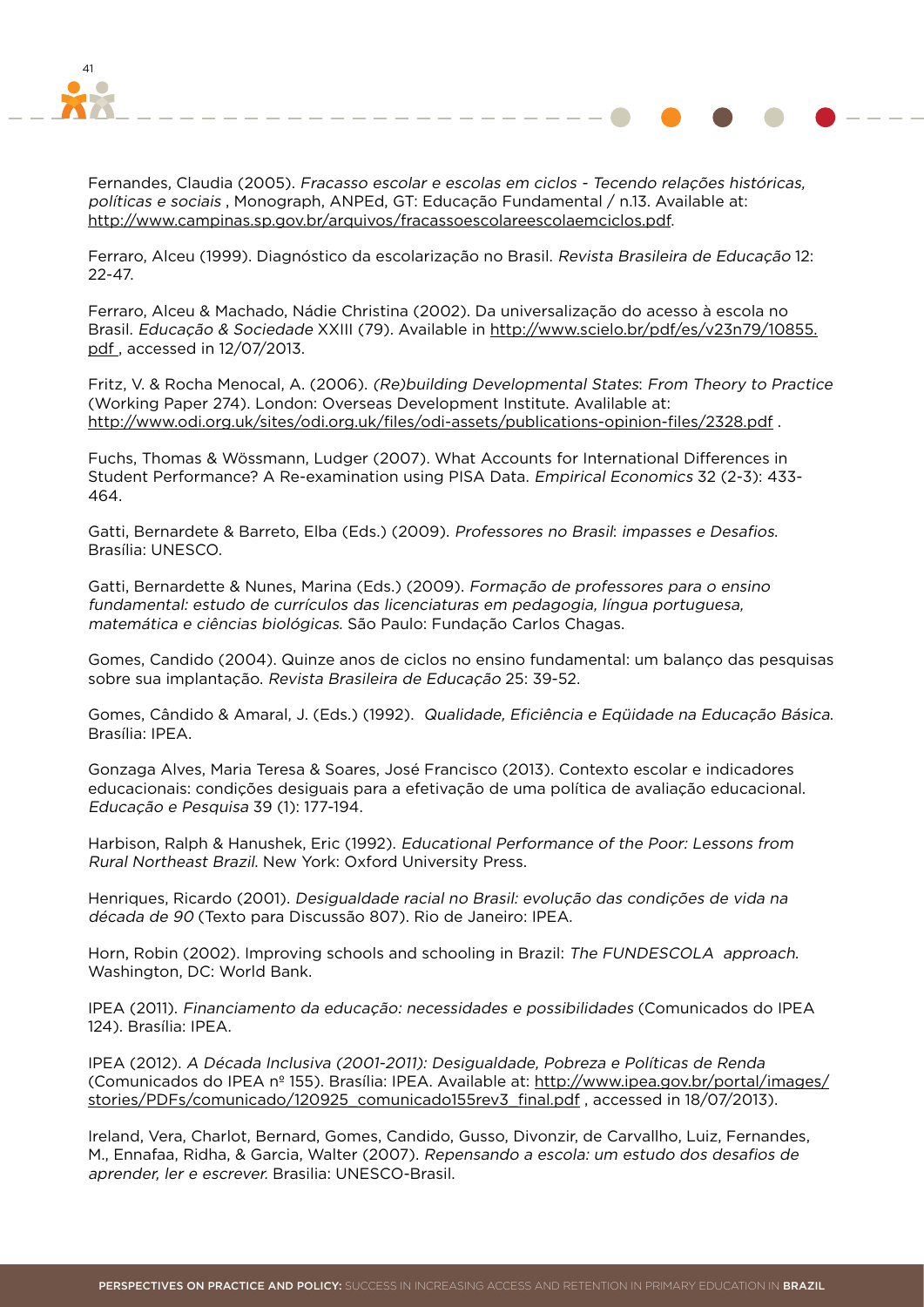

Klein, Ruben (2003). Produção e utilização de indicadores educacionais: metodologia de cálculo de indicadores do fluxo escolar da educação básica. Revista Brasileira de Estudos Pedagógicos (Brasília) 84 (206/207/208): 107-157. Available at: http://emaberto.inep.gov.br/index.php/RBEP/ article/viewFile/107/474, accessed in 03/08/2013.

Klein, Ruben & Fontanive, Nilva (2009). Alguns indicadores educacionais de qualidade no Brasil de hoje. São Paulo em Perspectiva 23 (1): 19-28.

Knoblauch, Adriane (2003). A avaliação de alunos na implantação da proposta de ciclos de aprendizagem no município de Curitiba, à luz da cultura escolar (MSc Dissertation), São Paulo: Pontifícia Universidade Católica de São Paulo.

Kosack, Stephen (2009). Realising Education for All: Defining and using the political will to invest in primary education. Comparative Education 45 (4): 495-523.

Louzano, Paula, Rocha, Valéria, Moriconi, Gabriela, & de Oliveira, Romualdo (2010). Quem quer ser professor? Atratividade, seleção e formação docente no Brasil. Estudos de Avaliação Educacional 21 (47): 543-568.

Lustig, Nora, Lopez-Calva, Luis, & Ortiz-Juarez, Eduardo (2012). Declining Inequality in Latin America in the 2000s: The Cases of Argentina, Brazil, and Mexico (Policy Research Working Paper, # 6248). Washington, DC: World Bank, Latin America and the Caribbean Region, Poverty, Equity and Gender Unit. Available at: http://www-wds.worldbank.org/external/default/ WDSContentServer/WDSP/IB/2012/10/23/000158349\_20121023093211/Rendered/PDF/wps6248. pdf , accessed in 15/07/2013).

Maduro, Paulo (2007). Taxas de matrícula e gastos em educação no Brasil. Rio de Janeiro: Fundação Getúlio Vargas/Escola de Pós-Graduação em Economia (Tese de Doutorado).

Mainardes, Jefferson (1996). A promoção automatica em questão: argumentos, implicações e possibilidades. Revista Brasileira de Estudos Pedagógicos 79 (192): 16-29.

Mainardes, Jefferson & Gomes, Ana Cláudia (2008). Avaliação da aprendizagem e escola em ciclos: uma revisão de literatura (2000-2006), pp. 233-250. In Andréa Rosana Fetzner (ed.). Ciclos em Revista. Rio de Janeiro: WAK.

Ministério da Educação e Cultura (1975). II Plano Setorial de Educação, Cultura 1975/1979. Brasilia:, MEC/DDD.

Ministério da Educação e Cultura (1980). Ill Plano Setorial de Educação, Cultura e Desporto 1980/1985. Brasilia: MEC/DDD.

Namo de Mello, Guiomar (2000). Formação inicial de professores para a educação básica - uma (re)visão radical. São Paulo em Perspectiva 14 (1). Available at: http://www.scielo.br/pdf/spp/v14n1/9807.pdf.

Neubauer da Silva, Rose & Davis, Cláudia (1993). É proibido repetir. Estudos de Avaliação Educacional 7: 5-44.

de Oliveira, João, Fonseca, Marília, & Toschi, Mirza (2005). O Programa FUNESCOLA: Concepções, objetivos, componentes e abrangência – a perspectiva de melhoria da gestão do Sistema e das escolas públicas. Educação e Sociedade 26 (90): 127-147. Available at: http://www.cedes.unicamp.br (accessed in 23/05/2013).

Oliveira, Romualdo & Santana, Wagner (2010). Educação e federalismo no Brasil: combater as desigualdades, garantir a diversidade. Brasília: UNESCO.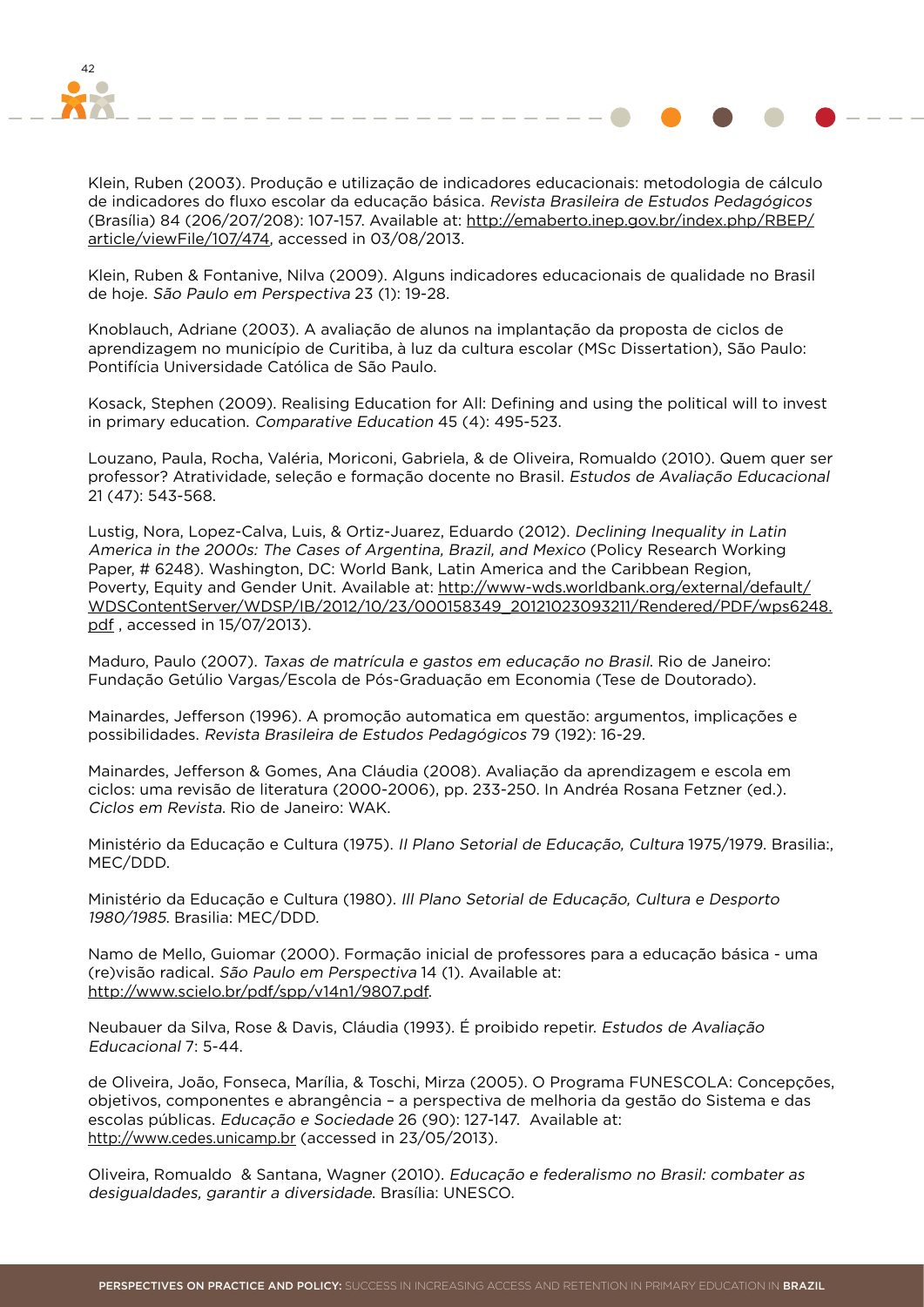

OECD (2012). Equity and Quality in Education: Supporting Disadvantaged Students and Schools. Paris: OECD. Available in http://dx.doi.org/10.1787/9789264130852-en.

Paro, Victo (1988). Viabilidade da escola pública em tempo integral. Educação e Sociedade 29: 86-99.

Plank, David (1996). The means of our salvation: public education in Brazil, 1930-1995. Boulder, CO: Westview Press. [Portuguese edition: Política Educacional no Brasil: caminhos para a salvação pública. Porto Alegre: Artmed, 2001).

Plank, David (2005). Understanding the demand for schooling. East Lansing, MI: Michigan State University.

Plank, David (2006). Understanding the Demand for Schooling. Report to the OECD,. Demand-Sensitive Schooling? Evidence and Issues – ISBN-92-64-02840-4 © OECD 2006).available in http://www.oecd.org/edu/ceri/35393937.pdf.

Putnam, Robert (with Robert Leonardi and Raffaella Nanetti) (1993). Making Democracy Work: Civic Traditions in Modern Italy. Princeton, NJ: Princeton University Press.

Rocha, Sonia (2013). Pobreza no Brasil A Evolução de Longo Prazo (1970-2011) (Estudos e Pesquisas 492). Rio de Janeiro: Instituto Nacional de Altos Estudos. Available in http://www.forumnacional.org.br/pub/ep/EP0492.pdf, accessed in 19/07/2013.

Scaff, Elisângela (2007). Planejamento da educação e cooperação internacional: uma análise dos programas Monhangara e Fundescola. São Paulo, Universidade de São Paulo (PhD Thesis).

Schneider, Ben (2013). O estado desenvolvimentista no Brasil: perspectivas históricas e comparadas (Texto para Discussão 1871). Rio de Janeiro: IPEA - Instituto de Pesquisa Econômica Aplicada.

Silva, Tatiana & Goes, F. (eds.) (2012). Igualdade racial no Brasil: reflexões no Ano Internacional dos Afrodescendentes. Brasília: Ipea. Available at: http://www.ipea.gov.br/portal/images/stories/ PDFs/livros/livros/livro\_igualdade\_racialbrasil01.pdf, accessed on 8/7/2013.

Skidmore, Thomas (1967). Politics in Brazil, 1930-1964. New York: Oxford University Press.

Soares Neto, Joaquim, Jesus, Girlene, Karino, Camila, & Andrade, Dalton (2013). Uma escala para medir a infraestrutura escolar. Estudos de Avaliação Educacional 24 (54): 78-99. Available at: http://www.fcc.org.br/pesquisa/publicacoes/eae/arquivos/1786/1786.pdf.

Soares, Sergei & Nascimento, Paulo (2012). Evolution of the cognitive achievement of Brazilian youth on Pisa. Cadernos de Pesquisa 42 (145): 68-87. Available at: http://www.scielo.br/scielo. php?script=sci\_arttext&pid=S0100-15742012000100006&lng=en&nrm=iso, accessed on 5/9/13.

Sposito, Marilia (2002). O povo vai à escola, 4th ed. São Paulo: Editora Loyola.

Sposito, Marilia (2010). A Ilusão Fecunda: a luta por educação nos movimentos populares. 2nd ed. São Paulo: EDUSP/HUCITEC.

Stokes, Susan C., Thad Dunning, Marcelo Nazareno, and Valeria Brusco. 2013. Brokers, Voters, and Clientelism: The Puzzle of Distributive Politics. Cambridge University Press.

Stremel, Silvana (2009). Ciclos de aprendizagem no Brasil: uma análise das contribuições de pesquisas acadêmicas. Paper presented at the IXth Congresso Nacional de Educação – EDUCERE/III Encontro Sul Brasileiro de Psicopedagogia (26-29 de outubro de 2009), Curitiba, Pontifícia Universidade Católica do Paraná.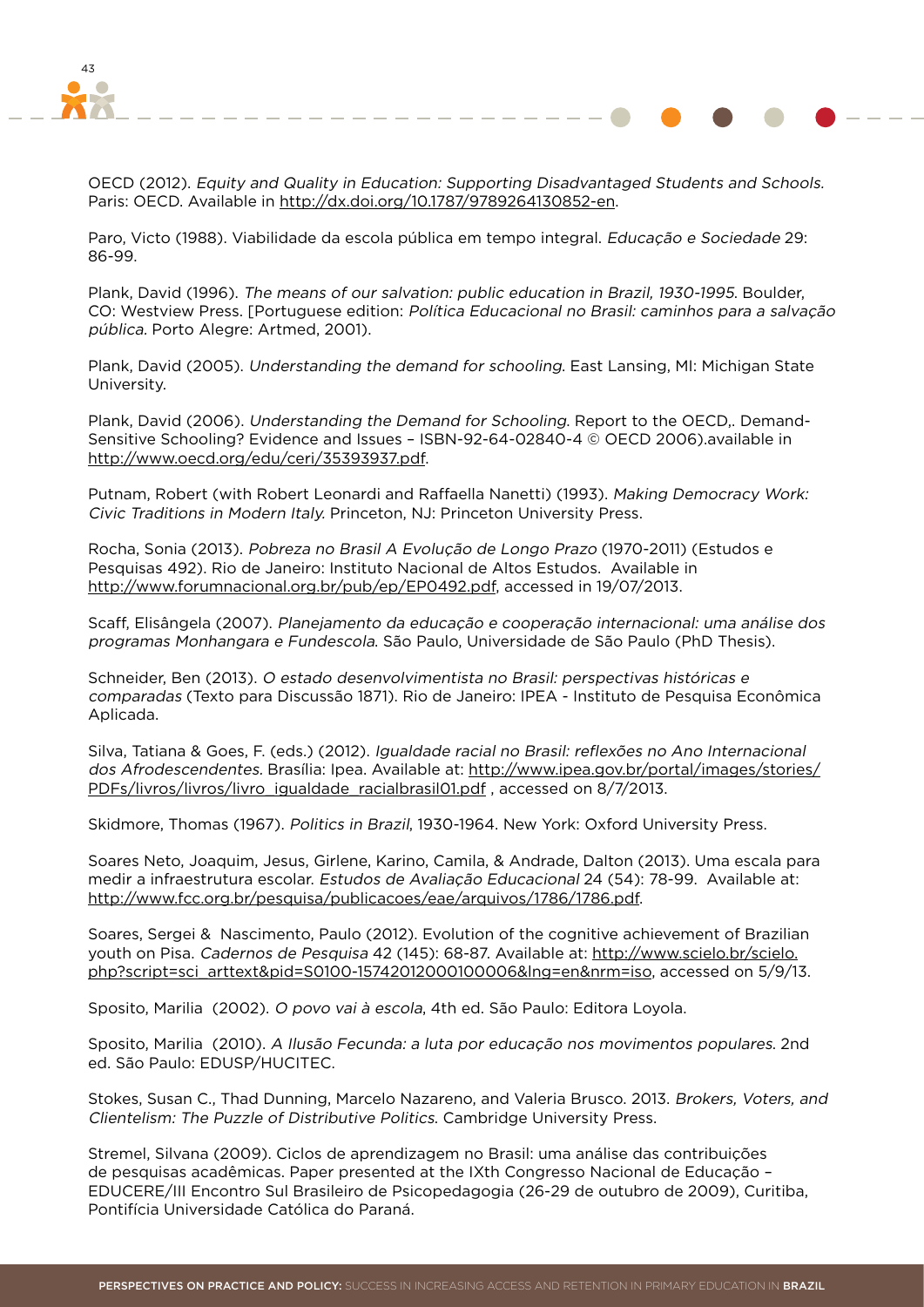

Vianna, Heraldo, Squarcio, N. & Vilhena, M. (1992). As escolas estaduais de Minas Gerais e o CBA. Estudos em Avaliação Educacional 6: 137-159.

World Bank (2002). Project Performance Assessment Report (Report No.24433). Washington, DC: World Bank.

Wössmann, Ludger & West, Martin (2006). Class-Size Effects in School Systems around the World: Evidence from Between-Grade Variation in TIMSS. European Economic Review 50 (3): 695-736.

Zago, Nadir (2000). Quando os dados contrariam as previsões estatísticas: os casos de êxito escolar nas camadas socialmente desfavorecidas. Paidéia 10 (18): 70-80. Available in http://dx.doi.org/10.1590/S0103-863X2000000100007.

Zákia Sousa, Sandra (2007). Evaluation, cycles and quality of the fundamental school: a relationship to be established. Estudos Avançados 21 (60). Available at: http://dx.doi.org/10.1590/S0103-40142007000200003.